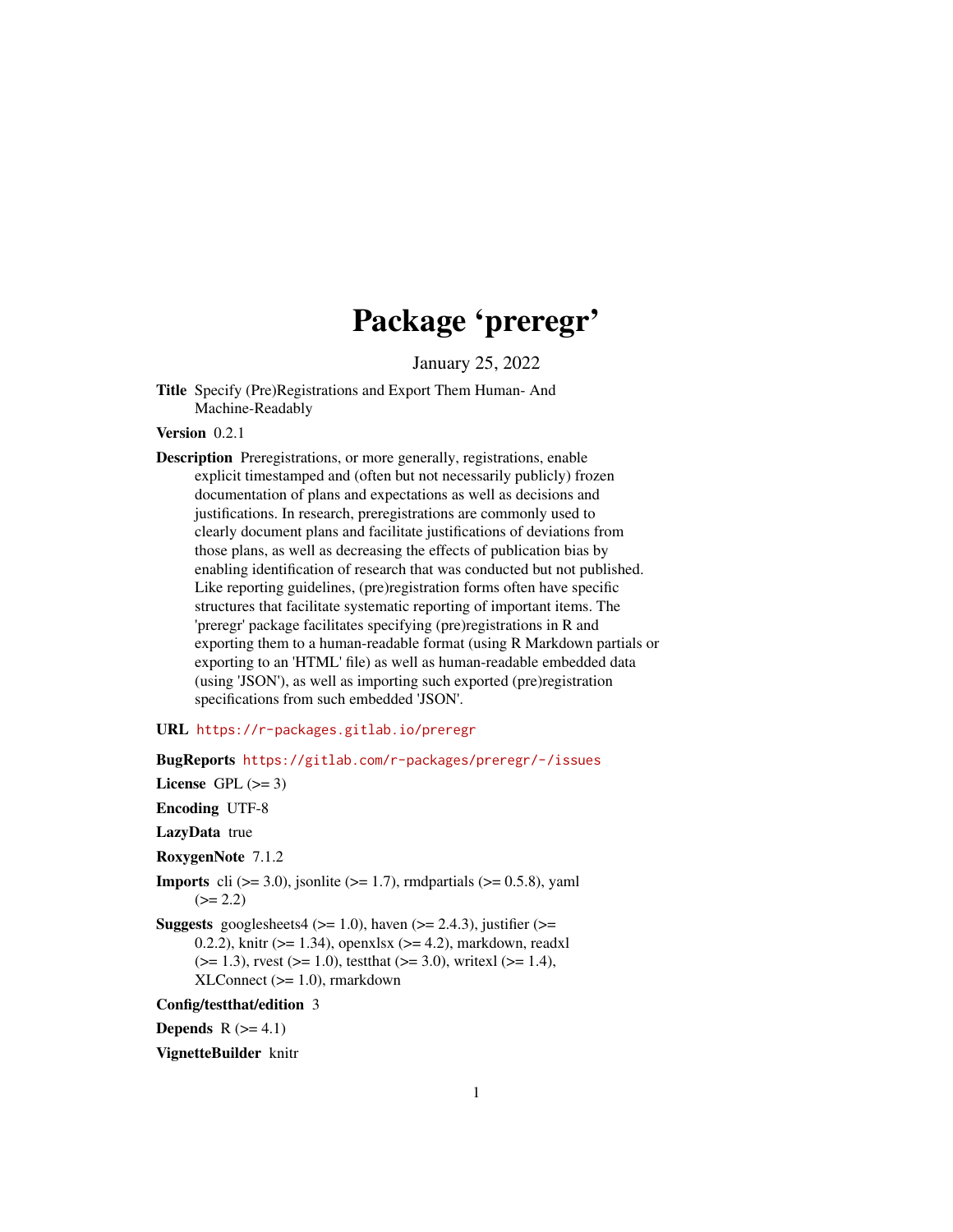# NeedsCompilation no

Author Gjalt-Jorn Peters [aut, cre] (<<https://orcid.org/0000-0002-0336-9589>>) Maintainer Gjalt-Jorn Peters <gjalt-jorn@behaviorchange.eu> Repository CRAN Date/Publication 2022-01-25 21:22:41 UTC

# R topics documented:

| 3                                                                                                         |
|-----------------------------------------------------------------------------------------------------------|
| $\overline{\mathcal{A}}$                                                                                  |
| $\overline{4}$                                                                                            |
| 5                                                                                                         |
| 5                                                                                                         |
| 6                                                                                                         |
| 8                                                                                                         |
| 8                                                                                                         |
| 9                                                                                                         |
| 10                                                                                                        |
| $form\_incISysRev_v0_92 \ldots \ldots \ldots \ldots \ldots \ldots \ldots \ldots \ldots \ldots$<br>11      |
| 11                                                                                                        |
| 12                                                                                                        |
| 13                                                                                                        |
| $form\_preregQE_v0_94 \ldots \ldots \ldots \ldots \ldots \ldots \ldots \ldots \ldots \ldots \ldots$<br>13 |
| 14                                                                                                        |
| 14                                                                                                        |
| 15                                                                                                        |
| 16                                                                                                        |
| 17                                                                                                        |
| 19                                                                                                        |
| 19                                                                                                        |
| 20                                                                                                        |
| 21                                                                                                        |
| 22                                                                                                        |
| 23                                                                                                        |
| 24                                                                                                        |
| 25                                                                                                        |
| 26                                                                                                        |
| 27                                                                                                        |
| 28                                                                                                        |
| 28                                                                                                        |
| 30                                                                                                        |
| 31                                                                                                        |
| 32                                                                                                        |
| -32                                                                                                       |
| -33                                                                                                       |
| 33                                                                                                        |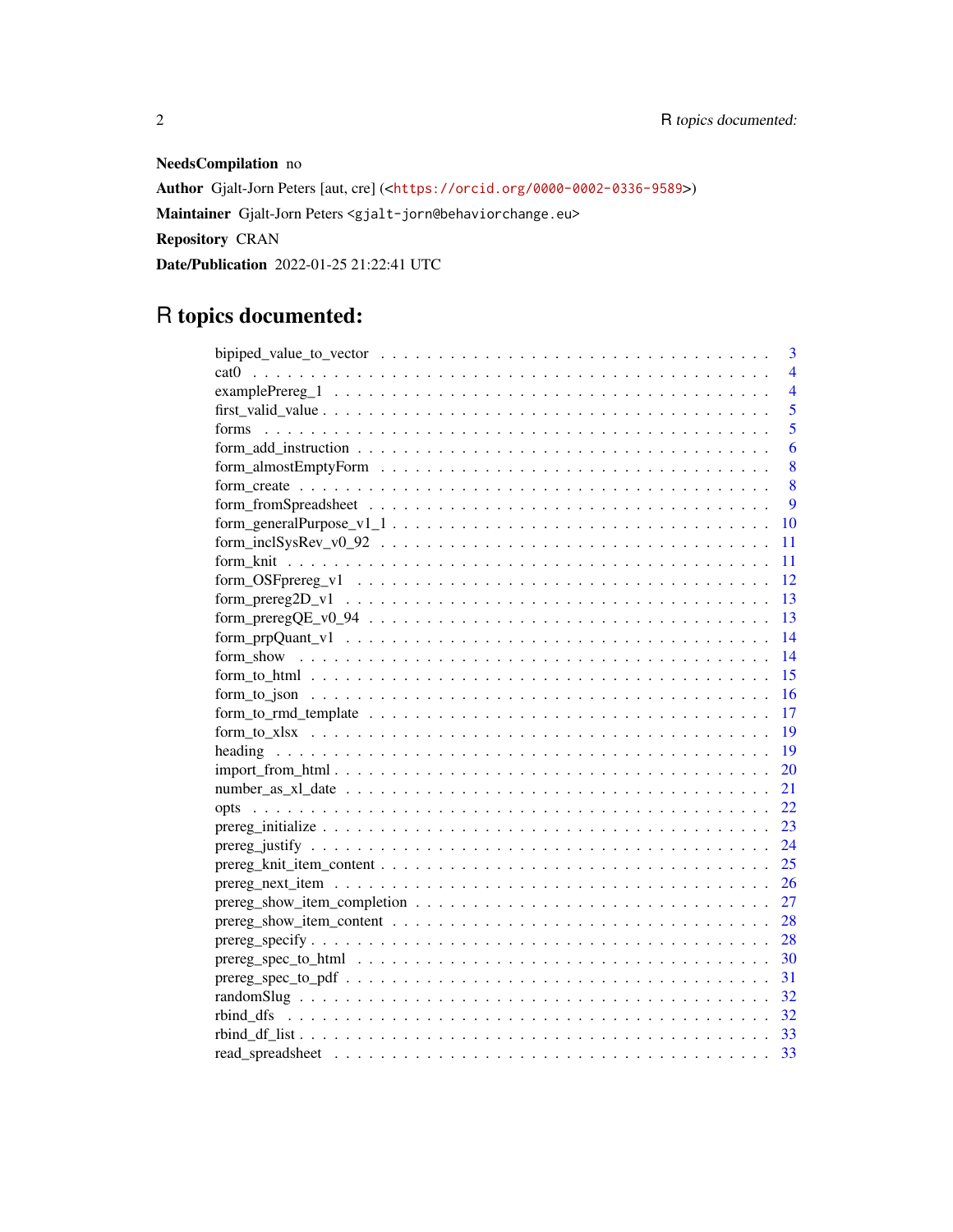<span id="page-2-0"></span>

| Index |  |
|-------|--|
|       |  |
|       |  |
|       |  |
|       |  |
|       |  |
|       |  |
|       |  |
|       |  |

```
bipiped_value_to_vector
```
*Convert a "bipiped" value (or vector of values) to a vector*

# Description

"Bipiped" means that different values are separated by a pair of pipes (||), like the logical OR operator in R. Use bipiped\_value\_to\_vector() for single values, and bipiped\_values\_to\_vector() for a vector of values, in which case a list is returned.

#### Usage

```
bipiped_value_to_vector(x)
```
bipiped\_values\_to\_vector(x)

# Arguments

x The value or vector of values.

# Value

A vector or list of vectors.

```
exampleValue <-
 paste0('"Purposefully select" || "Aselect" || ',
         '"Likely self-selected" || "Ameliorated self-selection"');
bipiped_value_to_vector(exampleValue);
```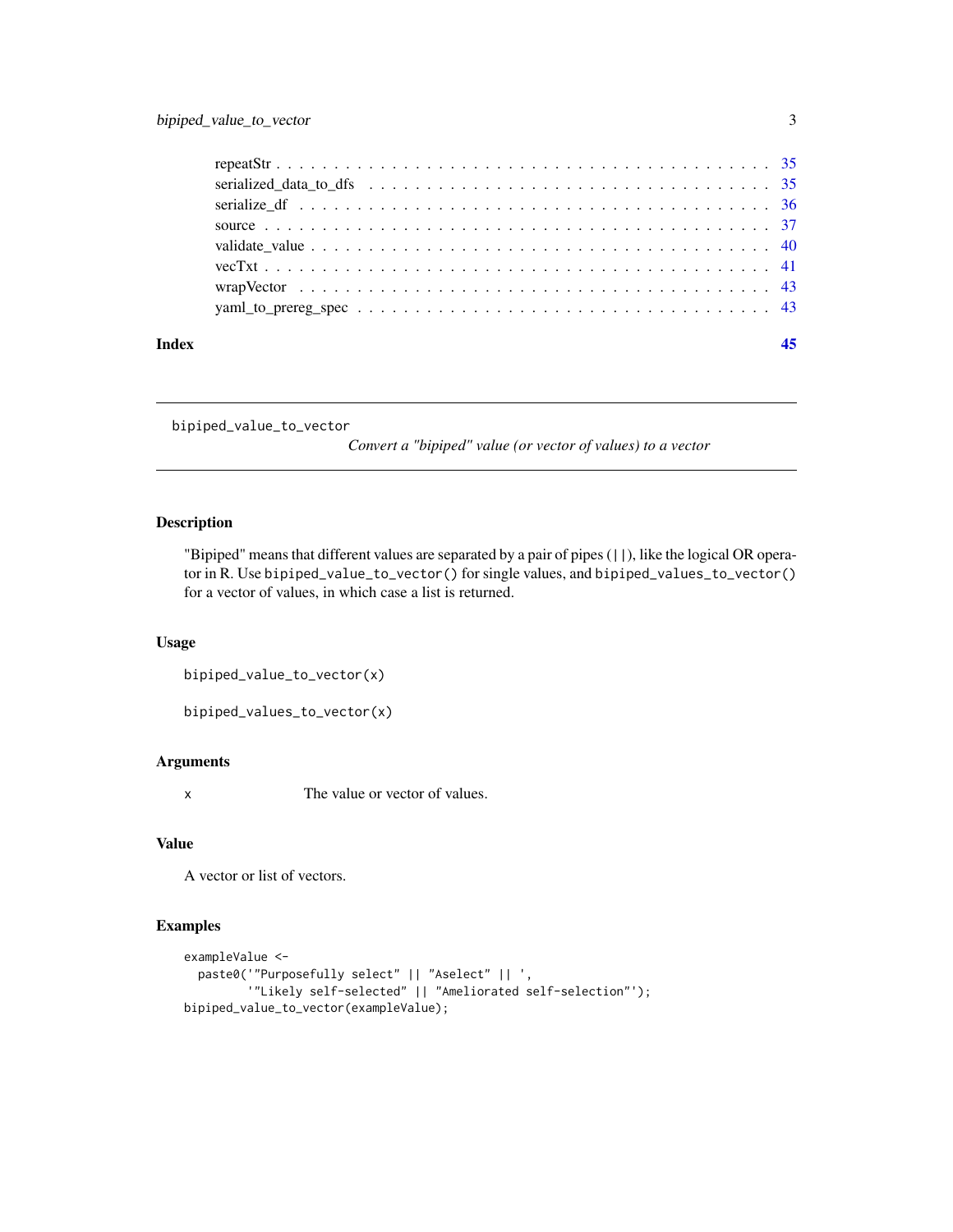<span id="page-3-0"></span>

## Description

The cat0 function is to cat what paste0 is to paste; it simply makes concatenating many strings without a separator easier.

#### Usage

 $cat0(..., sep = "")$ 

#### Arguments

| $\cdots$ | The character vector(s) to print; passed to cat.        |
|----------|---------------------------------------------------------|
| sep      | The separator to pass to cat, of course, "" by default. |

## Value

Nothing (invisible NULL, like [cat\)](#page-0-0).

## Examples

```
cat0("The first variable is '", names(mtcars)[1], "'.");
```

| examplePrereg_1                   |  |  | An example (pre)registration specification using the Inclusive |  |  |  |  |
|-----------------------------------|--|--|----------------------------------------------------------------|--|--|--|--|
| General-Purpose Registration Form |  |  |                                                                |  |  |  |  |

# Description

This is a simple and relatively short partially completed (pre)registration specification.

#### Usage

examplePrereg\_1

#### Format

An example of a (pre)registration specification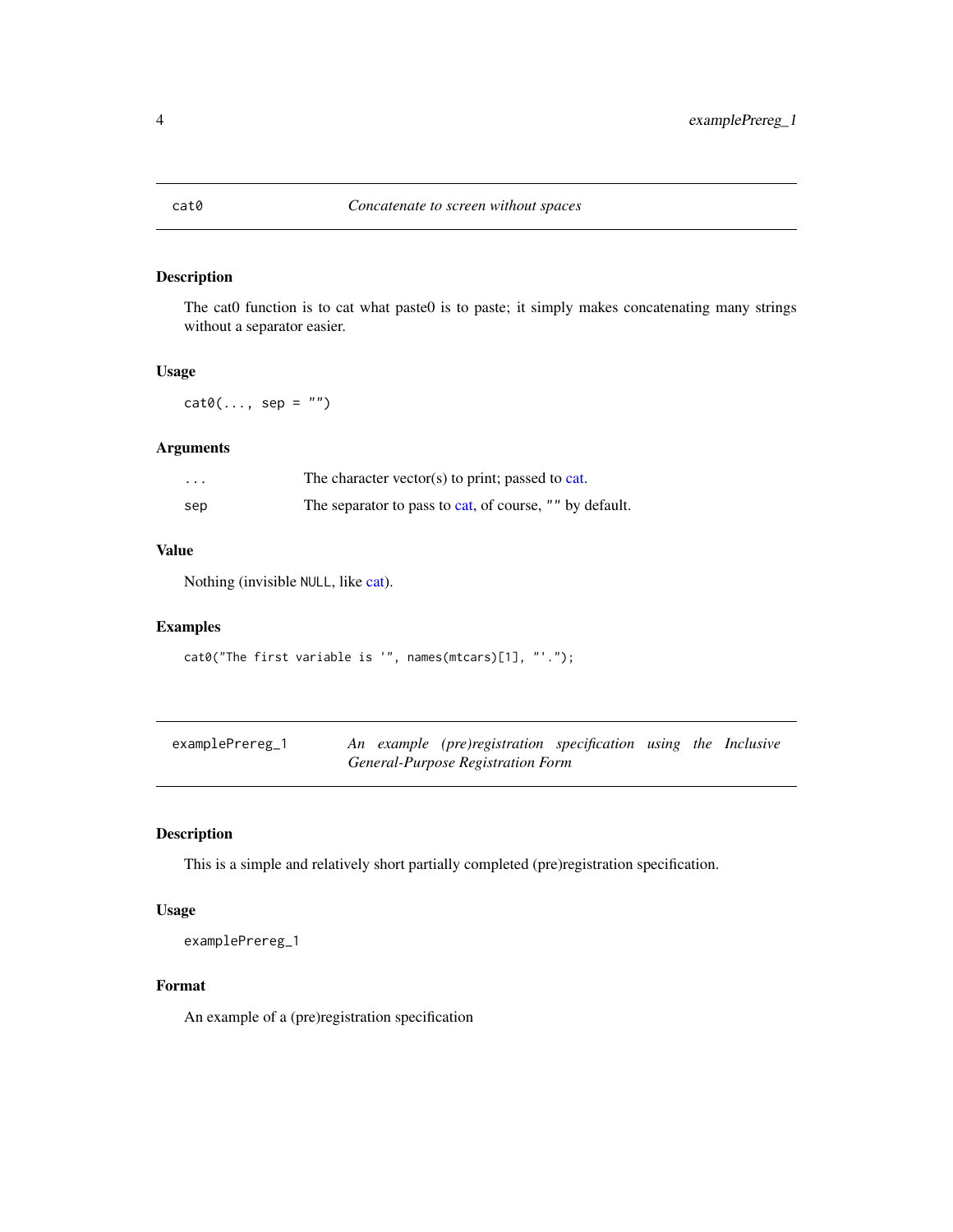#### <span id="page-4-0"></span>Description

From a vector or list of values, select the first valid value, valid being defined as a value that is not NULL or NA and has, after being trimmed of whitespace, a nonzero length. Optionally, only look at the element with a given name.

#### Usage

first\_valid\_value(x, selectName = NULL)

#### Arguments

| x          | The vector or list.              |
|------------|----------------------------------|
| selectName | Optionally, the name to look at. |

## Value

The first valid value (or NULL).

| orms |
|------|
|------|

*Included (pre)registration forms* 

#### Description

Show an overview of all included (pre)registration forms.

# Usage

forms()

#### Value

Invisibly, a list of form identifiers of the available forms.

# Examples

forms();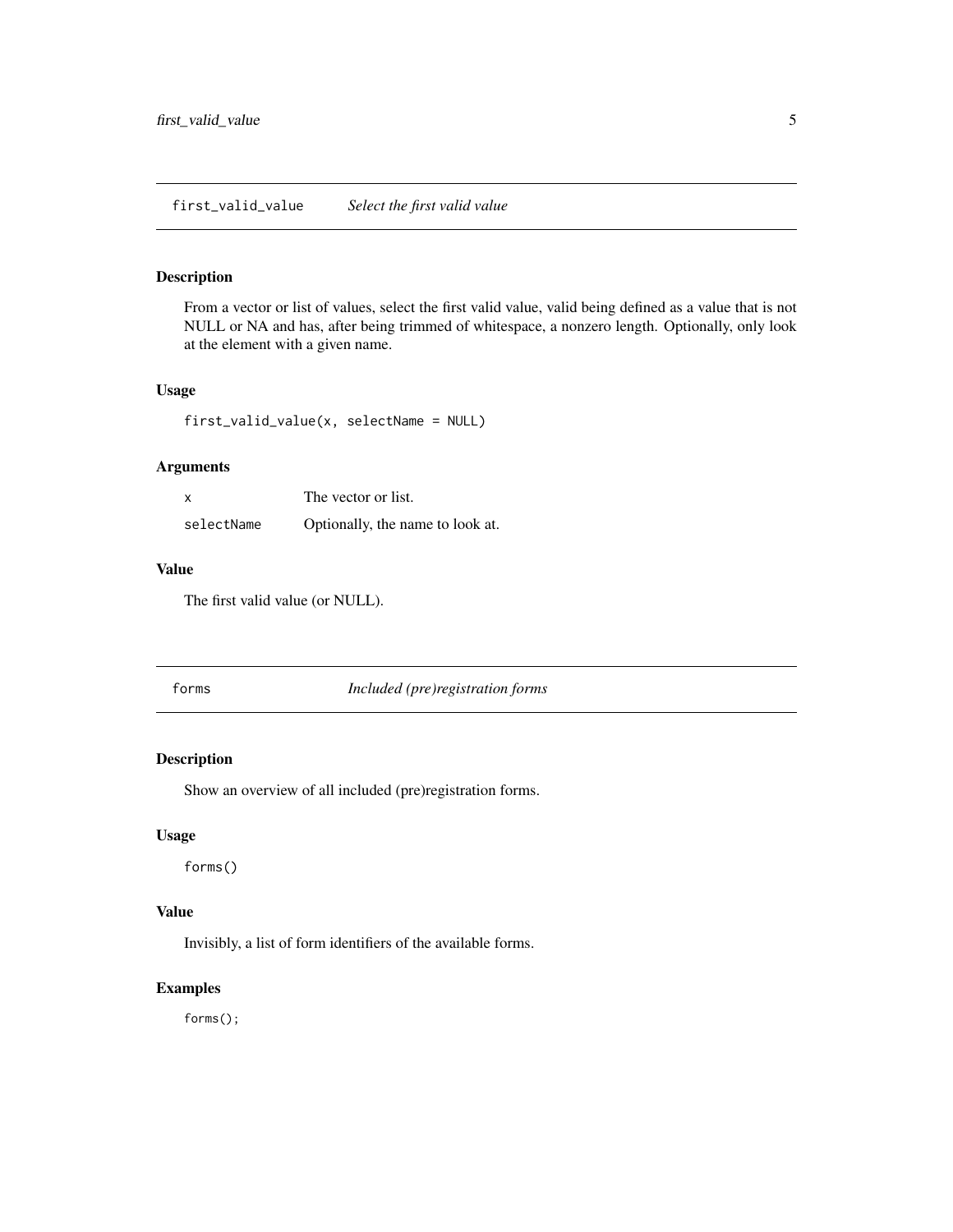<span id="page-5-0"></span>form\_add\_instruction *Add an instruction, section, or item to a (pre)registration form*

# Description

Add an instruction, section, or item to a (pre)registration form

# Usage

```
form_add_instruction(x, heading, description, overwrite = TRUE)
form_add_section(x, id, label, description, overwrite = TRUE)
form_add_item(
  x,
  id,
 label,
 description,
  section_id,
 valueTemplate = "string",
 validValues = NA,
 validation = NA,
 overwrite = TRUE
```
# )

# Arguments

| x             | The (pre) registration form as created by $form\_create()$ .       |
|---------------|--------------------------------------------------------------------|
| heading       | The instruction's heading                                          |
| description   | The description of the instruction, section, or item               |
| overwrite     | Whether to overwrite existing content or append the new content    |
| id            | The identifier of the section or item                              |
| label         | The label ( <i>i.e.</i> title) of the section or item              |
| section_id    | The section identifier of the section the item should be placed in |
| valueTemplate | The name of the value template of the item                         |
| validValues   | The valid values (for categorical items)                           |
| validation    | The validation statement (an R expression)                         |

# Value

The modified (pre)registration form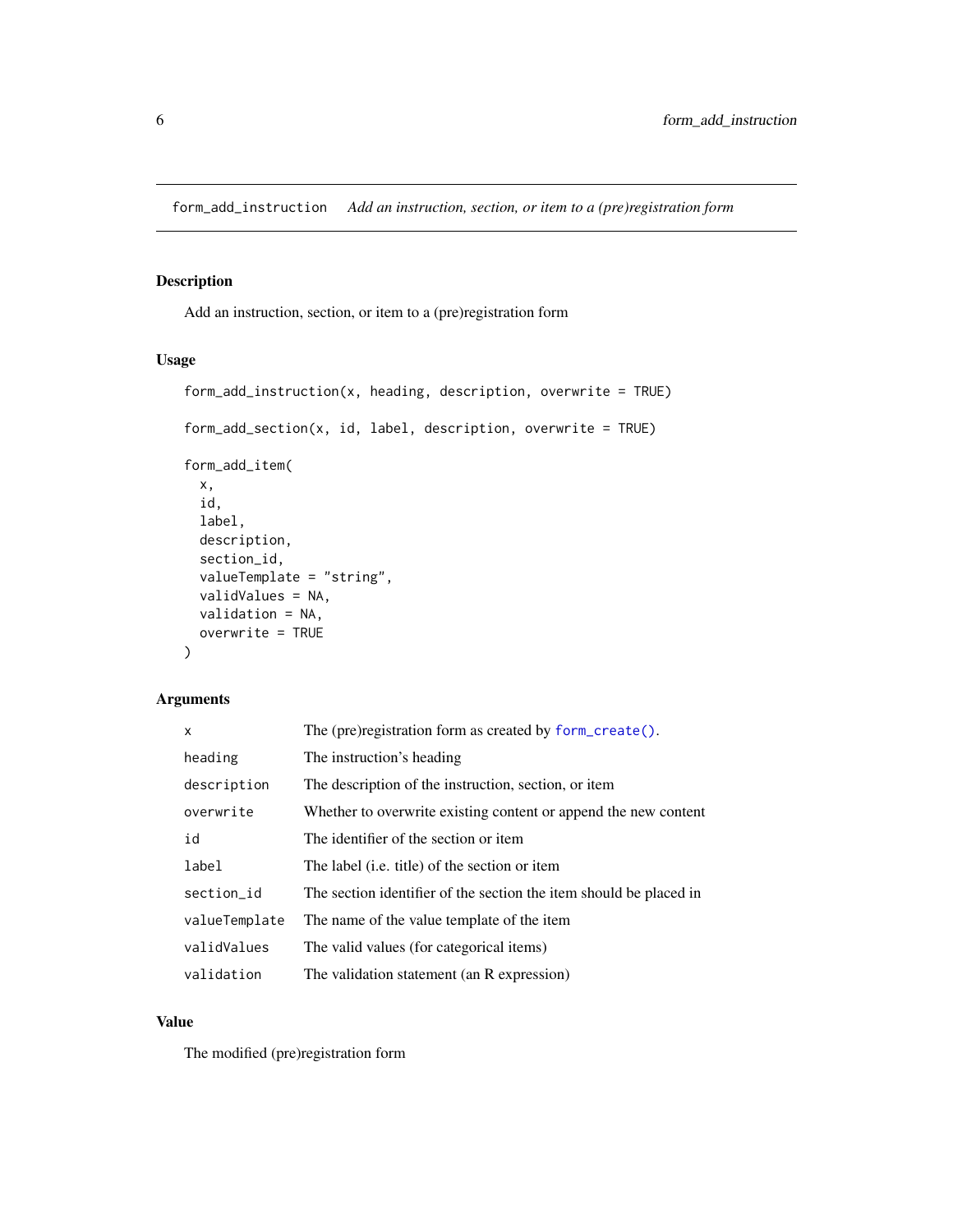# form\_add\_instruction 7

```
### Create an empty example form
exampleForm <-
 preregr::form_create(
   title = "Example form",
   version = "0.1.0") |>
 preregr::form_show();
### Add some stuff;
exampleForm <-
 exampleForm |>
 preregr::form_add_instruction(
   heading = "First Real Instruction",
   description = "Which normally also contains real instructions here"
 ) |>
 preregr::form_add_section(
   id = "first_section",
   label = "First Real Section",
   description = "This section is very, very important."
 ) |>
 preregr::form_add_section(
   id = "second_section",
   label = "Second Real Section",
   description = "This section is even more important then the first one."
 ) |>
 preregr::form_add_item(
   id = "study_title",
   label = "Study Title",
   section_id = "first_section",
   description = paste0(
      "Think of a catching title, preferably with a colon in ",
      "the middle. Bonus points for pop culture references."
   )
 ) |>preregr::form_add_item(
   id = "study_authors",
   label = "Authors",
   section_id = "first_section",
   description = "Maybe list the authors, too."
 ) |>preregr::form_add_item(
    id = "registration_type",
   label = "Registration type",
    section_id = "second_section",
    description = paste0(
     "Describe briefly why you are (pre)registering this ",
      "study. For example, this might be a preregistration ",
      "to allow others to know you're doing this study; or to ",
      "make it clear you value transparency in science; or to "
      "remember your original plans later on. Or this might be ",
      "a registration to update your plans after the data came ",
```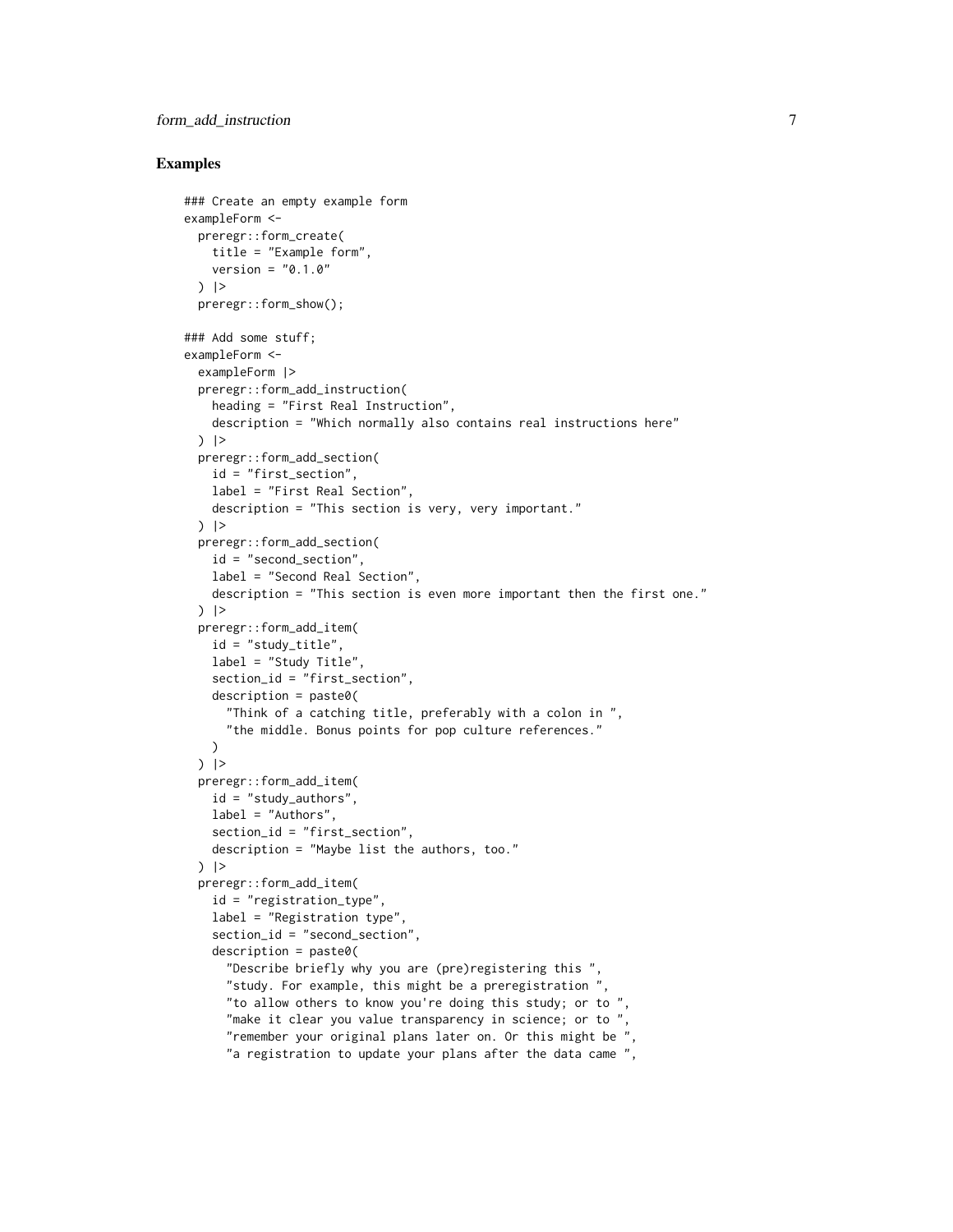```
"in; or to document pragmatic changes in plans."
   )
 );
### Show the result of our hard labour
```

```
preregr::form_show(exampleForm);
```
form\_almostEmptyForm *A mostly empty example form specification*

#### Description

This form specification is mostly empty, so it can be a useful start if you want to create your own form. The accompanying Google Sheet, which you can also copy, is [https://docs.google.com/](https://docs.google.com/spreadsheets/d/14Qbak7JbBhTqmJaMgJ4tU9ZROaBbUfq37_UzkoHnM60) [spreadsheets/d/14Qbak7JbBhTqmJaMgJ4tU9ZROaBbUfq37\\_UzkoHnM60](https://docs.google.com/spreadsheets/d/14Qbak7JbBhTqmJaMgJ4tU9ZROaBbUfq37_UzkoHnM60)

#### Usage

form\_almostEmptyForm

#### Format

A (pre)registration specification

<span id="page-7-1"></span>form\_create *Create a new (pre)registration form*

# Description

You can use this function to create a new (pre)registration form. The "Creating a (pre)registration form" vignette explains how this works. That is available at [https://r-packages.gitlab.io/](https://r-packages.gitlab.io/preregr/articles/creating_prereg_form.html) [preregr/articles/creating\\_prereg\\_form.html](https://r-packages.gitlab.io/preregr/articles/creating_prereg_form.html) or can be shown by running vignette("creating\_prereg\_form",pac = "preregr").

#### Usage

```
form_create(
  title,
 version,
 author = NA,
 date = format(Sys.Date(), "%Y-%m-%d"),
  ...
)
```
<span id="page-7-0"></span>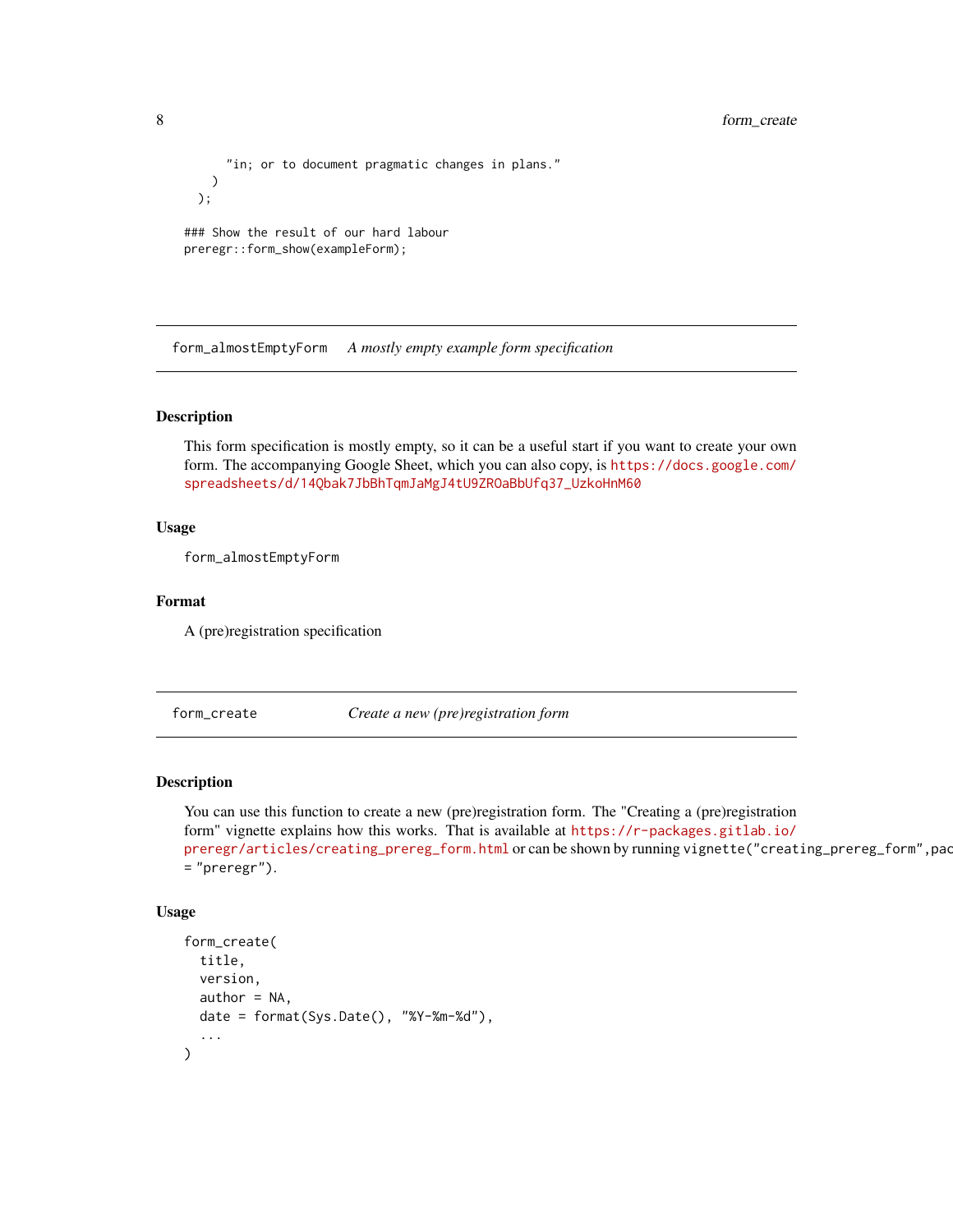#### <span id="page-8-0"></span>Arguments

| title   | The form's title                                                                                                                                                                                                                                                                                                                                                                                                                                                                                                                                                                                                                                                                                                                                                                                                                                                                                                                                                                                                                                                                                                                                                                                                                                                 |
|---------|------------------------------------------------------------------------------------------------------------------------------------------------------------------------------------------------------------------------------------------------------------------------------------------------------------------------------------------------------------------------------------------------------------------------------------------------------------------------------------------------------------------------------------------------------------------------------------------------------------------------------------------------------------------------------------------------------------------------------------------------------------------------------------------------------------------------------------------------------------------------------------------------------------------------------------------------------------------------------------------------------------------------------------------------------------------------------------------------------------------------------------------------------------------------------------------------------------------------------------------------------------------|
| version | The form's version. If there is only one version and the creators do not plan<br>to release future version, the recommendation is to set the version to 1. If the<br>creators have no clear idea about how to version the form (i.e. there may be im-<br>provements in the future), the recommendation is to set the first version to $0.0.1$ ,<br>and roughly adopt the system common for software: increment the first num-<br>ber when the form is substantially updated (e.g. such that preregistrations that<br>used the previous version of the form may no longer be valid given the new ver-<br>sion, for example becaue sections were added or removed, or value templates<br>changed, etc), the third number for very small changes (e.g. typos, spelling<br>corrections, clarification or extra explanations, bug fixes in regular expressions<br>in value templates, etc), and the second number for changes in between (e.g.<br>changing the order of items or moving an item to another section, or chang-<br>ing value templates to be more permissive (and so, retaining compatibility with<br>(pre)registrations that used the previous version of the form)). In that case, use<br>version 1.0.0 to signal that the form has reached maturity. |
| author  | The authors of the form                                                                                                                                                                                                                                                                                                                                                                                                                                                                                                                                                                                                                                                                                                                                                                                                                                                                                                                                                                                                                                                                                                                                                                                                                                          |
| date    | The date the form was created                                                                                                                                                                                                                                                                                                                                                                                                                                                                                                                                                                                                                                                                                                                                                                                                                                                                                                                                                                                                                                                                                                                                                                                                                                    |
| .       | Additional field-content pairs to specify arbitrary metadata.                                                                                                                                                                                                                                                                                                                                                                                                                                                                                                                                                                                                                                                                                                                                                                                                                                                                                                                                                                                                                                                                                                                                                                                                    |

## Value

The preregr form object prefilled with some examples.

#### Examples

```
exampleForm <-
 preregr::form_create(
   title = "Example form",
   version = "0.1.0");
### Show the form summary
exampleForm;
```
<span id="page-8-1"></span>form\_fromSpreadsheet *Import a (pre)registration form specification from a spreadsheet*

# Description

With this function, you can import a (pre) registration from a spreadsheet. See the "Creating a form from a spreadsheet" vignette for more information. That is available at [https://r-packages.](https://r-packages.gitlab.io/preregr/articles/creating_form_from_spreadsheet.html) [gitlab.io/preregr/articles/creating\\_form\\_from\\_spreadsheet.html](https://r-packages.gitlab.io/preregr/articles/creating_form_from_spreadsheet.html) or can be shown by running vignette("creating\_form\_from\_spreadsheet",package = "preregr")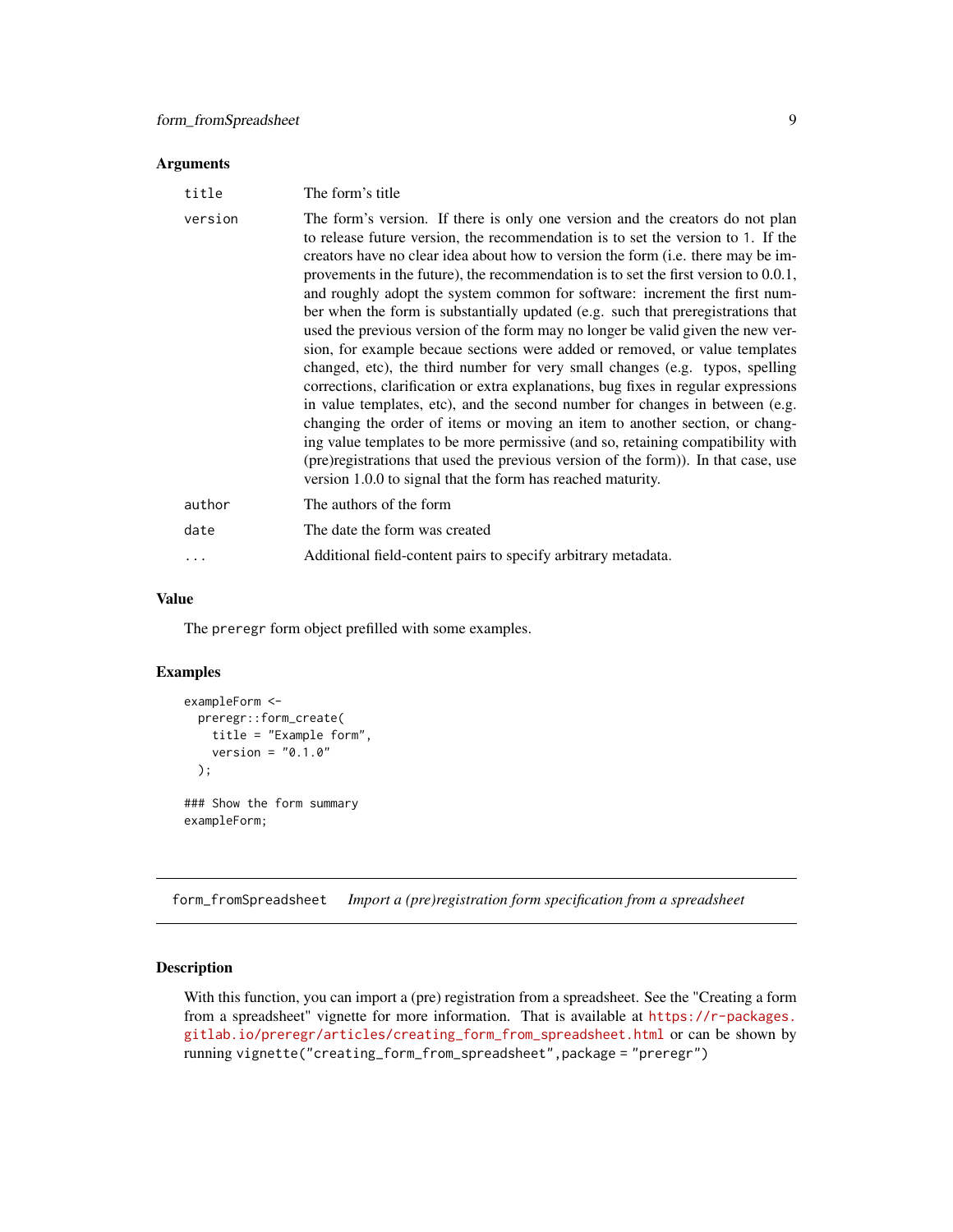# Usage

```
form_fromSpreadsheet(
  x,
  localBackup = NULL,
  exportGoogleSheet = TRUE,
  xlsxPkg = c("rw_xl", "openxlsx", "XLConnect"),
  silent = preregr::opts$get("silent")
)
```
#### Arguments

| X                 | The URL or path to a file.                                                                                                                                                                                                       |  |  |
|-------------------|----------------------------------------------------------------------------------------------------------------------------------------------------------------------------------------------------------------------------------|--|--|
| localBackup       | If not NULL, a valid filename to write a local backup to.                                                                                                                                                                        |  |  |
| exportGoogleSheet |                                                                                                                                                                                                                                  |  |  |
|                   | If x is a URL to a Google Sheet, instead of using thr googlesheets4 package to<br>download the data, by passing exportGoogleSheet=TRUE, an export link will<br>be produced and the data will be downloaded as Excel spreadsheet. |  |  |
| xlsxPkg           | Which package to use to work with Excel spreadsheets.                                                                                                                                                                            |  |  |
| silent            | Whether to be silent or chatty.                                                                                                                                                                                                  |  |  |

# Details

An empty simple example spreadsheet is available at [https://docs.google.com/spreadsheets/](https://docs.google.com/spreadsheets/d/14Qbak7JbBhTqmJaMgJ4tU9ZROaBbUfq37_UzkoHnM60) [d/14Qbak7JbBhTqmJaMgJ4tU9ZROaBbUfq37\\_UzkoHnM60](https://docs.google.com/spreadsheets/d/14Qbak7JbBhTqmJaMgJ4tU9ZROaBbUfq37_UzkoHnM60) and can be initialized as the almostEmptyForm form with [prereg\\_initialize\(\)](#page-22-1)

#### Value

The preregr form specification

form\_generalPurpose\_v1\_1

*Inclusive General-Purpose Registration Form*

#### **Description**

This Inclusive General-Purpose Registration Form is designed to be applicable across disciplines (i.e., psychology, economics, law, physics, or any other field) and across study types (i.e., qualitative studies, quantitative studies, experiments, systematic reviews, case studies, archive studies, comparative legal studies, or any other type of study). This form, therefore, is a fall-back for more specialized forms and can be used if no specialized form or registration platform is available. If at all possible, it is recommended to use a specialized form, since this inclusive general-purpose registration form achieves that inclusiveness and general-purposeness at the cost of specificity and comprehensiveness. Still, if specialized forms don't fit for your study, this form may be a good backup.

<span id="page-9-0"></span>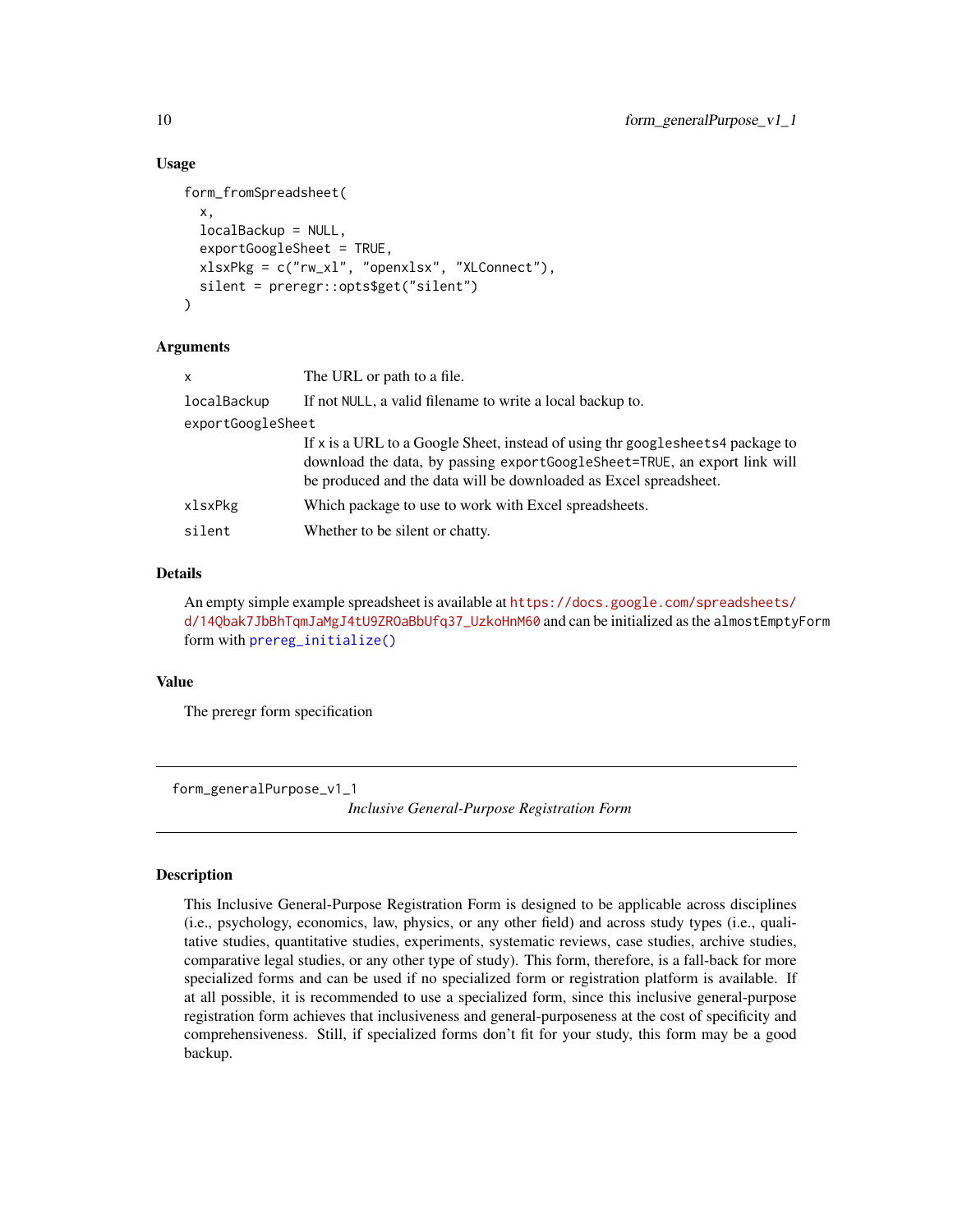<span id="page-10-0"></span>form\_inclSysRev\_v0\_92 11

#### Usage

form\_generalPurpose\_v1\_1

# Format

A (pre)registration form specification

form\_inclSysRev\_v0\_92 *Inclusive Systematic Review Registration Form*

#### Description

This Systematic Review Registration Form is intended as a general-purpose registration form. The form is designed to be applicable to reviews across disciplines (i.e., psychology, economics, law, physics, or any other field) and across review types (i.e., scoping review, review of qualitative studies, meta-analysis, or any other type of review). That means that the reviewed records may include research reports as well as archive documents, case law, books, poems, etc. This form, therefore, is a fall-back for more specialized forms and can be used if no specialized form or registration platform is available.

#### Usage

form\_inclSysRev\_v0\_92

# Format

A (pre)registration form specification

### Source

doi: [10.31222/osf.io/3nbea](https://doi.org/10.31222/osf.io/3nbea)

form\_knit *Knit a (pre)registration form into an Rmd file*

#### Description

This function inserts a (pre)registration form, or one or more sections, into an R Markdown file.

#### Usage

```
form_knit(x, section = NULL, headingLevel = 2)
```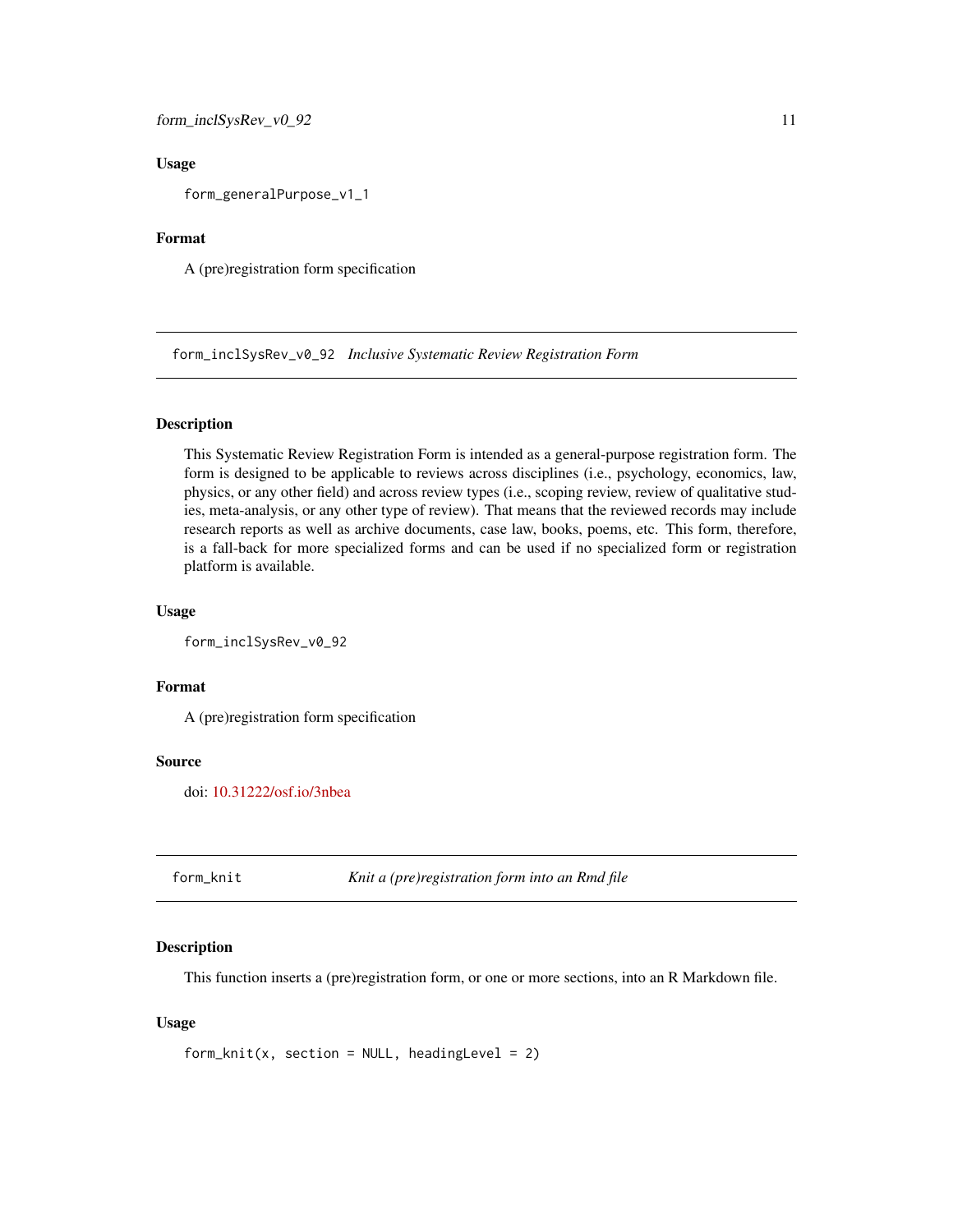#### Arguments

|              | The (pre) registration form (as produced by a call to form create()) or initial- |
|--------------|----------------------------------------------------------------------------------|
|              | ized preregr object (as produced by a call to prereg_initialize()).              |
| section      | The section(s) to show; pass $NULL$ (the default) to show everything.            |
| headingLevel | The level to use for the top-most heading.                                       |

#### Value

x, invisibly

# Examples

```
preregr::form_create(
  title = "Example form",
  version = "0.1.0") |>
  preregr::form_knit();
```
form\_OSFprereg\_v1 *OSF Prereg form*

#### Description

Preregistration is the act of submitting a study plan, ideally also with analytical plan, to a registry prior to conducting the work. Preregistration increases the discoverability of research even if it does not get published further. Adding specific analysis plans can clarify the distinction between planned, confirmatory tests and unplanned, exploratory research.

#### Usage

form\_OSFprereg\_v1

# Format

A (pre)registration form specification

# Details

This preprint contains a template for the "OSF Prereg" form available from the OSF Registry. An earlier version was originally developed for the Preregistration Challenge, an education campaign designed to initiate preregistration as a habit prior to data collection in basic research, funded by the Laura and John Arnold Foundation (now Arnold Ventures) and conducted by the Center for Open Science. More information is available at https://www.cos.io/initiatives/prereg/, and other templates are available at: https://osf.io/zab38/"

#### Source

doi: [10.31222/osf.io/epgjd](https://doi.org/10.31222/osf.io/epgjd)

<span id="page-11-0"></span>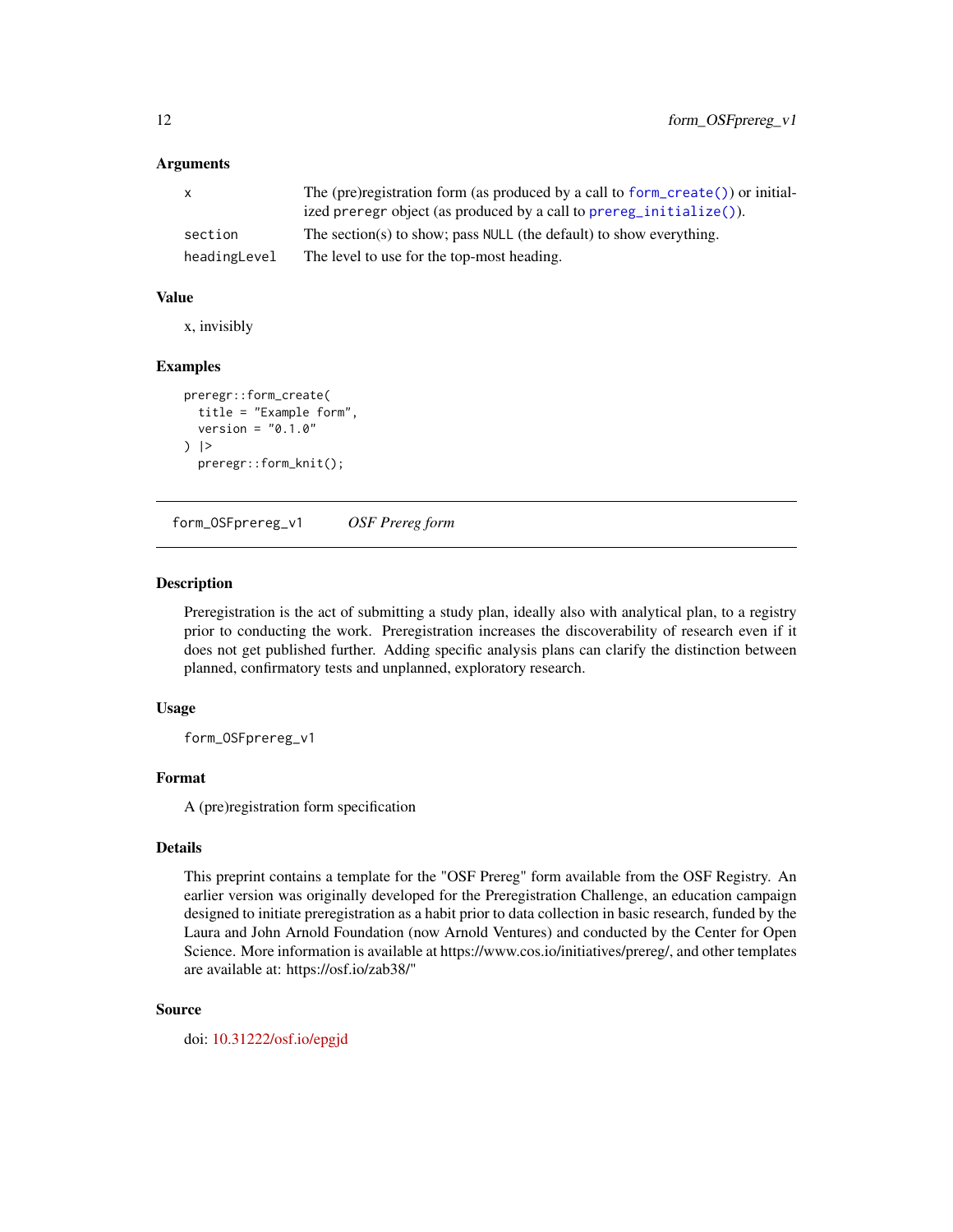<span id="page-12-0"></span>form\_prereg2D\_v1 *Preregistration Template for Secondary Data Analysis*

## Description

Please cite the associated paper when using this preregistration template (see https://doi.org/10.15626/MP.2020.2625).

## Usage

form\_prereg2D\_v1

# Format

A (pre)registration specification

form\_preregQE\_v0\_94 *Preregistration Template for Qualitative and Quantitative Ethnographic Studies*

#### Description

A preregistration is a way to design your research project before you begin and to document your decisions, rationale. A template such as this one can be employed to think about what you want to do and how, and subsequently, if you wish, you can submit the finished preregistration to a registry, such as OSF's (https://osf.io/registries/). This template was developed to aid the preregistration of quantitative ethnographic studies, but due to its modular nature, it can be employed for qualitative studies as well.

#### Usage

```
form_preregQE_v0_94
```
#### Format

A (pre)registration form specification

#### Source

doi: [10.23668/psycharchives.4584](https://doi.org/10.23668/psycharchives.4584)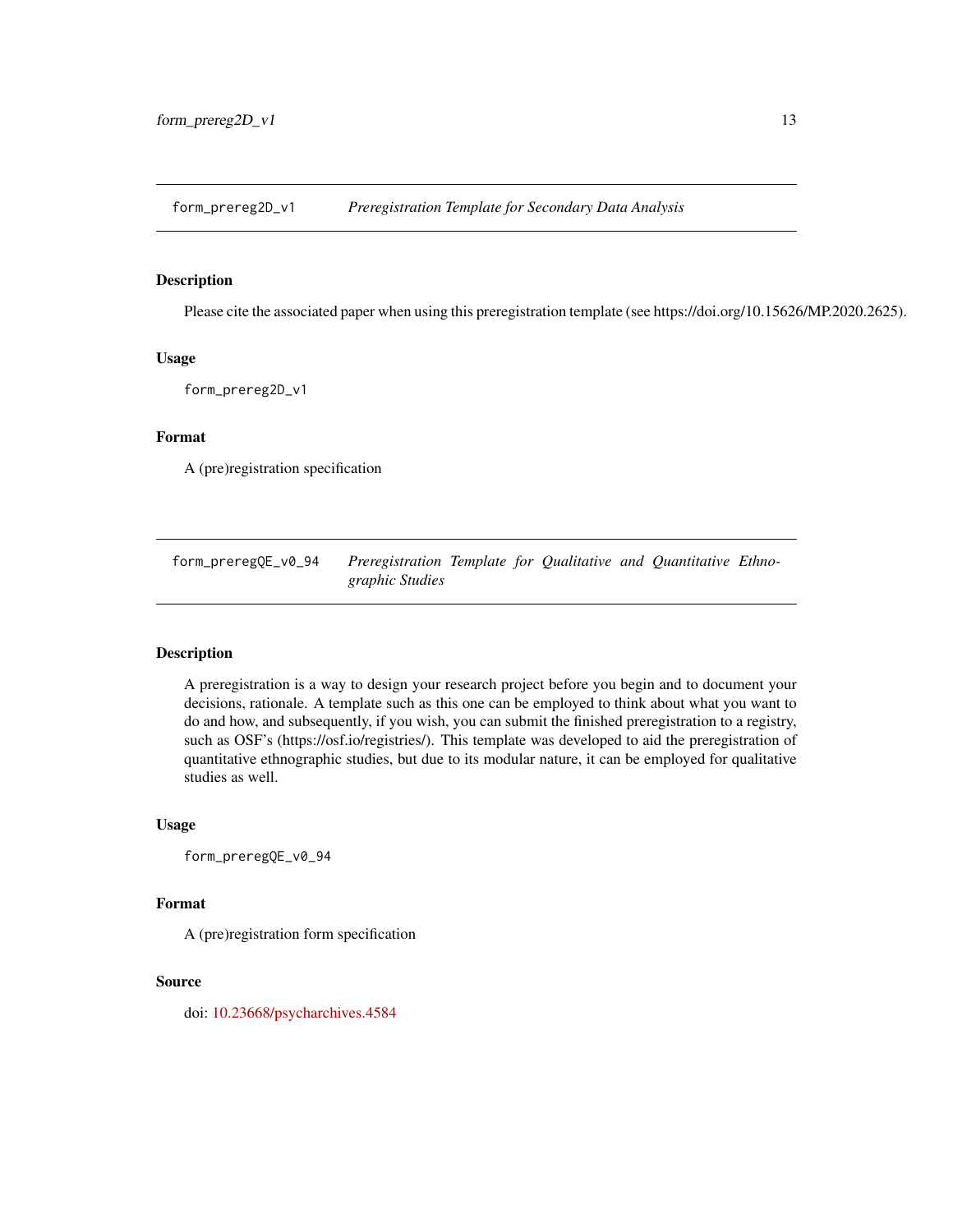<span id="page-13-0"></span>

# Description

As an international effort toward increasing psychology's commitment to creating a stronger culture and practice of preregistration, a multi-society Preregistration Task Force\* was formed, following the 2018 meeting of the German Psychological Society in Frankfurt, Germany. The Task Force created a detailed preregistration template that benefited from the APA JARS Quantitative Research guidelines, as well as a comprehensive review of many other preregistration templates.

# Usage

form\_prpQuant\_v1

#### Format

A (pre)registration form specification

#### Source

doi: [10.23668/psycharchives.4584](https://doi.org/10.23668/psycharchives.4584)

form\_show *Show a (pre)registration form*

#### Description

This function shows (parts of) a (pre)registration form.

# Usage

form\_show(x, section = NULL)

#### Arguments

|         | The (pre) registration form (as produced by a call to $form\_create()$ ). |
|---------|---------------------------------------------------------------------------|
| section | The section(s) to show; pass NULL (the default) to show everything.       |

#### Value

x, invisibly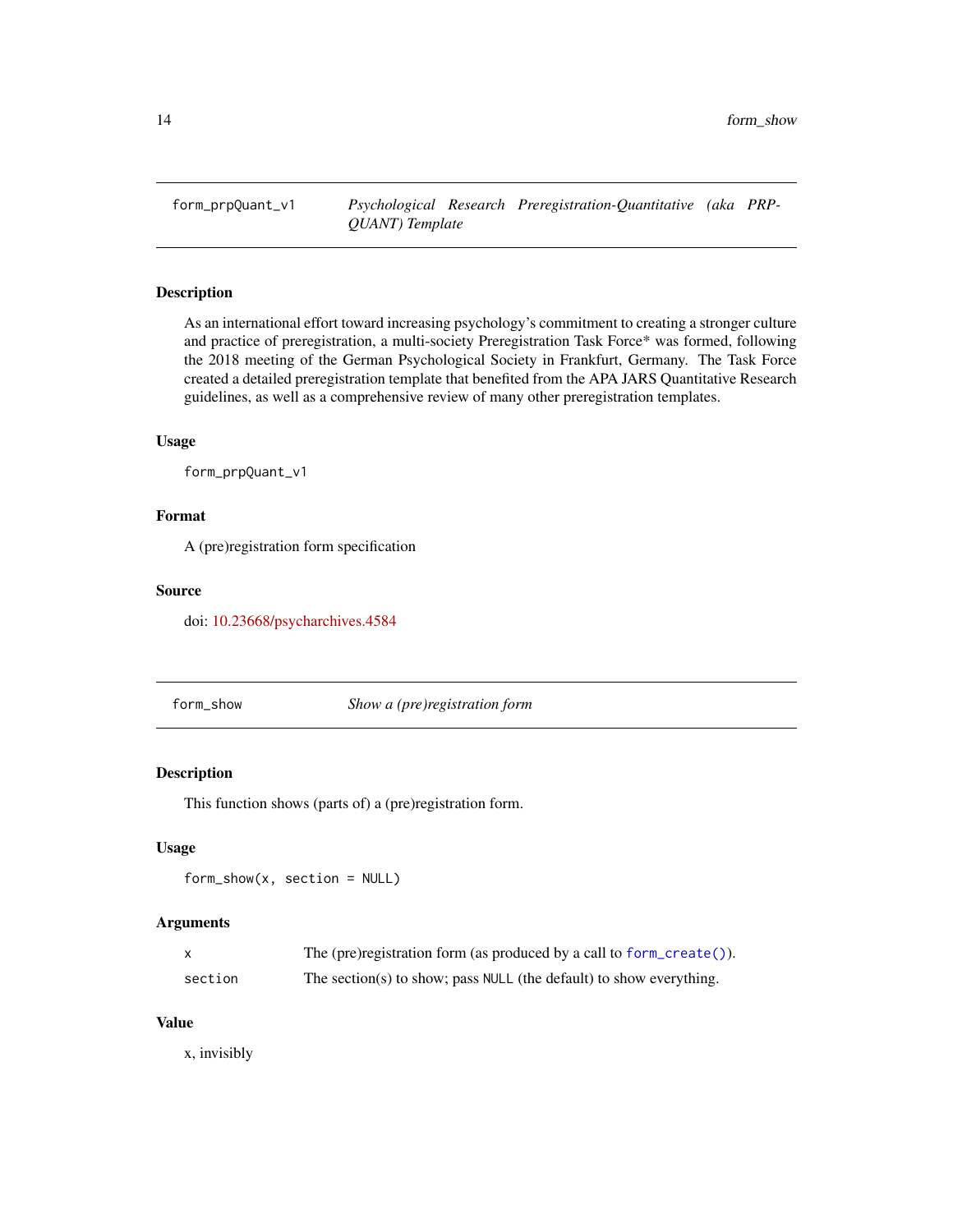# <span id="page-14-0"></span>form\_to\_html 15

# Examples

```
### An empty form
preregr::form_create(
  "Example form",
  version = "1") |>
  preregr::form_show();
### A complete form
preregr::prereg_initialize("inclSysRev_v0_92") |>
  preregr::form_show();
```
form\_to\_html *Convert a (pre)registration form to html*

# Description

Convert a (pre)registration form to html

# Usage

```
form_to_html(
  x,
  file = NULL,
  section = NULL,
  headingLevel = 1,
  silent = preregr::opts$get("silent")
\mathcal{L}
```
# Arguments

| $\times$     | The (pre)registration form (as produced by a call to $form\_create()$ ) or initial-<br>ized preregr object (as produced by a call to prereg_initialize()). |
|--------------|------------------------------------------------------------------------------------------------------------------------------------------------------------|
| file         | Optionally, a file to save the html to.                                                                                                                    |
| section      | Optionally, one or multiple sections to include (if NULL, all sections are in-<br>cluded).                                                                 |
| headingLevel | The level of the top-most headings.                                                                                                                        |
| silent       | Whether to be silent or chatty.                                                                                                                            |

#### Value

x, invisibly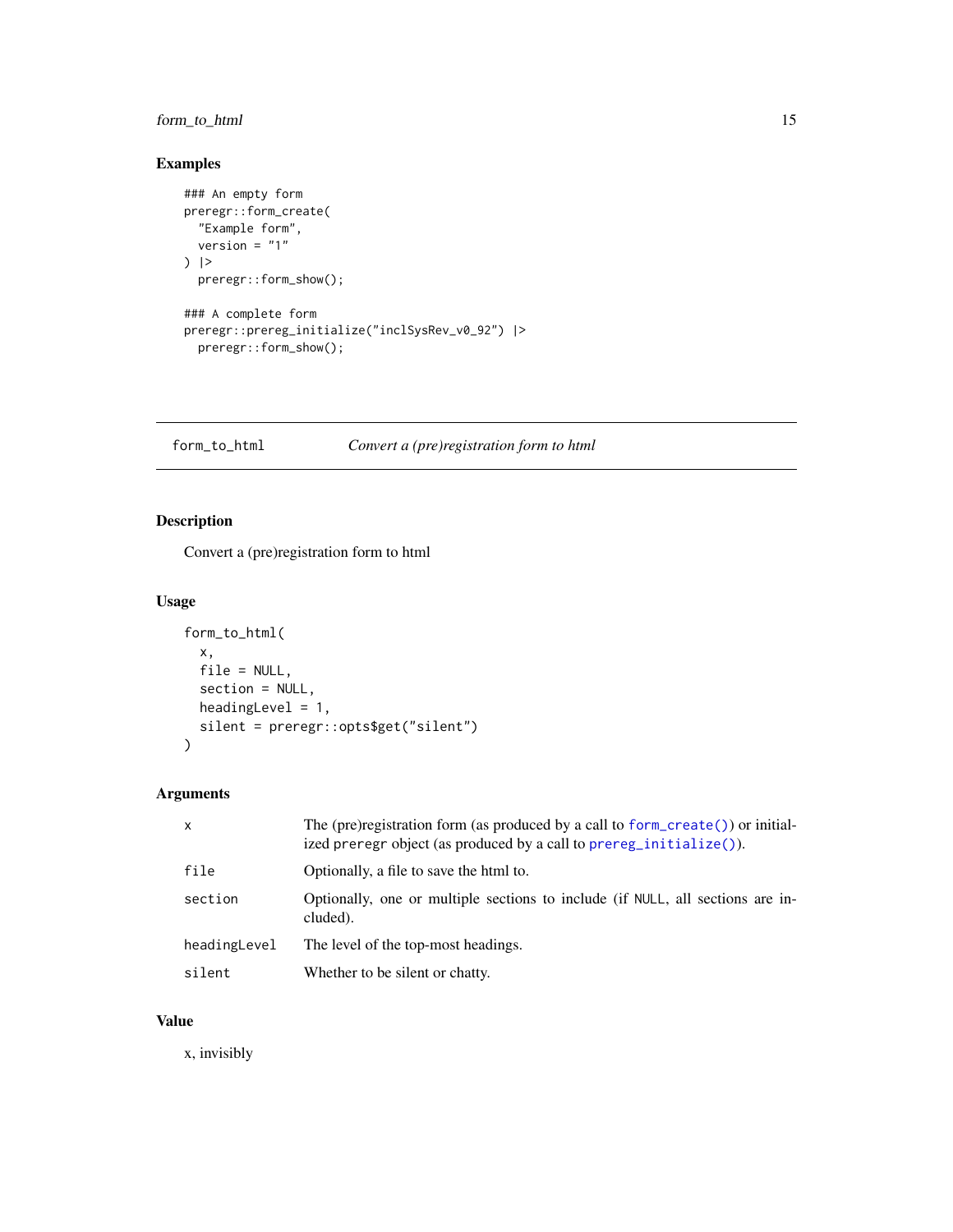#### Examples

```
### Load an example (pre)registration specification
data("examplePrereg_1", package = "preregr");
### Extract the form and show it as HTML
preregr::form_to_html(
  examplePrereg_1
);
```
form\_to\_json *Convert a (pre)registration specification to YAML or JSON*

# Description

Convert a (pre)registration specification to YAML or JSON

## Usage

```
form_to_json(x, file = NULL)prereg_spec_to_json(x, includeFormSpec = TRUE, file = NULL)
## S3 method for class 'preregr_json'
print(x, \ldots)prereg_spec_to_yaml(x, includeFormSpec = TRUE, file = NULL)
## S3 method for class 'preregr_yaml'
print(x, \ldots)
```
# Arguments

| $\mathsf{x}$    | The (pre) registration object (as produced by a call to $preeg\_initialize()$ ),<br>or, for the print method, the produced YAML or JSON.                                                                                                  |
|-----------------|-------------------------------------------------------------------------------------------------------------------------------------------------------------------------------------------------------------------------------------------|
| file            | Optionally, a file to save the YAML or JSON to.                                                                                                                                                                                           |
| includeFormSpec |                                                                                                                                                                                                                                           |
|                 | Whether to include the (pre)registration form specification. Note that this in-<br>cludes metadata about the form fields such as their labels and descriptions -<br>without the form specification, only the item identifiers are stored. |
| $\ddotsc$       | Any additional arguments are ignored.                                                                                                                                                                                                     |

# Value

If a file is specified to write, to, x will be returned invisibly to allow building a pipe chain; if file=NULL, the resulting YAML/JSON will be returned as a character vector.

<span id="page-15-0"></span>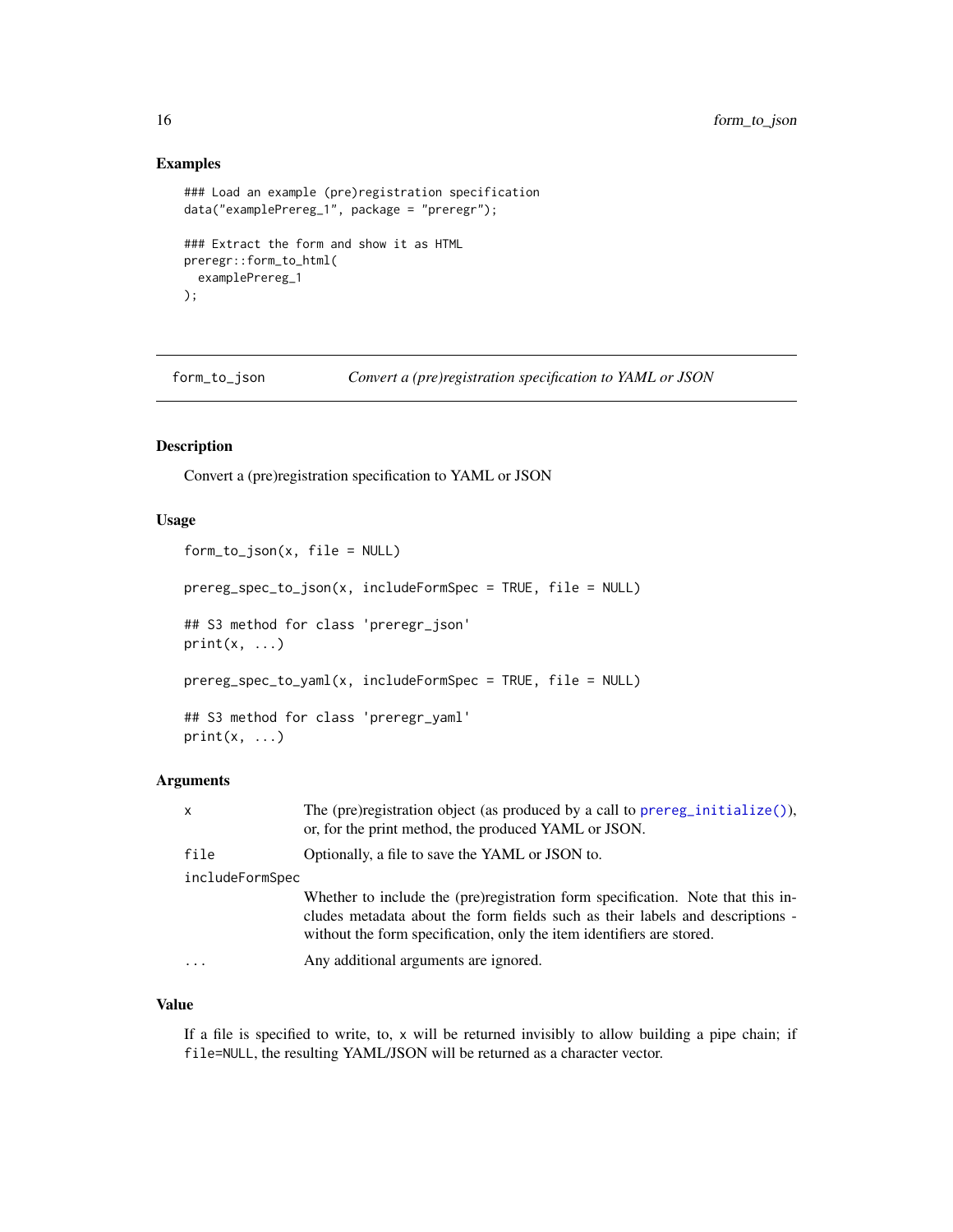#### <span id="page-16-0"></span>form\_to\_rmd\_template 17

#### Examples

```
### Load an example (pre)registration specification
data("examplePrereg_1", package = "preregr");
### Export to YAML
preregr::prereg_spec_to_json(
  examplePrereg_1
);
### Load an example (pre)registration specification
data("examplePrereg_1", package = "preregr");
### Export to YAML
preregr::prereg_spec_to_yaml(
  examplePrereg_1
);
```
<span id="page-16-1"></span>form\_to\_rmd\_template *Convert a (pre)registration form to an R Markdown template*

#### Description

This function creates an R Markdown template from a preregr (pre)registrations form specification. Pass it the URL to a Google Sheet holding the (pre)registration form specification (in preregr format), see the ["Creating a form from a spreadsheet"](https://r-packages.gitlab.io/preregr/articles/creating_form_from_spreadsheet.html) vignette), the path to a file with a spreadsheet holding such a specification, or a loaded or imported preregr (pre)registration form.

#### Usage

```
form_to_rmd_template(
  x,
  file = NULL.
  title = NULL,
  author = NULL,date = "`r format(Sys.time(), \"%Y-%m-%d at %H:%M:%S %Z (UTC%z)\")`",
  output = "html_document",
  \gammaaml = list(title = title, author = author, date = date, output = output),
  includeYAML = TRUE,
  chunkOpts = "echo=FALSE, results='hide'",
  justify = FALSE,headingLevel = 2,
  showSpecification = FALSE,
  preventOverwriting = preregr::opts$get("preventOverwriting"),
  silent = preregr::opts$get("silent")
)
## S3 method for class 'preregr_rmd_template'
print(x, \ldots)
```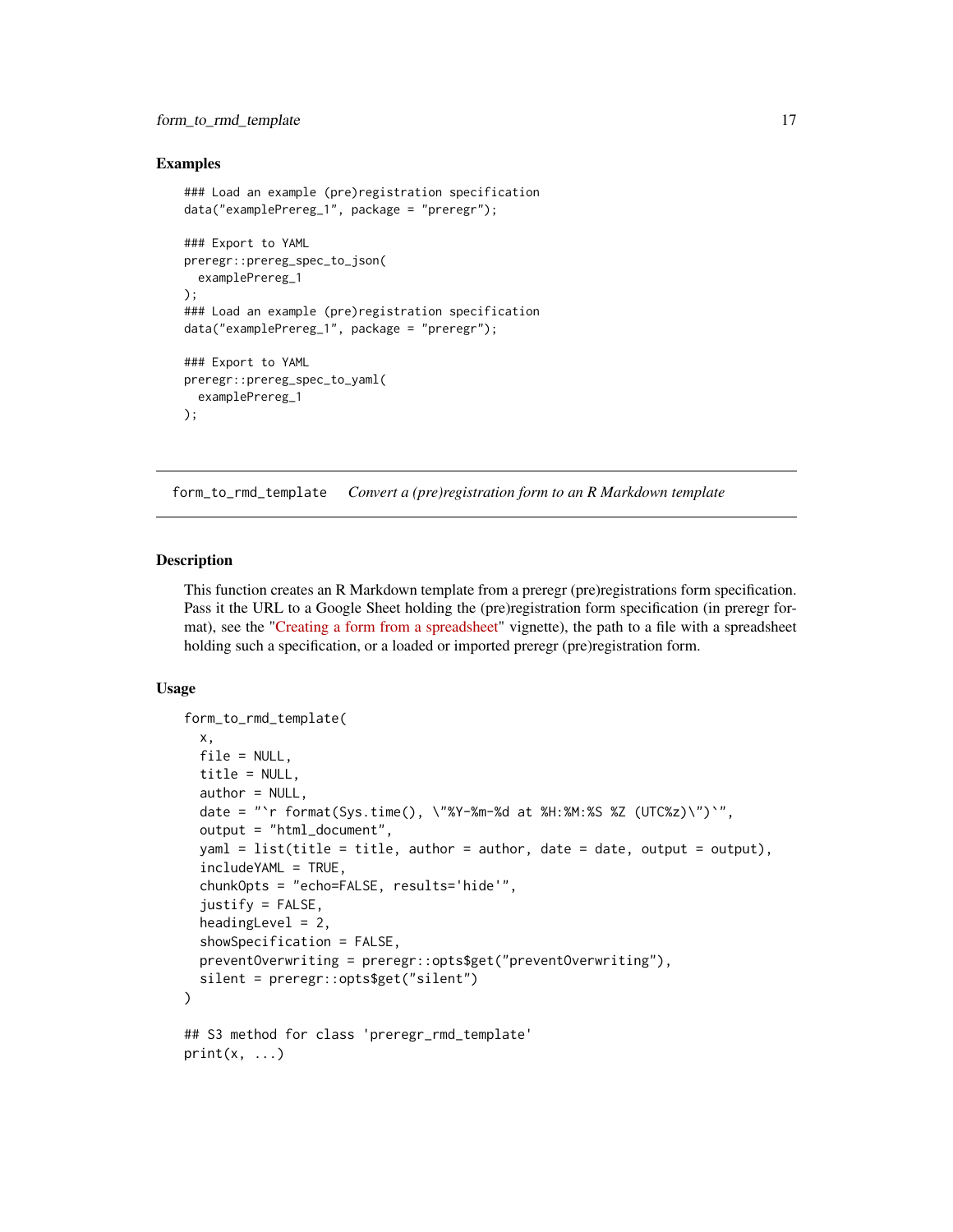# <span id="page-17-0"></span>Arguments

| X                  | The (pre)registration form (as produced by a call to form_create() or $import\_from\_html()$ )<br>or initialized preregr object (as produced by a call to prereg_initialize()<br>or [preregr::import_from_html()); or, for the printing method, the R Markdown<br>template produced by a call to form_to_rmd_template(). |  |  |  |
|--------------------|--------------------------------------------------------------------------------------------------------------------------------------------------------------------------------------------------------------------------------------------------------------------------------------------------------------------------|--|--|--|
| file               | Optionally, a file to save the html to.                                                                                                                                                                                                                                                                                  |  |  |  |
| title              | The title to specify in the template's YAML front matter.                                                                                                                                                                                                                                                                |  |  |  |
| author             | The author to specify in the template's YAML front matter.                                                                                                                                                                                                                                                               |  |  |  |
| date               | The date to specify in the template's YAML front matter.                                                                                                                                                                                                                                                                 |  |  |  |
| output             | The output format to specify in the template's YAML front matter.                                                                                                                                                                                                                                                        |  |  |  |
| yaml               | It is also possible to specify the YAML front matter directly using this argument.<br>If used, it overrides anything specified in title, author, date and output.                                                                                                                                                        |  |  |  |
| includeYAML        | Whether to include the YAML front matter or omit it.                                                                                                                                                                                                                                                                     |  |  |  |
| chunkOpts          | The chunk options to set for the chunks in the template.                                                                                                                                                                                                                                                                 |  |  |  |
| justify            | Whether to use $prereg\_specific()$ as function for specifying the (pre)registration<br>content (if FALSE), or prereg_justify() (if TRUE).                                                                                                                                                                               |  |  |  |
| headingLevel       | The level of the top-most heading to use (the title of the (pre)registration form).                                                                                                                                                                                                                                      |  |  |  |
| showSpecification  |                                                                                                                                                                                                                                                                                                                          |  |  |  |
|                    | Whether to show the specification in the Rmd output. When FALSE, the preregr<br>option silent is set to TRUE at the start of the Rmd template; otherwise, it is set<br>to FALSE.                                                                                                                                         |  |  |  |
| preventOverwriting |                                                                                                                                                                                                                                                                                                                          |  |  |  |
|                    | Set to FALSE to override overwrite prevention.                                                                                                                                                                                                                                                                           |  |  |  |
| silent             | Whether to be silent or chatty.                                                                                                                                                                                                                                                                                          |  |  |  |
| $\cdots$           | Additional argument are ignored.                                                                                                                                                                                                                                                                                         |  |  |  |

# Value

x, invisibly

```
preregr::form_create(
 title = "Example form",
 version = "0.1.0") |>
 preregr::form_to_rmd_template();
```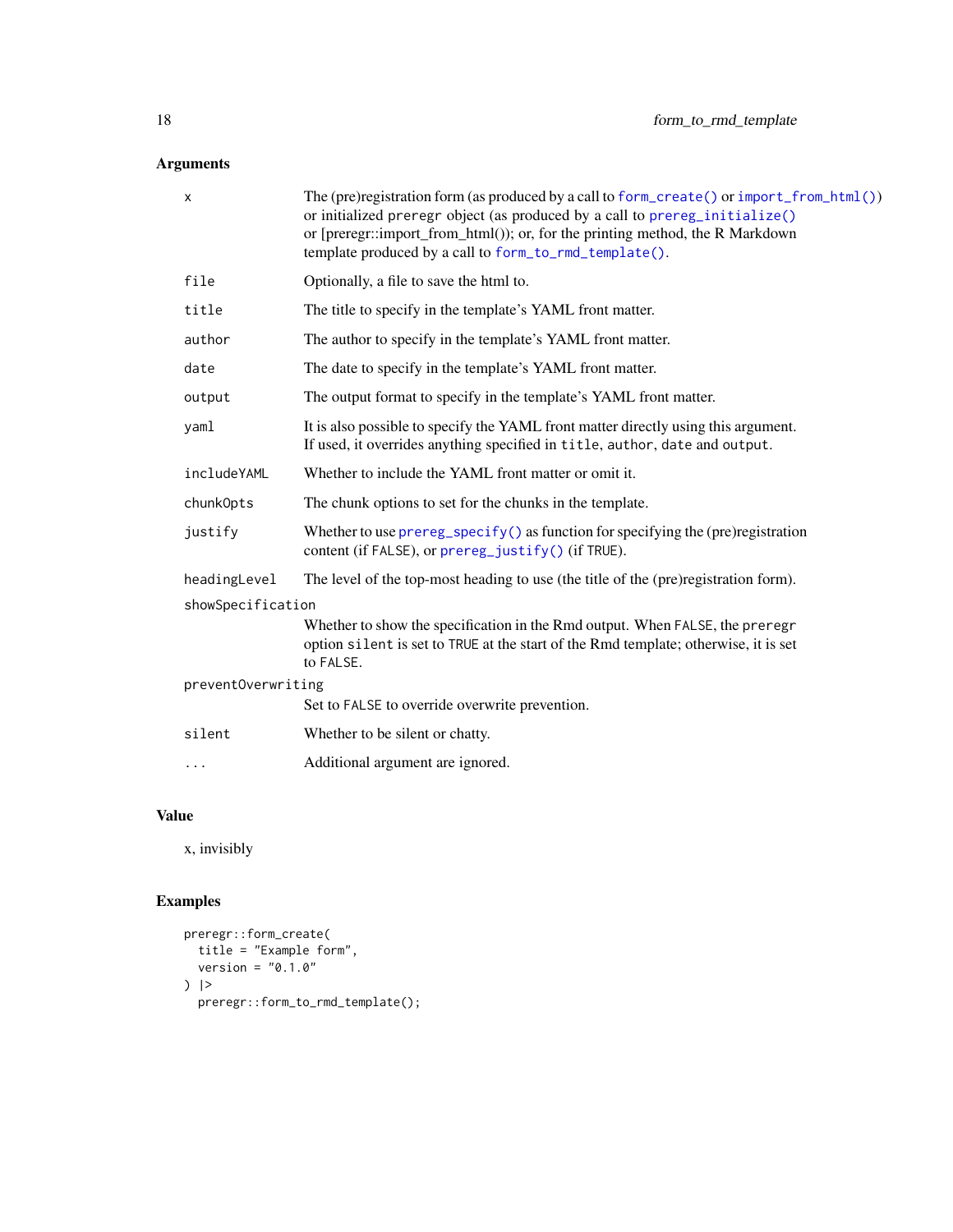<span id="page-18-0"></span>

# Description

Export a (pre)registration form to an Excel spreadsheet

# Usage

form\_to\_xlsx(x, file)

# Arguments

|      | The (pre) registration form (as produced by a call to form $c$ reate()) or initial- |
|------|-------------------------------------------------------------------------------------|
|      | ized preregr object (as produced by a call to prereg_initialize()).                 |
| file | The file to write the spreadsheet to.                                               |

# Value

x, invisibly

heading *Print a heading*

# Description

This is just a convenience function to print a markdown or HTML heading at a given 'depth'.

# Usage

```
heading(
  ...,
 headingLevel = ufs::opts$get("defaultHeadingLevel"),
 output = "markdown",
  cat = TRUE)
```
# Arguments

| .            | The heading text: pasted together with no separator.                                                       |
|--------------|------------------------------------------------------------------------------------------------------------|
| headingLevel | The level of the heading; the default can be set with e.g. $ufs::opts$ \$ $set$ (default Heading Level=1). |
| output       | Whether to output to HTML ("html") or markdown (anything else).                                            |
| cat          | Whether to cat (print) the heading or just invisibly return it.                                            |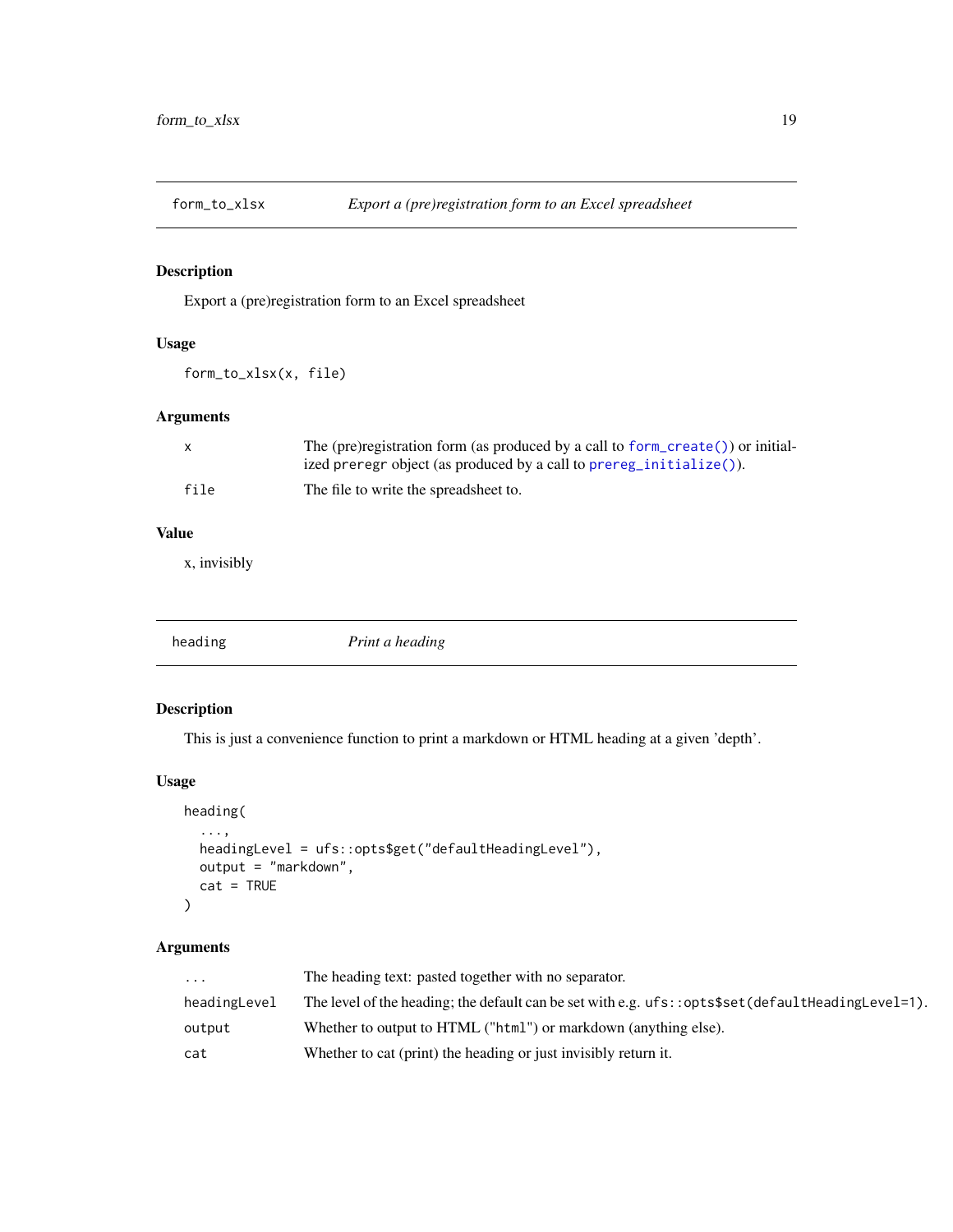# Value

The heading, invisibly.

# Examples

```
heading("Hello ", "World", headingLevel=5);
### This produces: "\n\n##### Hello World\n\n"
```
<span id="page-19-1"></span>

| import_from_html |             | Import a (pre)registration specification from JSON embedded in |  |  |  |
|------------------|-------------|----------------------------------------------------------------|--|--|--|
|                  | <b>HTML</b> |                                                                |  |  |  |

# Description

Import a (pre)registration specification from JSON embedded in HTML

# Usage

```
import_from_html(x, select = 1)
```
#### Arguments

| x      | The HTML as URL, path to a file, or HTML that has already been imported to<br>a character vector.                                                                                                                                                                            |
|--------|------------------------------------------------------------------------------------------------------------------------------------------------------------------------------------------------------------------------------------------------------------------------------|
| select | If multiple preregr specifications are present in x, the select argument can<br>be used to select which one to import. select is a number corresponding to<br>the order of the encountered preregr specifications (e.g., pass 2 to import the<br>second specification, etc). |

# Value

The (pre)registration specification.

```
### Note that this example writes to a local file!
### Temporary file to save to
tmpFile <- tempfile(fileext = ".html");
### Load an example (pre)registration specification
data("examplePrereg_1", package = "preregr");
### Save it to an HTML file
preregr::prereg_spec_to_html(
 examplePrereg_1,
 file = tmpFile
```
<span id="page-19-0"></span>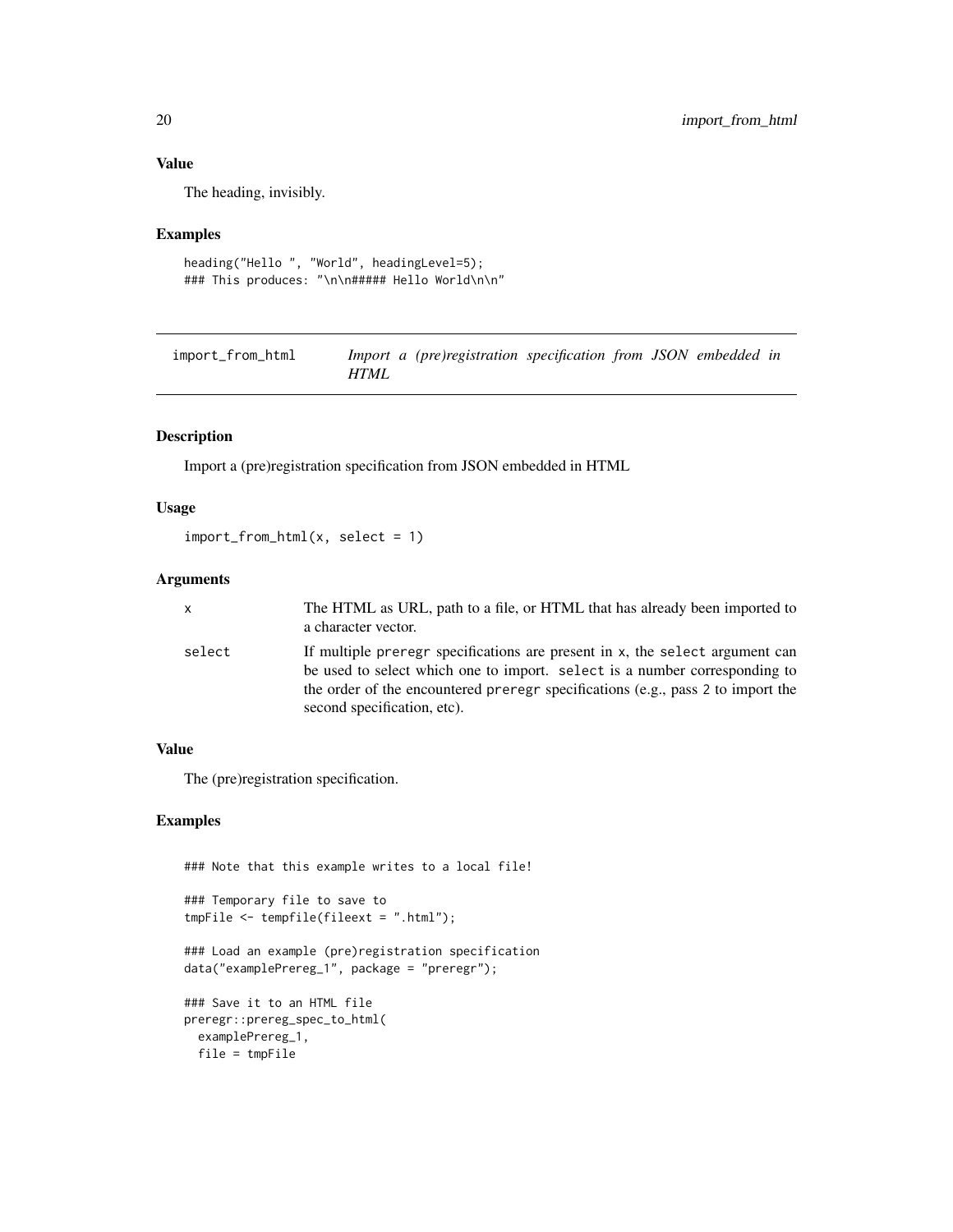```
number_as_xl_date 21
```

```
);
### Import the example again
importedPreregr <-
  preregr::import_from_html(
    tmpFile
  );
### Show the result
preregr::prereg_show_item_completion(
  importedPreregr,
  section="metadata"
);
```
number\_as\_xl\_date *Convert a number to a date using Excel's system*

# Description

Convert a number to a date using Excel's system

# Usage

number\_as\_xl\_date(x)

#### Arguments

x The number(s)

# Value

The date(s)

# Examples

preregr::number\_as\_xl\_date(44113);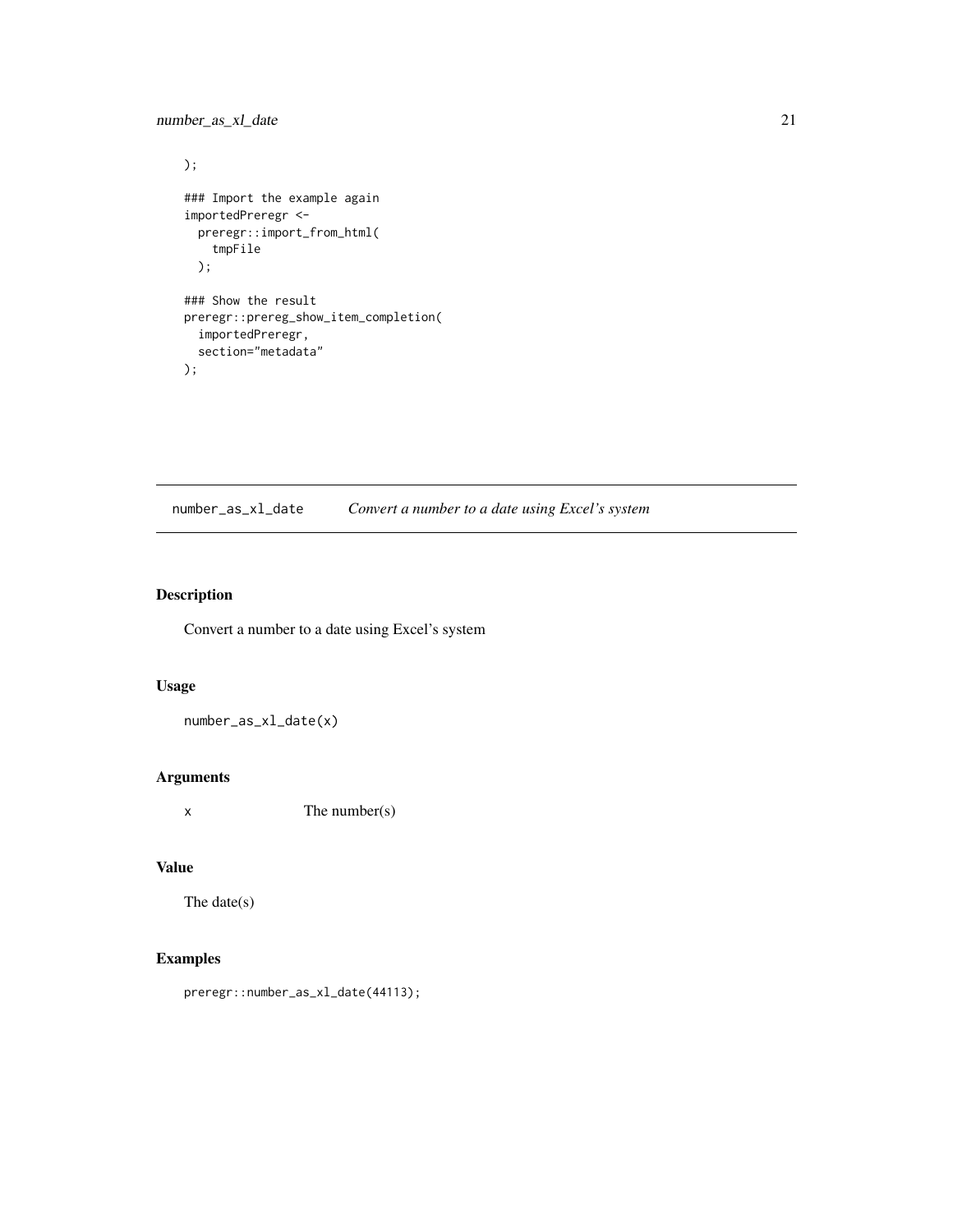#### <span id="page-21-0"></span>Description

The preregr::opts object contains three functions to set, get, and reset options used by the preregr package. Use preregr::opts\$set to set options, preregr::opts\$get to get options, or preregr::opts\$reset to reset specific or all options to their default values.

#### Usage

opts

#### Format

An object of class list of length 4.

#### Details

It is normally not necessary to get or set preregr options.

The following arguments can be passed:

... For preregr::opts\$set, the dots can be used to specify the options to set, in the format option = value, for example, utteranceMarker = "\n". For preregr::opts\$reset, a list of options to be reset can be passed.

option For preregr::opts\$set, the name of the option to set.

default For preregr::opts\$get, the default value to return if the option has not been manually specified.

The following options can be set:

quridPrefix The prefix for quasi-unique record identifiers (QURIDs).

Two Second item

# Examples

```
### Get the default "silence versus chattiness" setting
preregr::opts$get(silent);
```
### Set it to show all messages preregr::opts\$set(silent = FALSE);

### Check that it worked preregr::opts\$get(silent);

### Reset this option to its default value preregr::opts\$reset(silent);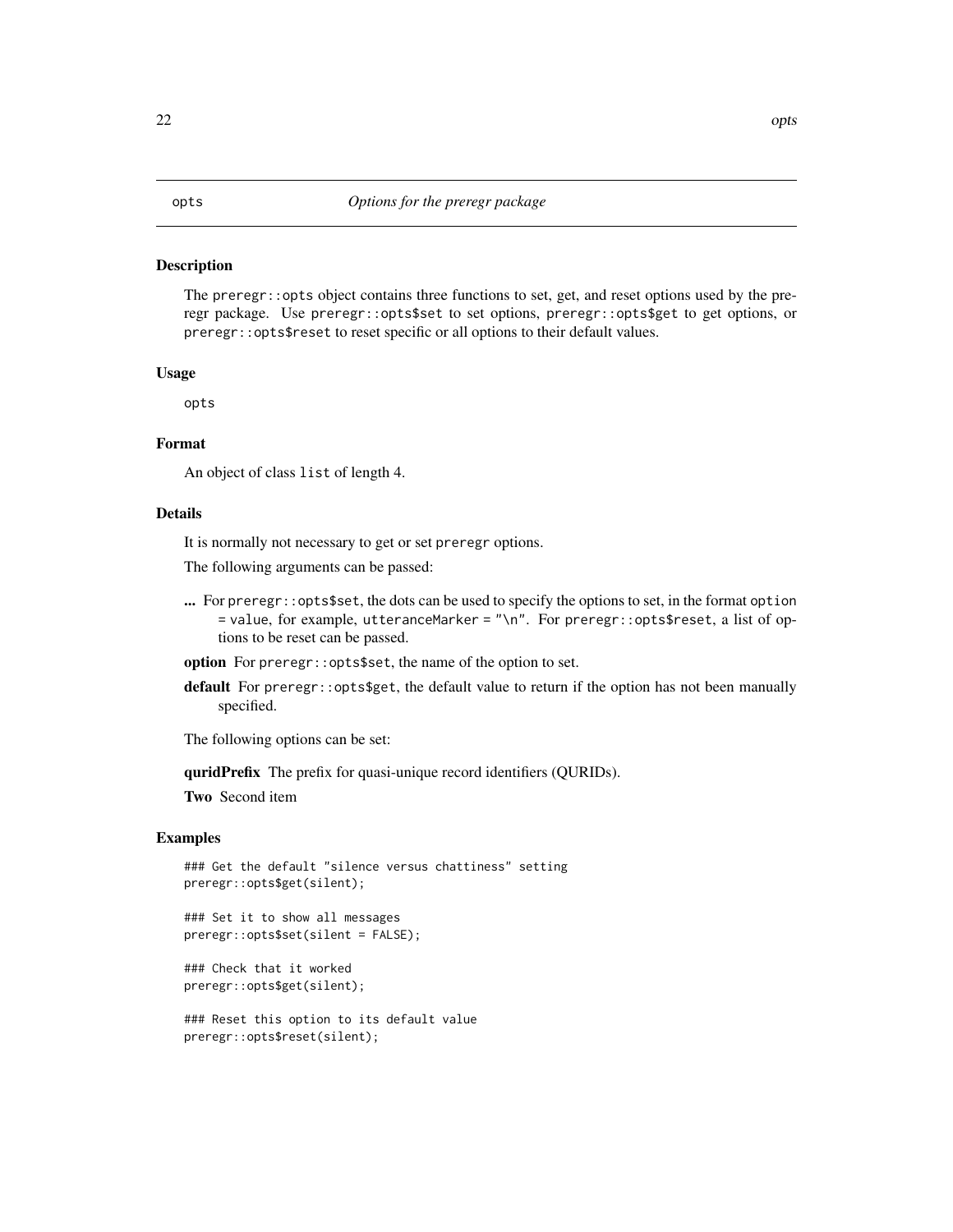```
### Check that the reset worked, too
preregr::opts$get(silent);
```
<span id="page-22-1"></span>prereg\_initialize *Initialize a (pre)registration*

# Description

To initialize a (pre)registration, pass the URL to a Google Sheet holding the (pre)registration form specification (in preregr format), see the ["Creating a form from a spreadsheet"](https://r-packages.gitlab.io/preregr/articles/creating_form_from_spreadsheet.html) vignette), the path to a file with a spreadsheet holding such a specification, or a loaded or imported preregr (pre)registration form.

#### Usage

```
prereg_initialize(x, initialText = "Unspecified")
```
# Arguments

|             | The (pre)registration form specification, as a URL to a Google Sheet or online<br>file or as the path to a locally stored file. |
|-------------|---------------------------------------------------------------------------------------------------------------------------------|
| initialText | The text to initialize every field with.                                                                                        |

# Details

For an introduction to working with preregr (pre)registrations, see the ["Specifying preregistration](https://r-packages.gitlab.io/preregr/articles/specifying_prereg_content.html) [content"](https://r-packages.gitlab.io/preregr/articles/specifying_prereg_content.html) vignette.

# Value

The empty (pre)registration specification.

```
preregr::prereg_initialize(
  "inclSysRev_v0_92"
);
```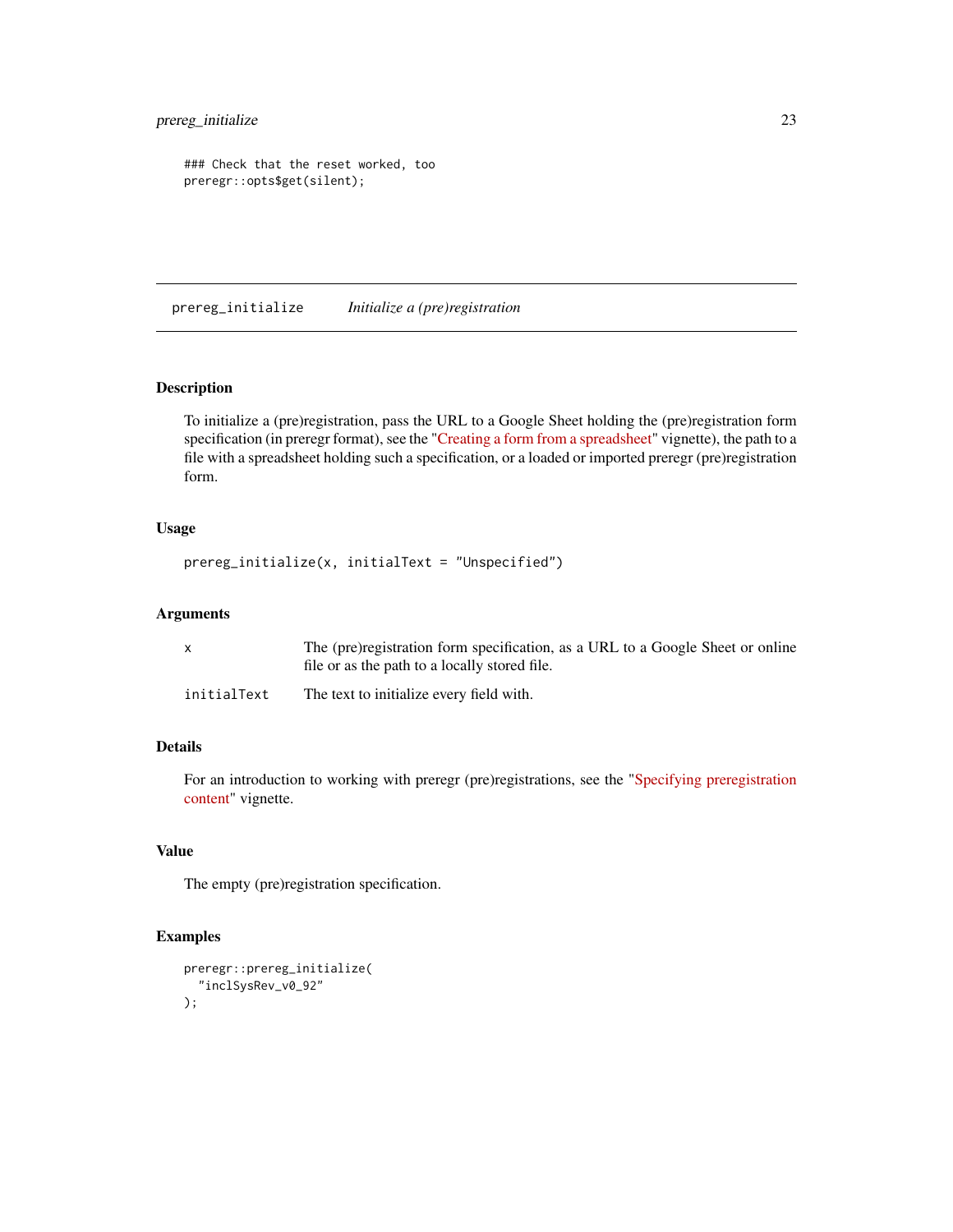<span id="page-23-1"></span><span id="page-23-0"></span>

# Description

Justify (and optionally specify) the content for one or more (pre)registration items

#### Usage

```
prereg_justify(
 x,
  item,
 decision = NULL,
  justification = NULL,
 assertion = NULL,
  source = NULL,
  content = NULL,
  append = TRUE,validate = TRUE,
  requireValidContent = TRUE,
  silent = preregr::opts$get("silent")
)
```
# Arguments

| $\boldsymbol{\mathsf{x}}$ | The (pre)registration object (as produced by a call to $prereg\_initialize()$ ).                                                                                                                                                                                  |  |
|---------------------------|-------------------------------------------------------------------------------------------------------------------------------------------------------------------------------------------------------------------------------------------------------------------|--|
| item                      | The identifier of the item for which to specify the justification of the (pre)registration                                                                                                                                                                        |  |
|                           | content.                                                                                                                                                                                                                                                          |  |
|                           | decision, justification, assertion, source                                                                                                                                                                                                                        |  |
|                           | The decision(s) (with optionally nested within it, one or more justifications),<br>justification(s) (with optionally nested within it, one or more assertions), asser-<br>$\text{tion}(s)$ (with optionally nested within it, one or more sources), or source(s). |  |
| content                   | Optionally, content to specify or append for this item.                                                                                                                                                                                                           |  |
| append                    | Whether to replace (append=FALSE) or append (append=TRUE) the content if an<br>item already contains some content.                                                                                                                                                |  |
| validate                  | Whether to validate the specified content for each item using the validation rules<br>in the (pre)registration form.                                                                                                                                              |  |
| requireValidContent       |                                                                                                                                                                                                                                                                   |  |
|                           | Whether to only store new content if it passes validation. Note that this is ig-<br>nored if validate=FALSE.                                                                                                                                                      |  |
| silent                    | Whether to be silent or chatty.                                                                                                                                                                                                                                   |  |
|                           |                                                                                                                                                                                                                                                                   |  |

# Value

x, invisibly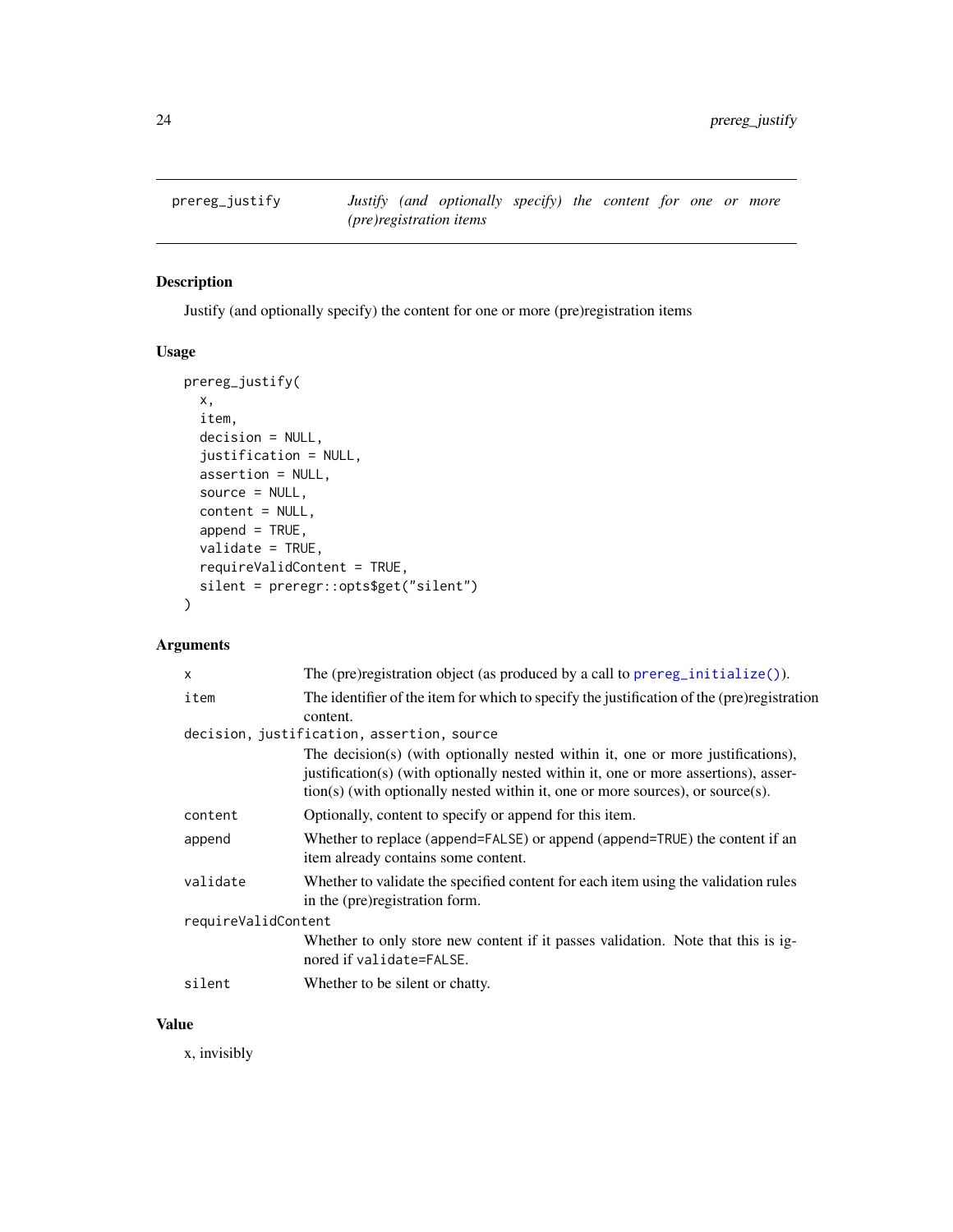#### <span id="page-24-0"></span>Examples

```
### Start with an empty form, then specify and justify
### content for an item.
preregExampl <-
  preregr::prereg_initialize(
    "inclSysRev_v0_92"
  ) |>
   preregr::prereg_justify(
      item = "title",
      content = "Example title",
      decision = "We decide to call this study 'Example title'.",
      justification = "It seems a fitting title for an example."
    ) |>preregr::prereg_show_item_completion(
      section="metadata"
   );
```
<span id="page-24-1"></span>prereg\_knit\_item\_content

*Knit the specified content for the items in a (pre)registration into an Rmd file*

#### Description

This function inserts the specified content for the items in a (pre)registration, or in one or more sections, into an R Markdown file.

#### Usage

```
prereg_knit_item_content(x, section = NULL, headingLevel = 2)
```
#### Arguments

| X            | The (pre) registration object (as produced by a call to prereg_initialize()). |
|--------------|-------------------------------------------------------------------------------|
| section      | The section(s) to show; pass NULL (the default) to show everything.           |
| headingLevel | The level to use for the top-most heading.                                    |

#### Value

x, invisibly

```
### Load an example (pre)registration specification
data("examplePrereg_1", package = "preregr");
### Knit the contents of the "metadata" section
### as an R Markdown partial
```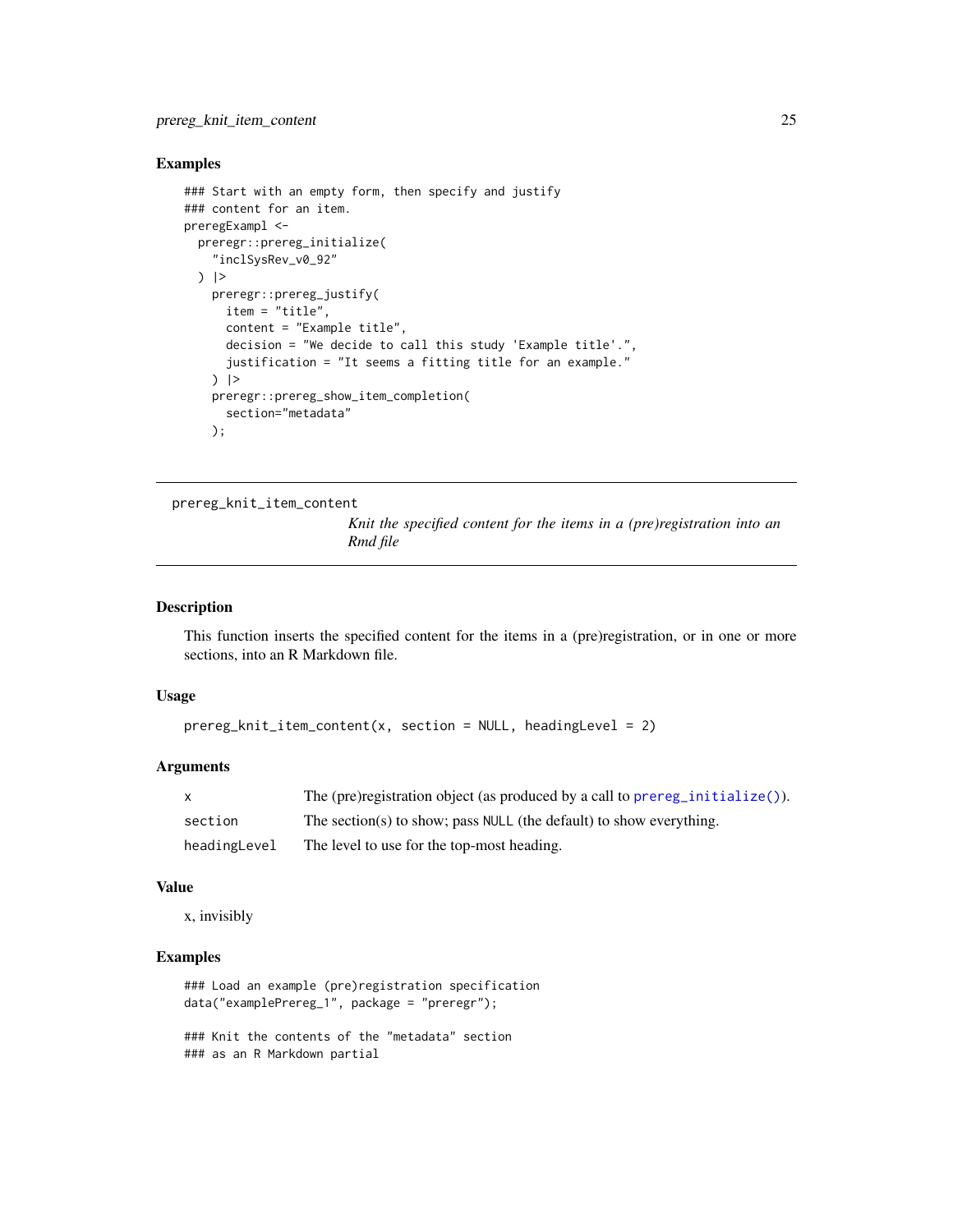```
examplePrereg_1 |>
 preregr::prereg_knit_item_content(
   section="metadata"
 );
```
prereg\_next\_item *Show the next item to specify content for*

# Description

This function shows the next item (or items) in a (pre)registration for which to specify content (searching through all sections or through a selection of sections).

# Usage

prereg\_next\_item(x, nrOfItems = 1, section = NULL)

## Arguments

|           | The (pre)registration object (as produced by a call to prereg_initialize()). |
|-----------|------------------------------------------------------------------------------|
| nrOfItems | The number of items to complete to show.                                     |
| section   | The section(s) to search; pass NULL (the default) to show everything.        |

#### Value

x, invisibly

```
### Load an example (pre)registration specification
data("examplePrereg_1", package = "preregr");
### Check next item
examplePrereg_1 |>
 preregr::prereg_next_item();
### Specify content for this item
examplePrereg_1 <-
 preregr::prereg_specify(
   examplePrereg_1,
   funding = past@("No funding. There's never any ",
      "funding for this kind of stuff."
   )
 );
### Get the next three items
preregr::prereg_next_item(
 examplePrereg_1,
```
<span id="page-25-0"></span>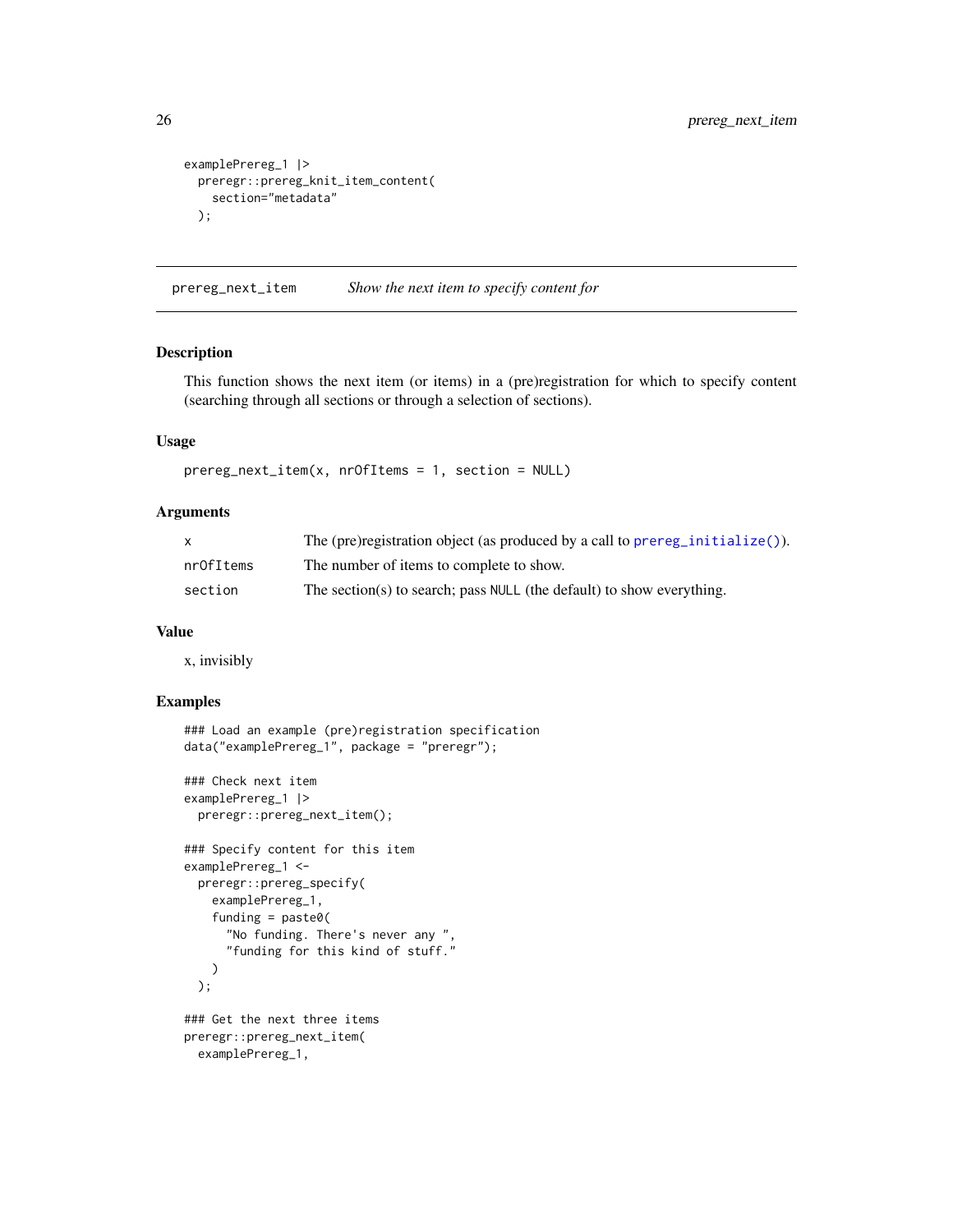<span id="page-26-0"></span>nrOfItems = 3 );

prereg\_show\_item\_completion

```
Show which items in a (pre)registration have been completed
```
# Description

This function shows which items in a (pre)registration, or in one or more sections, have been completed - or, more accurately, contain at least some content that is different from the default content.

#### Usage

```
prereg_show_item_completion(x, section = NULL)
```
## Arguments

|         | The (pre)registration object (as produced by a call to prereg_initialize()). |
|---------|------------------------------------------------------------------------------|
| section | The section(s) to show; pass NULL (the default) to show everything.          |

# Value

x, invisibly

# Examples

```
### Load an example (pre)registration specification
data("examplePrereg_1", package = "preregr");
### Show which items were completed
examplePrereg_1 |>
 preregr::prereg_show_item_completion(
    section="metadata"
```
);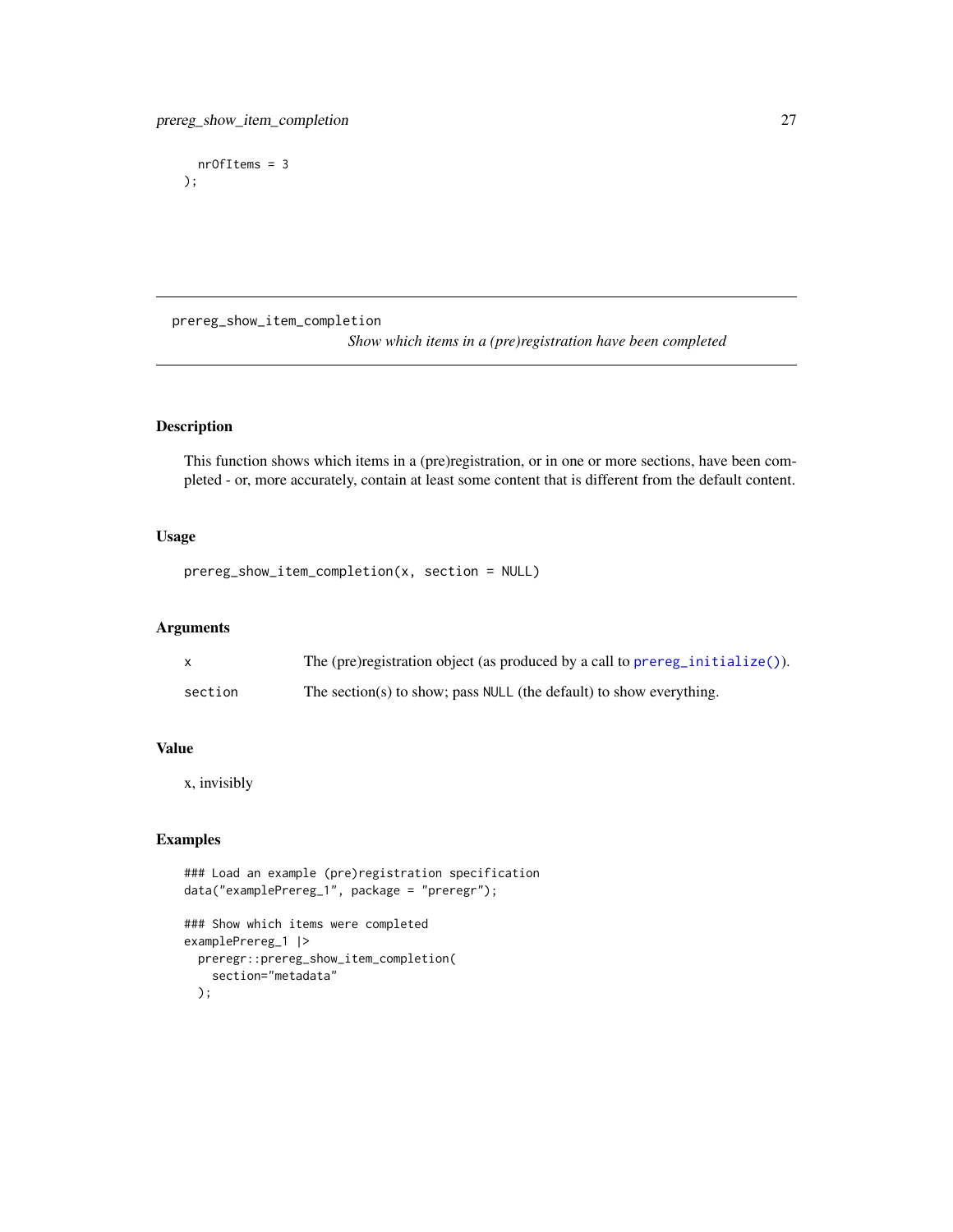```
prereg_show_item_content
```
*Show the specified content for the items in a (pre)registration*

# Description

This function shows the specified content for the items in a (pre)registration, or in one or more sections.

#### Usage

```
prereg_show_item_content(x, section = NULL)
```
#### Arguments

|         | The (pre) registration object (as produced by a call to prereg_initialize()). |
|---------|-------------------------------------------------------------------------------|
| section | The section(s) to show; pass NULL (the default) to show everything.           |

#### Value

x, invisibly

# Examples

```
### Load an example (pre)registration specification
data("examplePrereg_1", package = "preregr");
### Show the item content for the "metadata" section
examplePrereg_1 |>
  preregr::prereg_show_item_content(
    section="metadata"
  );
```
<span id="page-27-1"></span>prereg\_specify *Specify the content for one or more (pre)registration items*

# Description

Specify the content for one or more (pre)registration items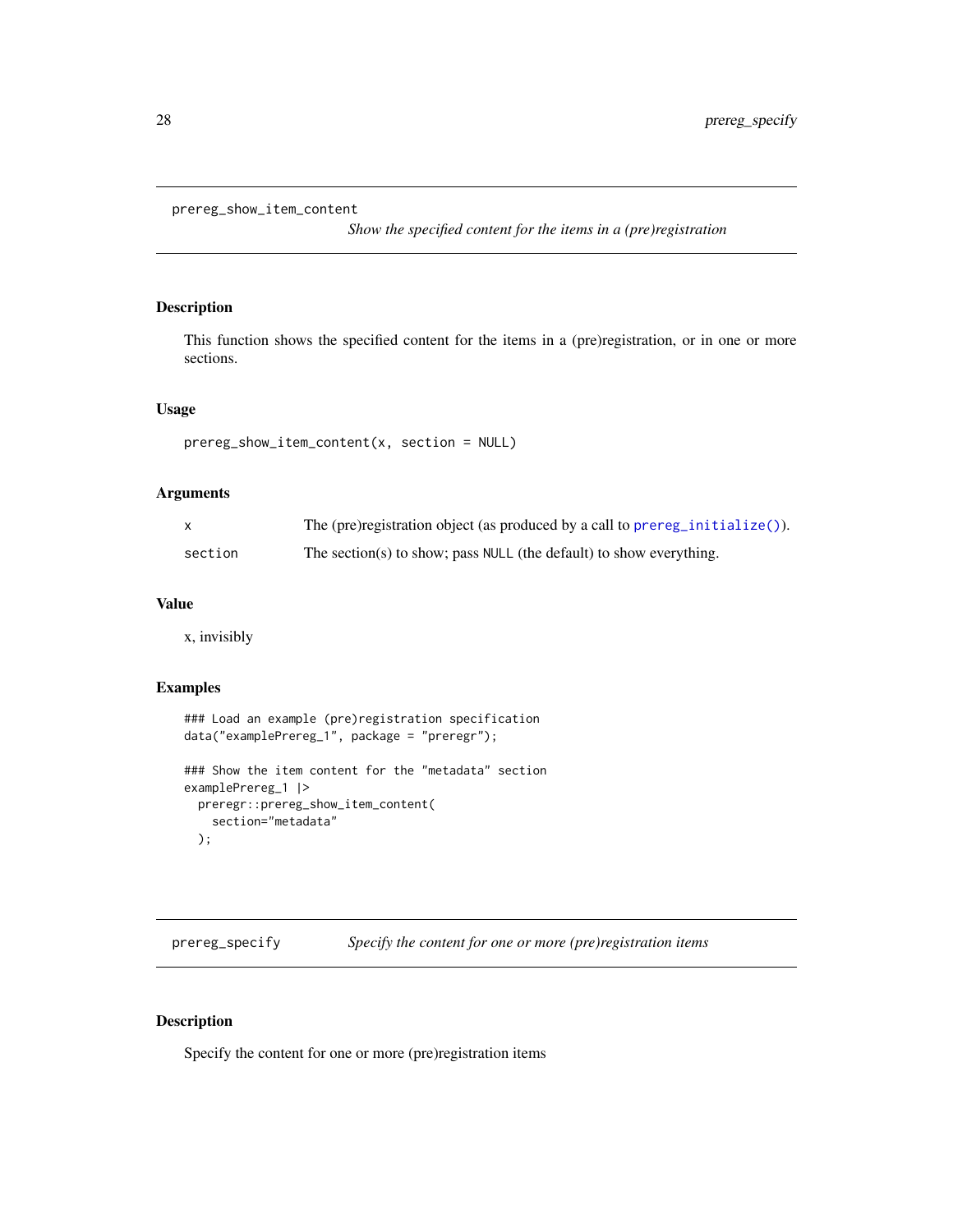# prereg\_specify 29

# Usage

```
prereg_specify(
 x,
  ...,
 append = TRUE,validate = TRUE,
 requireValidContent = TRUE,
 silent = preregr::opts$get("silent")
\mathcal{L}
```
# Arguments

| $\mathsf{x}$        | The (pre)registration object (as produced by a call to $prereg\_initialize()$ ).                                     |
|---------------------|----------------------------------------------------------------------------------------------------------------------|
| $\cdots$            | Item-content pairings.                                                                                               |
| append              | Whether to replace (append=FALSE) or append (append=TRUE) the content if an<br>item already contains some content.   |
| validate            | Whether to validate the specified content for each item using the validation rules<br>in the (pre)registration form. |
| requireValidContent | Whether to only store new content if it passes validation. Note that this is ig-<br>nored if validate=FALSE.         |
| silent              | Whether to be silent or chatty.                                                                                      |

#### Value

x, invisibly

```
### Load an example (pre)registration specification
data("examplePrereg_1", package = "preregr");
### Specify some fields and show the results
examplePrereg_1 |>
  preregr::prereg_specify(
    tasks_and_roles = "All authors contributed equally",
   nonExistent_item = "This can't be stored anywhere",
   start_date = "2021-9-01"
  ) |>
  preregr::prereg_show_item_completion(
   section="metadata"
  );
```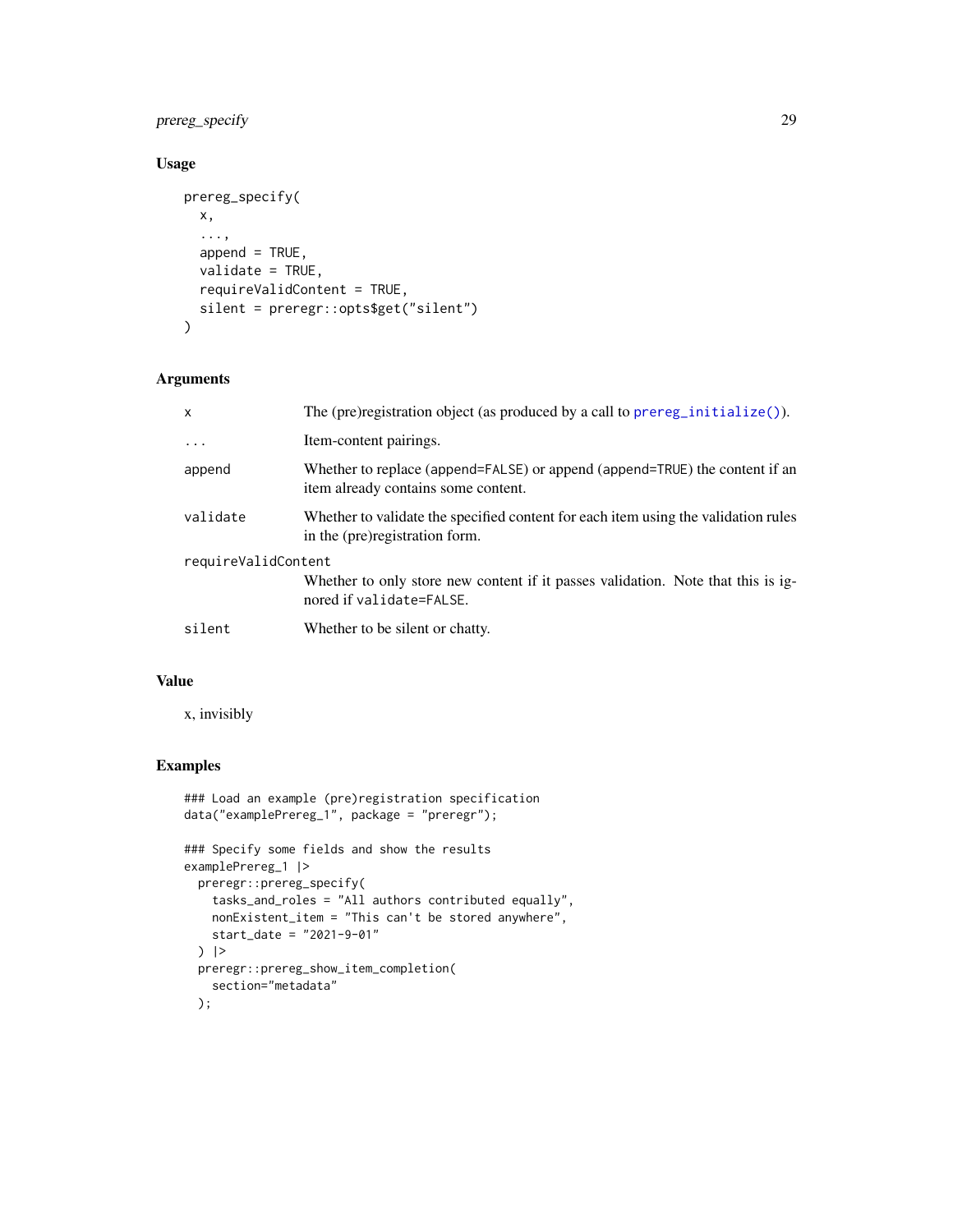<span id="page-29-0"></span>prereg\_spec\_to\_html *Convert a (pre)registration specification to html*

#### Description

Use this function to export your (pre)registration specification to an HTML file. To instead embed it in an R Markdown file, use [prereg\\_knit\\_item\\_content\(\)](#page-24-1).

## Usage

```
prereg_spec_to_html(
 x,
  file = NULL,
  section = NULL,
 headingLevel = 1,
  silent = preregr::opts$get("silent")
)
```
# Arguments

| $\mathsf{x}$ | The (pre)registration object (as produced by a call to prereg_initialize()).               |
|--------------|--------------------------------------------------------------------------------------------|
| file         | Optionally, a file to save the html to.                                                    |
| section      | Optionally, one or multiple sections to include (if NULL, all sections are in-<br>cluded). |
| headingLevel | The level of the top-most headings.                                                        |
| silent       | Whether to be silent or chatty.                                                            |

#### Value

The produced HTML, which will print in the viewer in RStudio.

```
### Load an example (pre)registration specification
data("examplePrereg_1", package = "preregr");
### Convert it to HTML and show the result
preregr::prereg_spec_to_html(
  examplePrereg_1
);
```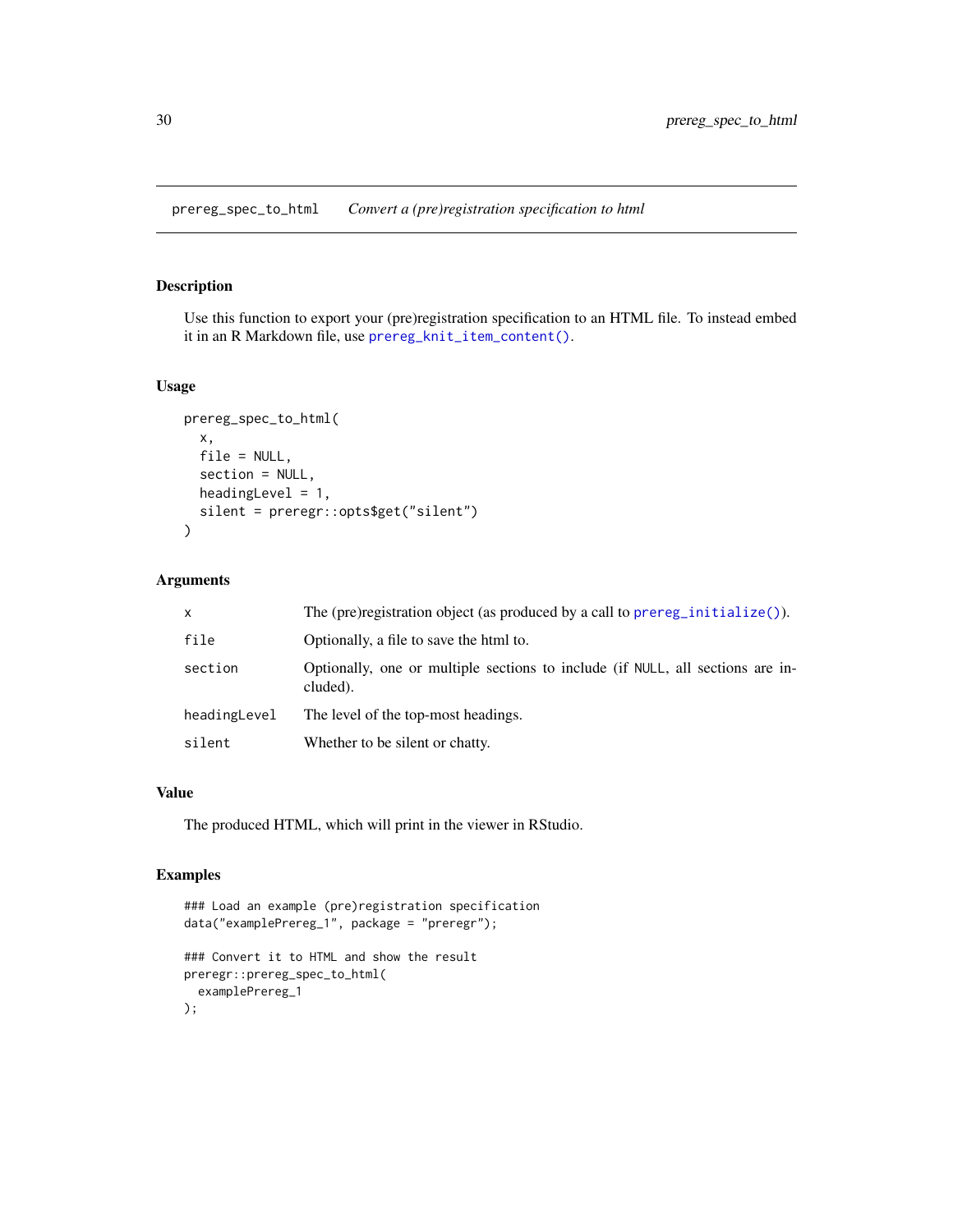<span id="page-30-0"></span>prereg\_spec\_to\_pdf *Convert a (pre)registration specification to PDF*

#### Description

Use this function to export your (pre)registration specification to a PDF file. To embed it in an R Markdown file, use [prereg\\_knit\\_item\\_content\(\)](#page-24-1) instead.

# Usage

```
prereg_spec_to_pdf(
  x,
  file,
  author = NULL,section = NULL,
 headingLevel = 1,
  silent = preregr::opts$get("silent")
)
```
#### Arguments

| $\mathsf{x}$ | The (pre)registration object (as produced by a call to $prereg\_initialize()$ ).           |
|--------------|--------------------------------------------------------------------------------------------|
| file         | The filename to save the (pre) registration to.                                            |
| author       | The author to specify in the PDF.                                                          |
| section      | Optionally, one or multiple sections to include (if NULL, all sections are in-<br>cluded). |
| headingLevel | The level of the top-most headings.                                                        |
| silent       | Whether to be silent or chatty.                                                            |

#### Value

x, invisibly

```
### Use a temporary file to write to
tmpFile <- tempfile(fileext = ".pdf");
### Load an example (pre)registration specification
data("examplePrereg_1", package = "preregr");
preregr::prereg_spec_to_pdf(
  examplePrereg_1,
  file = tmpFile
);
```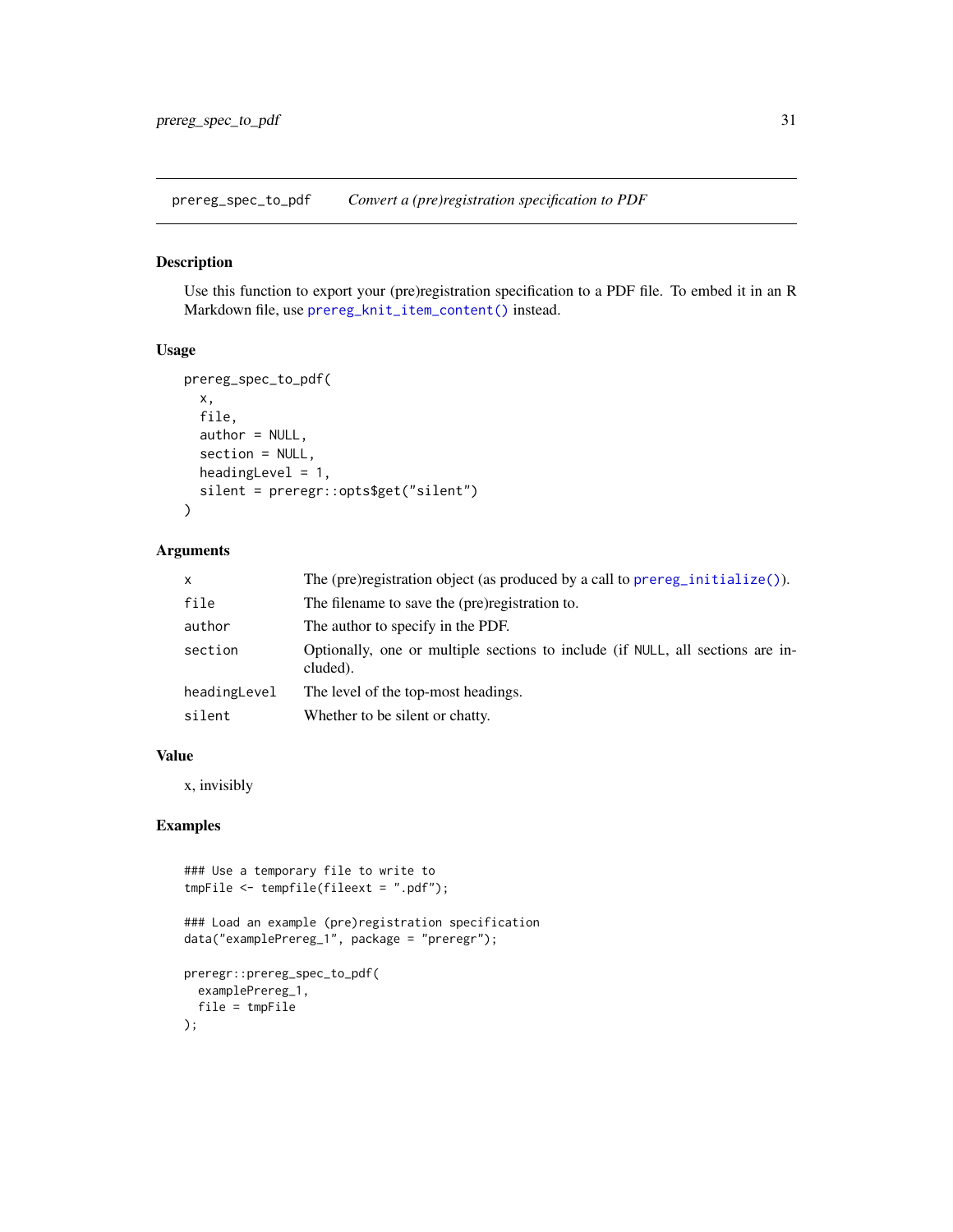<span id="page-31-0"></span>

# Description

idSlug is a convenience function with swapped argument order.

# Usage

```
randomSlug(x = 10, id = NULL, chars = c(letters, LETTERS, 0:9))
```

```
idslug(id = NULL, x = 10, chars = c(leftters, LETTERS, 0:9))
```
# Arguments

|       | Length of slug                                                                                                       |
|-------|----------------------------------------------------------------------------------------------------------------------|
| id    | If not NULL, prepended to slug (separated with a dash) as id; in that case, it's<br>also braces and a hash is added. |
| chars | Characters to sample from                                                                                            |

# Value

A character value.

# Examples

```
randomSlug();
idSlug("identifier");
```
rbind\_dfs *Simple alternative for rbind.fill or bind\_rows*

# Description

Simple alternative for rbind.fill or bind\_rows

# Usage

rbind\_dfs(x, y, clearRowNames = TRUE)

# Arguments

| $\mathsf{x}$  | One dataframe                                     |
|---------------|---------------------------------------------------|
| - V           | Another dataframe                                 |
| clearRowNames | Whether to clear row names (to avoid duplication) |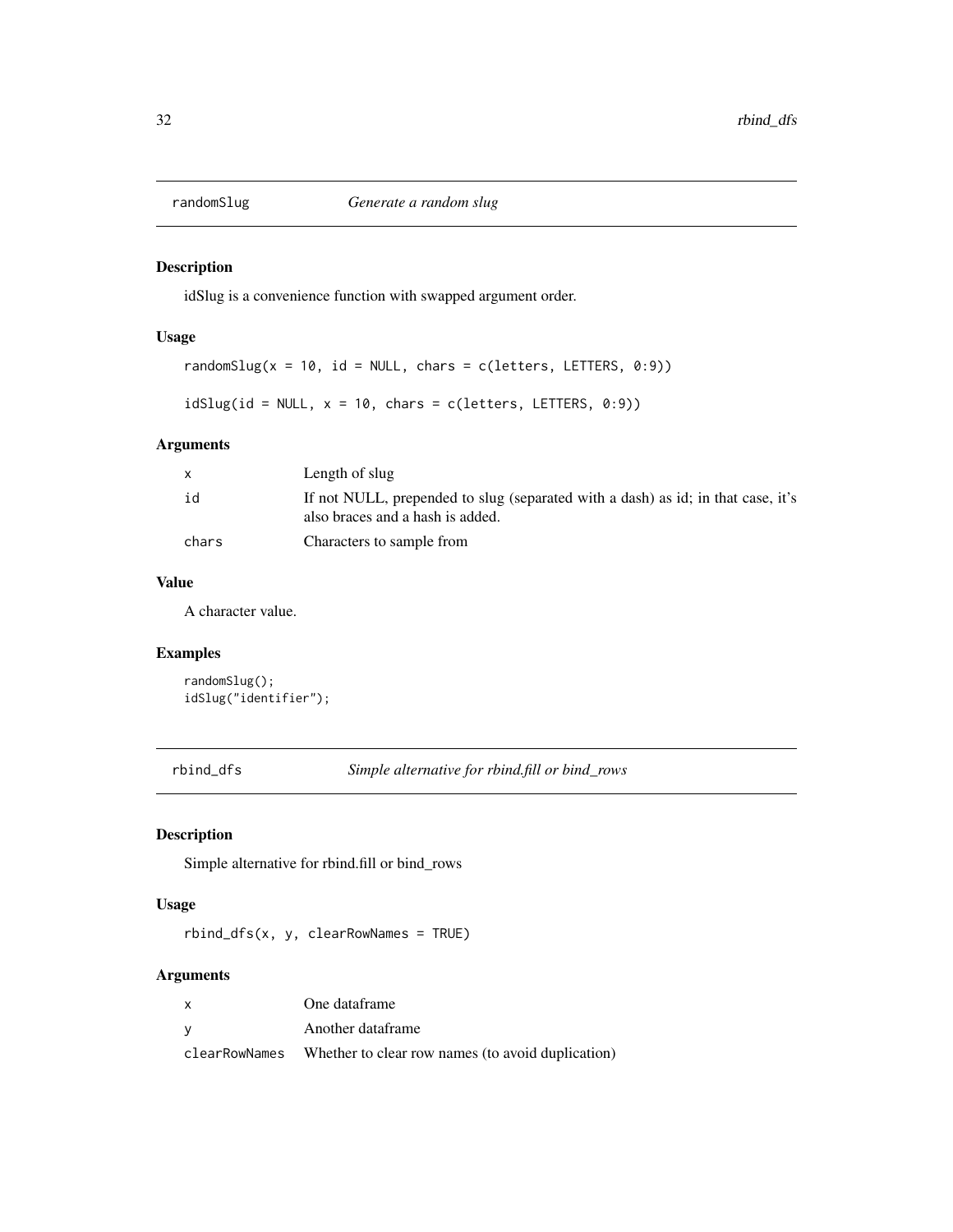# <span id="page-32-0"></span>rbind\_df\_list 33

# Value

The merged dataframe

#### Examples

```
rbind_dfs(Orange, mtcars);
```
rbind\_df\_list *Bind lots of dataframes together rowwise*

# Description

Bind lots of dataframes together rowwise

# Usage

```
rbind_df_list(x)
```
# Arguments

x A list of dataframes

# Value

A dataframe

# Examples

rbind\_df\_list(list(Orange, mtcars, ChickWeight));

read\_spreadsheet *Convenience function to read spreadsheet-like files*

# Description

Currently reads spreadsheets from Google Sheets or from xlsx, csv, or sav files. Normally, you don't use this, but instead you use [form\\_fromSpreadsheet\(\)](#page-8-1).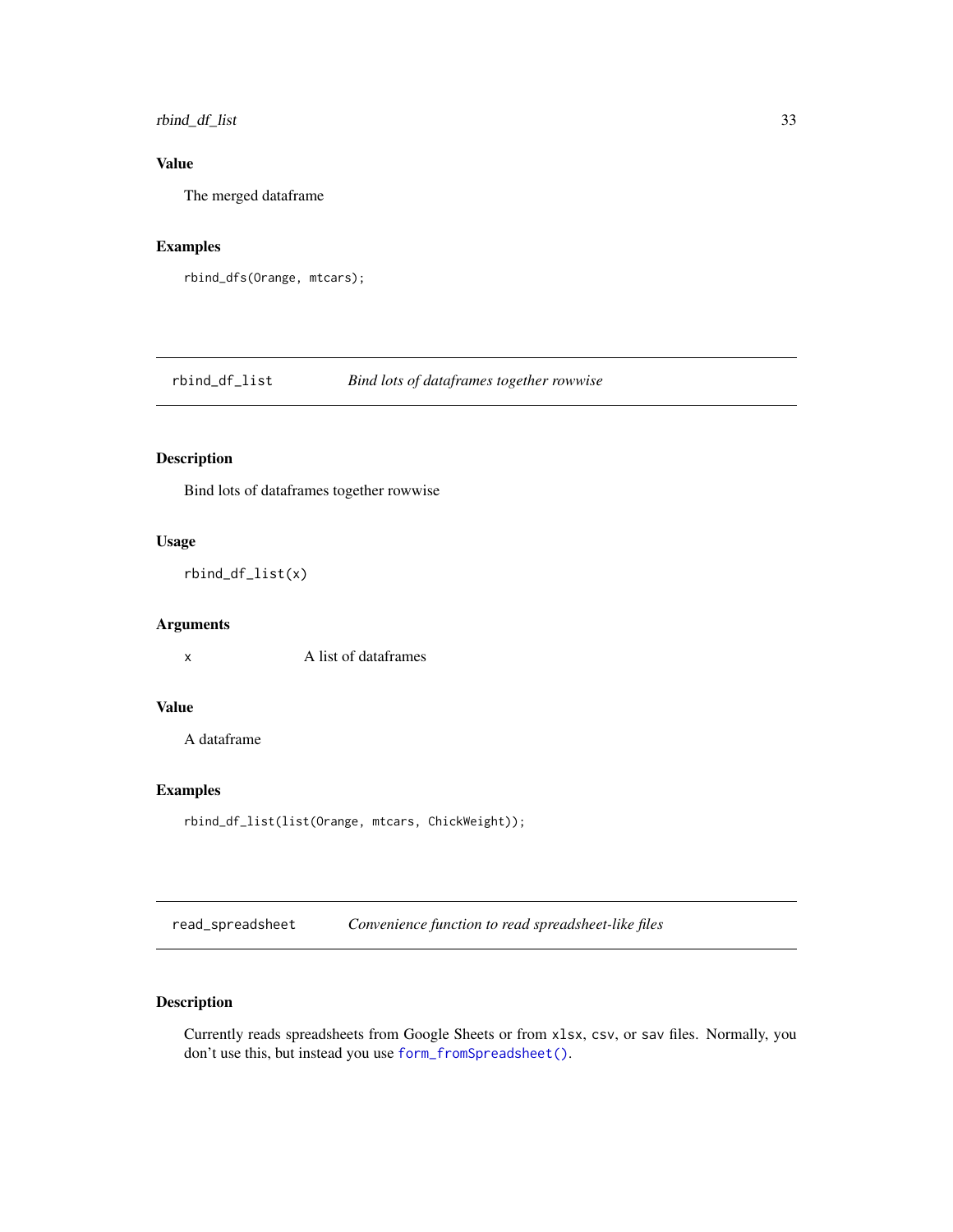# Usage

```
read_spreadsheet(
 x,
  sheet = NULL,
 columnDictionary = NULL,
 localBackup = NULL,
  exportGoogleSheet = FALSE,
  flattenSingleDf = FALSE,
  xlsxPkg = c("rw_xl", "openxlsx", "XLConnect"),
 failQuietly = FALSE,
  silent = preregr::opts$get("silent")
)
```
# Arguments

| X                 | The URL or path to a file.                                                                                                                                                                                                       |  |
|-------------------|----------------------------------------------------------------------------------------------------------------------------------------------------------------------------------------------------------------------------------|--|
| sheet             | Optionally, the name(s) of the worksheet(s) to select.                                                                                                                                                                           |  |
| columnDictionary  |                                                                                                                                                                                                                                  |  |
|                   | Optionally, a dictionary with column names to check for presence. A named list<br>of vectors.                                                                                                                                    |  |
| localBackup       | If not NULL, a valid filename to write a local backup to.                                                                                                                                                                        |  |
| exportGoogleSheet |                                                                                                                                                                                                                                  |  |
|                   | If x is a URL to a Google Sheet, instead of using thr googlesheets4 package to<br>download the data, by passing exportGoogleSheet=TRUE, an export link will<br>be produced and the data will be downloaded as Excel spreadsheet. |  |
| flattenSingleDf   |                                                                                                                                                                                                                                  |  |
|                   | Whether to return the result as a data frame if only one data frame is returned as<br>a result.                                                                                                                                  |  |
| xlsxPkg           | Which package to use to work with Excel spreadsheets.                                                                                                                                                                            |  |
| failQuietly       | Whether to give an error when $x$ is not a valid URL or existing file, or just return<br>NULL invisibly.                                                                                                                         |  |
| silent            | Whether to be silent or chatty.                                                                                                                                                                                                  |  |
|                   |                                                                                                                                                                                                                                  |  |

#### Value

A list of dataframes, or, if only one data frame was loaded and flattenSingleDf is TRUE, a data frame.

```
### Note that this example requires an internet connection!
read_spreadsheet(
  paste0(
    "https://docs.google.com/",
    "spreadsheets/d/",
    "1bHDzpCu4CwEa5_3_q_9vH2691XPhCS3e4Aj_HLhw_U8"
```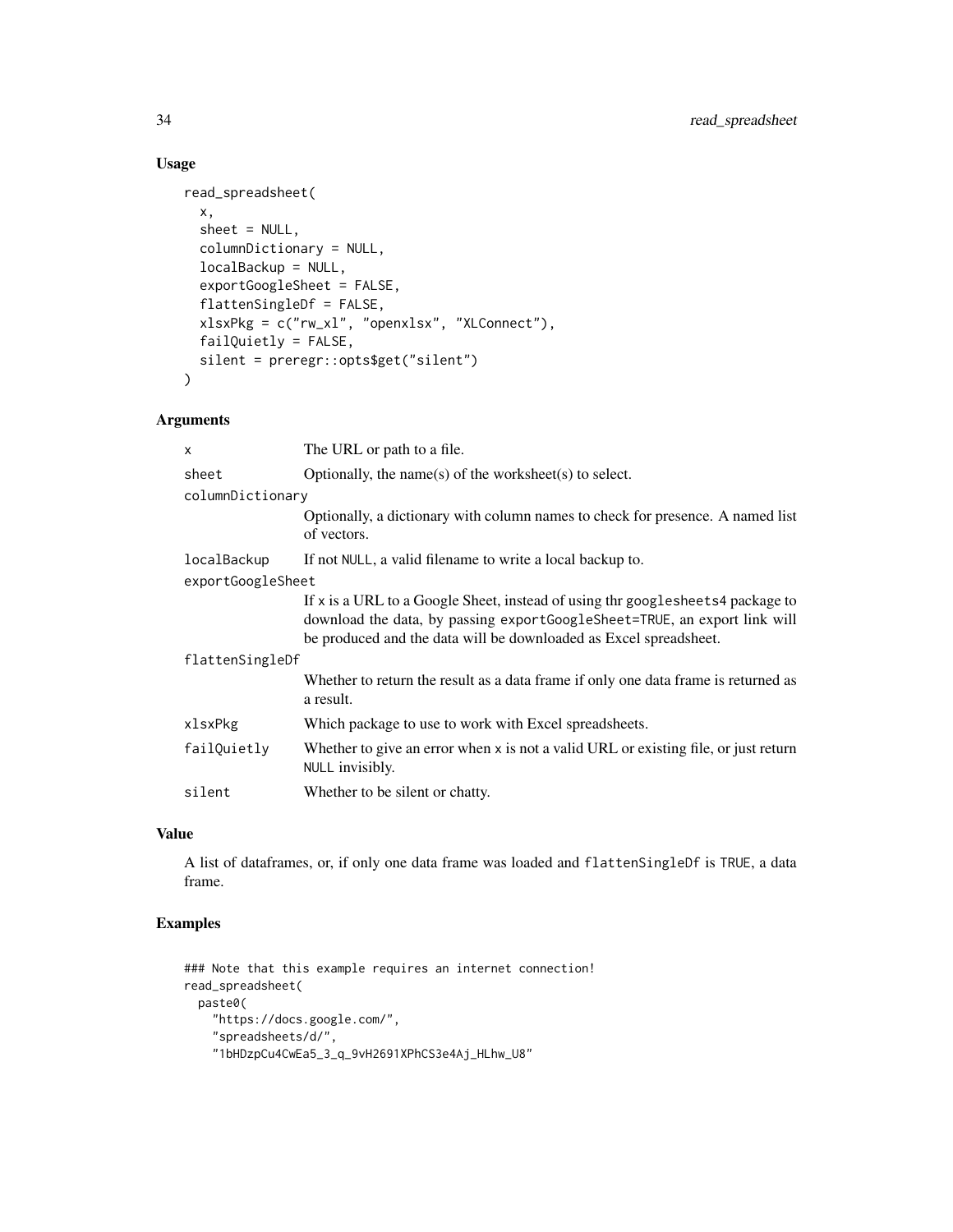#### <span id="page-34-0"></span>repeatStr 35

) );

# repeatStr *Repeat a string a number of times*

# Description

Repeat a string a number of times

#### Usage

repeatStr( $n = 1$ , str = " ")

# Arguments

| n, str | Normally, respectively the frequency with which to repeat the string and the |
|--------|------------------------------------------------------------------------------|
|        | string to repeat; but the order of the inputs can be switched as well.       |

## Value

A character vector of length 1.

# Examples

```
### 10 spaces:
repStr(10);
### Three euro symbols:
repStr("\u20ac", 3);
```

```
serialized_data_to_dfs
```
*In an object imported from YAML or JSON, convert some elements to dataframes*

# Description

In an object imported from YAML or JSON, convert some elements to dataframes

#### Usage

```
serialized_data_to_dfs(x)
```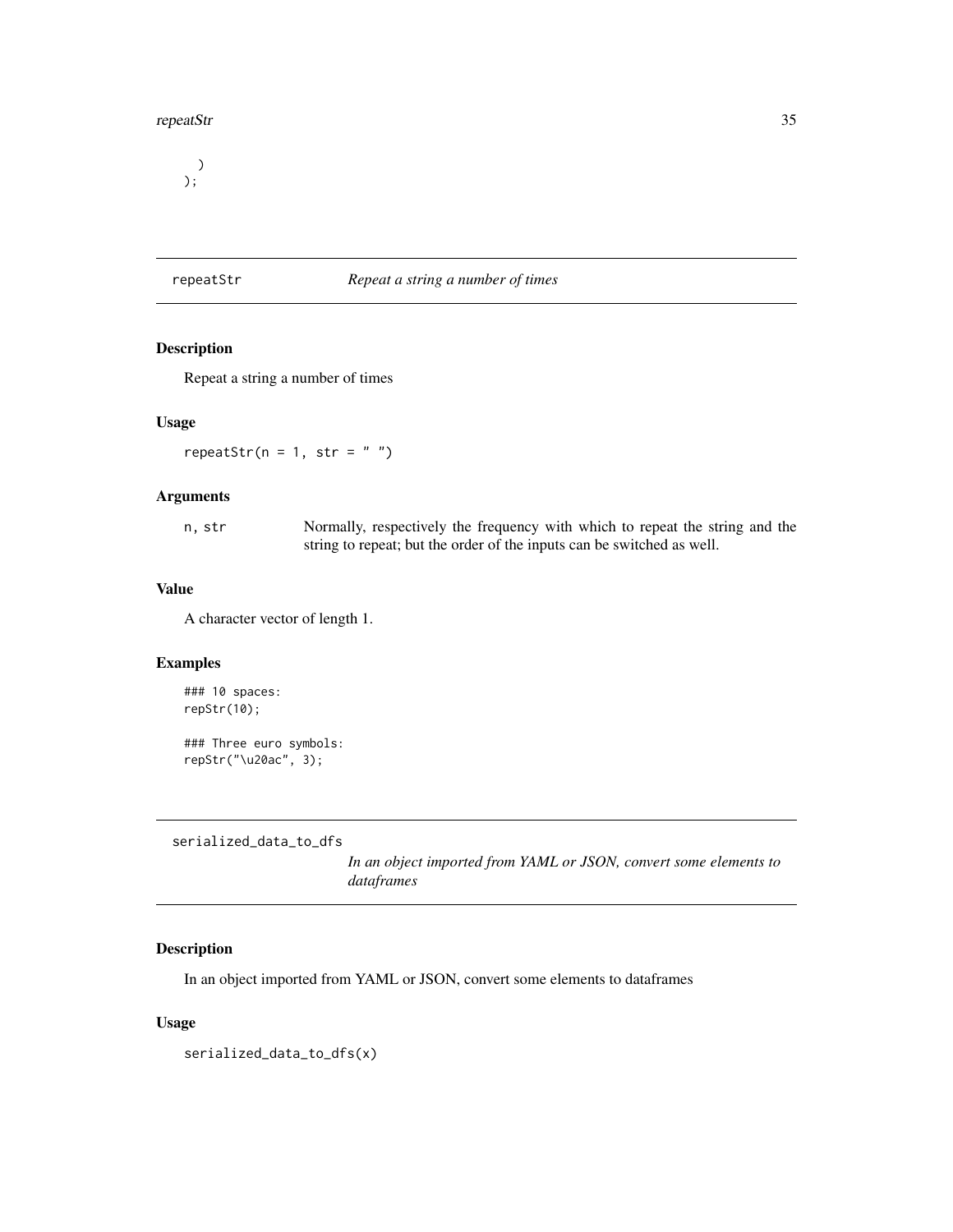#### <span id="page-35-0"></span>Arguments

x The just imported (pre)registration specification

# Value

The restructured object

serialize\_df *"Serialize" a data frame or (pre)registration specification*

# Description

When exporting a (pre)registration specification to YAML or JSON, the most human-readable format differs from the way data frames are comprised of lists. Data frames are lists that are bound together as columns; and so, when saving a data frame to YAML or JSON, the data in each column is combined (e.g. first all item identifiers, then all item labels, then all item descriptions, etc). However, for humans, it makes more sense to have all data belonging to the same item close together. These functions do that processing.

# Usage

```
serialize_df(x, idCol = NULL)
```

```
structure_for_serialization(x)
```
#### Arguments

| $\mathsf{x}$ | For serialize_df, a data frame; for structure_for_serialization, the (pre)registration<br>specification |
|--------------|---------------------------------------------------------------------------------------------------------|
| idCol        | If not NULL, the name of a column in the data frame to use as names for the lists.                      |

# Value

The restructured list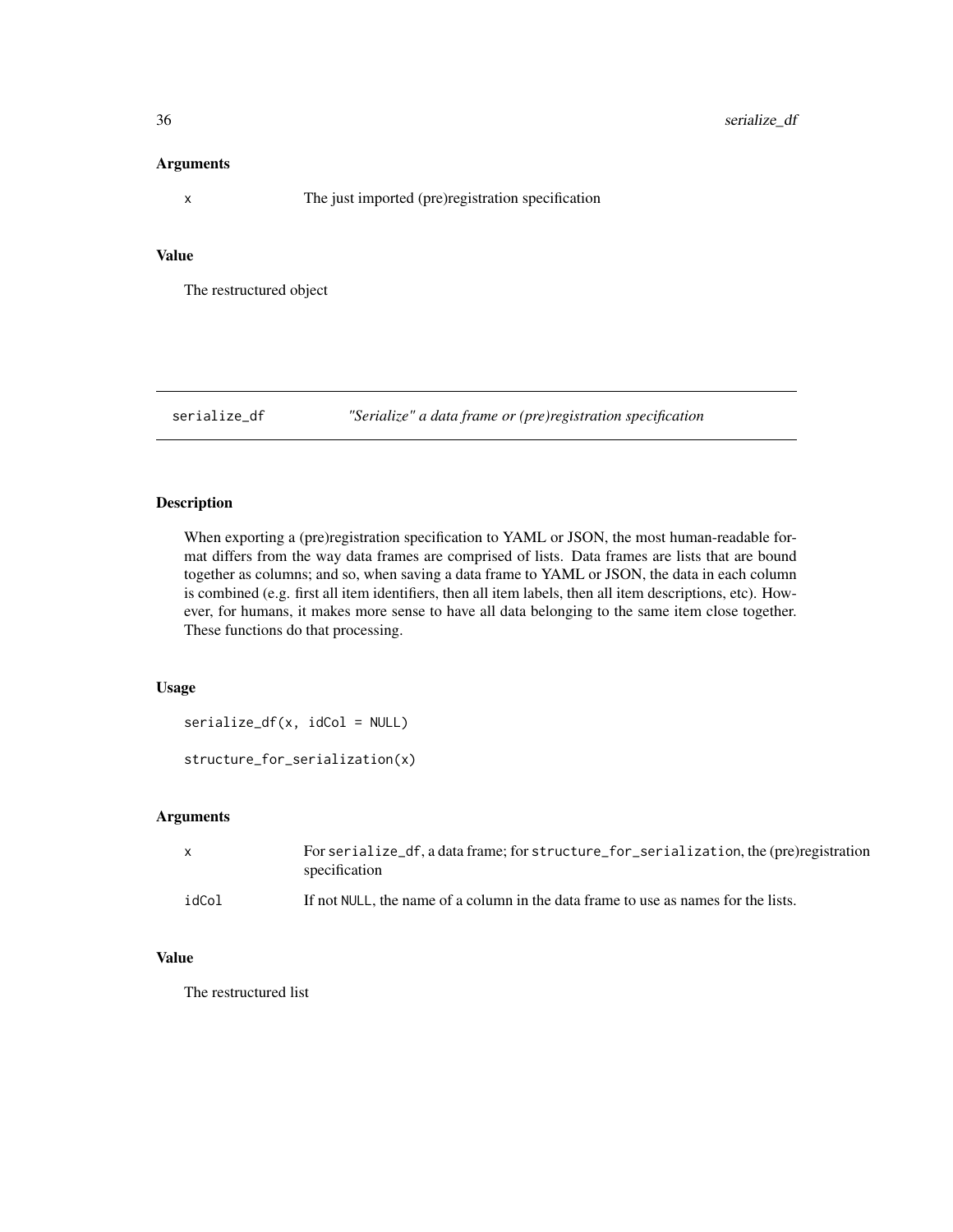<span id="page-36-0"></span>

#### Description

These functions can be used to programmatically construct decision, justifications, assertions, and sources using the justifier package.

# Usage

```
source(label, description = NULL, type = NULL, id = NULL, xdoi = NULL, ...)
assert(label, description = "", type = NULL, id = NULL, source = NULL, ...)justify(label, description = ", type = NULL, id = NULL, assertion = NULL, ...)
decide(
 label,
 description = NULL,
 type = NULL,
 id = NULL,alternatives = NULL,
  justification = NULL,
  ...
)
```
# Arguments

| label       | A human-readable label for the decision, justification, assertion, or source.<br>Labels are brief summaries of the core of the decision, justification, assertion,<br>or source. More details, background information, context, and other comments<br>can be placed in the description.                                                                                                                                                                                                                                                                                                                                                                                                                                                                                                                                                                            |
|-------------|--------------------------------------------------------------------------------------------------------------------------------------------------------------------------------------------------------------------------------------------------------------------------------------------------------------------------------------------------------------------------------------------------------------------------------------------------------------------------------------------------------------------------------------------------------------------------------------------------------------------------------------------------------------------------------------------------------------------------------------------------------------------------------------------------------------------------------------------------------------------|
| description | A human-readable description. This can be used to elaborate on the label. Note<br>that the label should be reader-friendly and self-contained; but because they also<br>have to be as short as possible, descriptions can be used to provide definitions,<br>context, background information, or add any other metadata or comments.                                                                                                                                                                                                                                                                                                                                                                                                                                                                                                                               |
| type        | Types are used when working with a framework. Frameworks define type iden-<br>tifiers, consisting of letters, digits, and underscores. By specifying these identi-<br>fiers the type of a decision, justification, assertion, or source. Source types can<br>be, for example, types of documents or other data providers, such as "empirical<br>evidence', 'expert consensus', 'personal opinion', or 'that one meeting that we<br>had in May'. Assertion types can be, for example, data types or types of facts,<br>such as 'number', 'prevalence', 'causal relationship', or 'contact information'.<br>Justification types can be, for example, types of reasoning or logical expres-<br>sions, such as 'deduction', 'induction', or 'intersection'. Decision types are the<br>most framework-specific, heavily depend on the specific context of the decision, |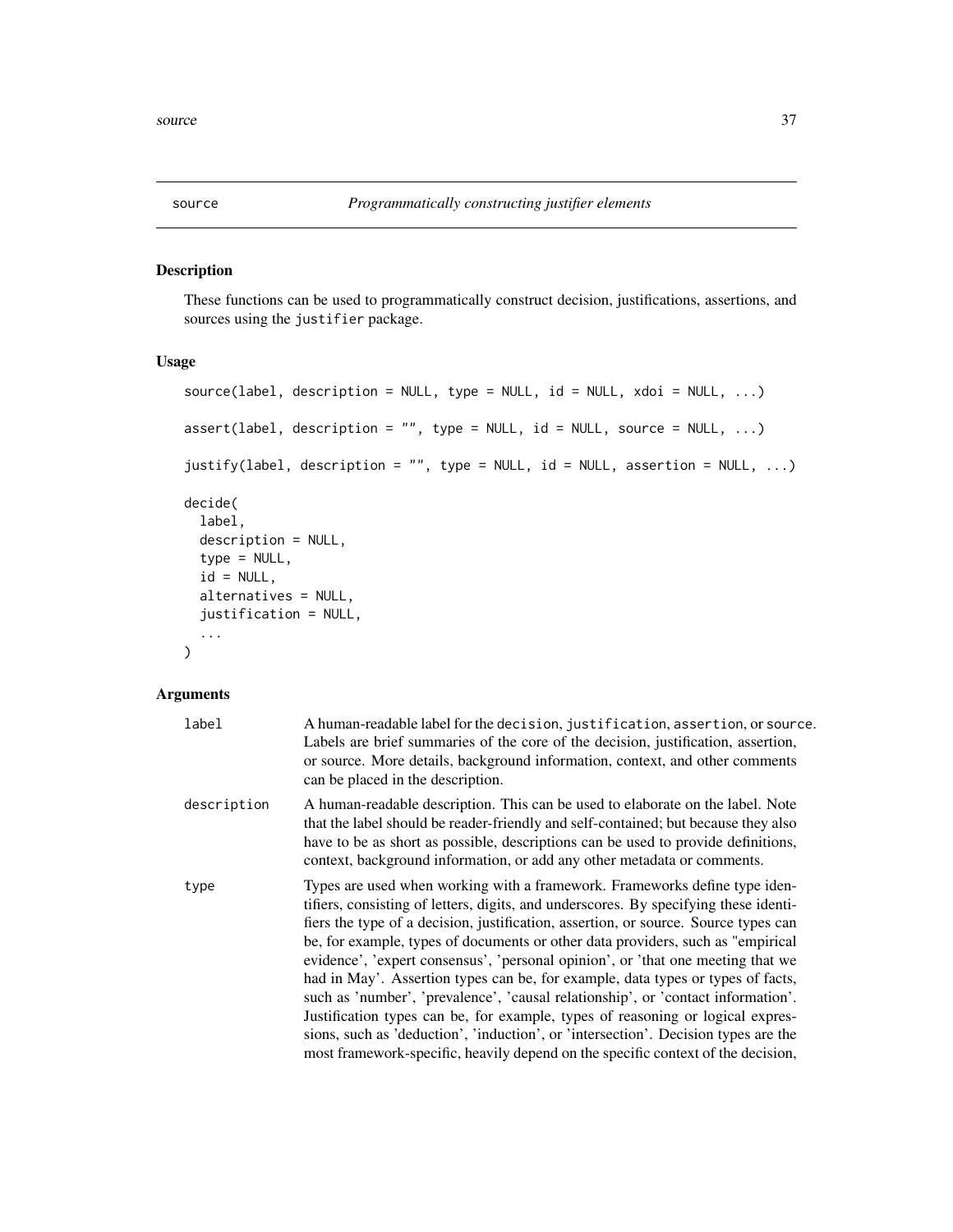|               | and are used by frameworks to organise the decisions in a project. Examples of<br>decision types are the decision to recruit a certain number of participants in a<br>scientific study; the decision to target a certain belief in a behavior change inter-<br>vention; the decision to merge two codes in a qualitative study; the decision to<br>hire a staff member; or the decision to make a certain purchase. |
|---------------|---------------------------------------------------------------------------------------------------------------------------------------------------------------------------------------------------------------------------------------------------------------------------------------------------------------------------------------------------------------------------------------------------------------------|
| id            | The identifier (randomly generated if omitted).                                                                                                                                                                                                                                                                                                                                                                     |
| xdoi          | For sources, XDOI identifier (a DOI, or, if that does not exist, ISBN or other<br>unique identifier of the source).                                                                                                                                                                                                                                                                                                 |
| .             | Additional fields and values to store in the element.                                                                                                                                                                                                                                                                                                                                                               |
| source        | In assertions, the source (or sources) that the assertion is based on can be speci-<br>fied using $srce()$ .                                                                                                                                                                                                                                                                                                        |
| assertion     | In justifications, the assertion (or assertions) that the justification is based on can<br>be specified using $a$ srt $()$ .                                                                                                                                                                                                                                                                                        |
| alternatives  | The alternatives that were considered in a decision.                                                                                                                                                                                                                                                                                                                                                                |
| justification | In decisions, the justification (or justifications) that the decision is based on can<br>be specified using $jstf()$ .                                                                                                                                                                                                                                                                                              |

#### Value

The generated object.

```
### Programmatically create a partial justification object
exampleAssertion <-
  preregr::assert(
    "This is an assertion",
   source = c(preregr::source('This is a first source'),
      preregr::source('This is a second source')));
### Programmatically create a justification with two assertions
### but without sources
exampleJustification <-
  preregr::justify(
   "Icecream will make me feel less fit",
   assertion = c(preregr::assert('Icecream is rich in energy'),
     preregr::assert('Consuming high-energy foods makes me feel less fit')
   ),
   weight = -.5);
### Show it
exampleJustification;
### Programmatically create a simple decision
simpleDecision <-
  preregr::decide(
```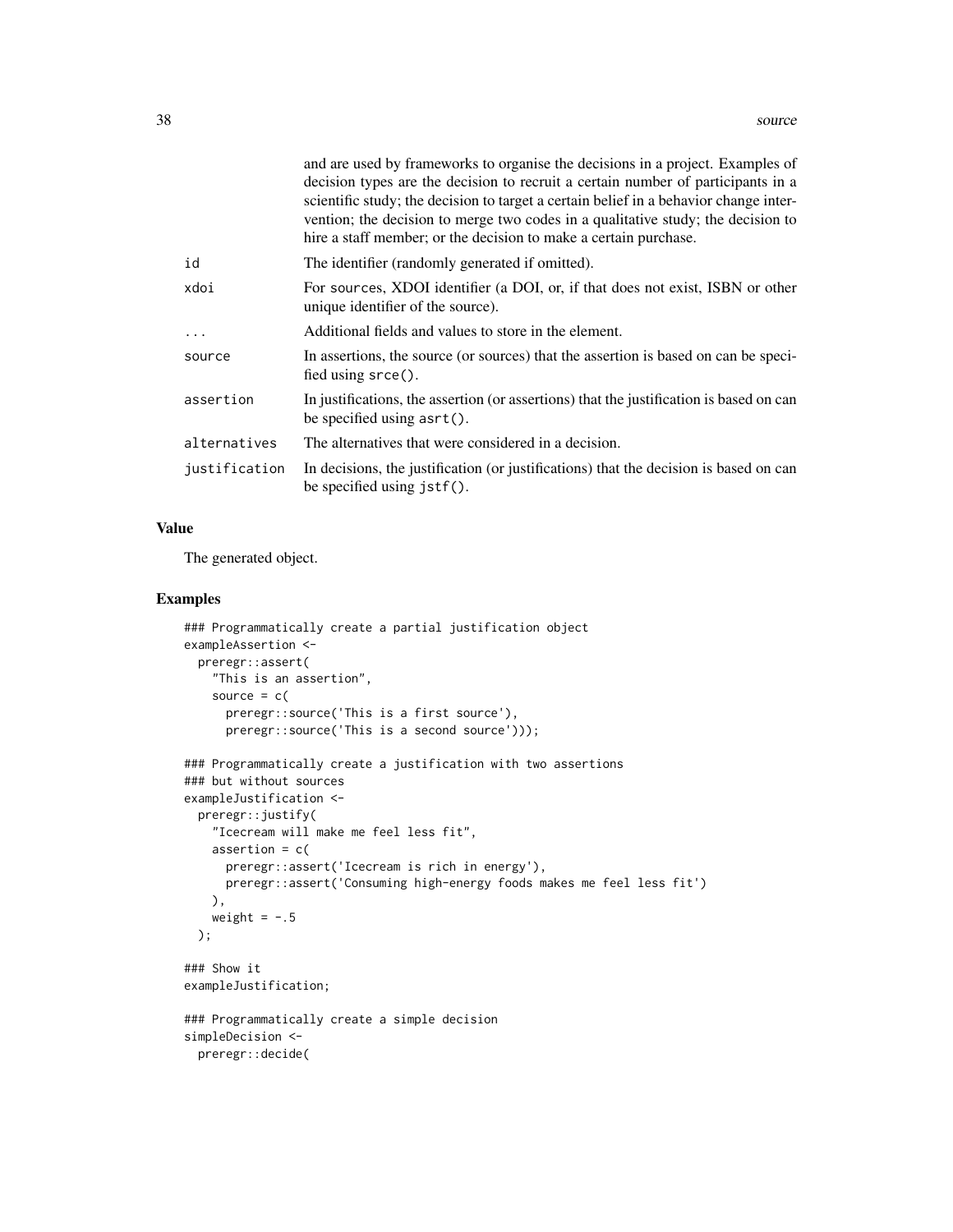#### source 39

```
"decision",
    justification = preregr::jstf(
     "justification",
      assertion = exampleAssertion
   )
 );
### Programmatically create a justification object for a full decision
fullJustifierObject <-
 preregr::decide(
    "I decide to go get an icecream",
    justification = c(
      preregr::justify(
        "Having an icecream now would make me happy",
        assertion = c(preregr::assert(
            "Decreasing hunger increases happiness",
            source = preregr::source(
              "My past experiences"
            )
          ),
          preregr::assert(
           "I feel hungry",
            source = preregr::source(
              "Bodily sensations"
            )
          \lambda),
       weight = 1
      ),
      exampleJustification,
      preregr::justify(
        "I can afford to buy an icecream.",
        assertion = c(preregr::assert(
            "My bank account balance is over 300 euro.",
            source = preregr::source(
              "My bank app"
            )
          ),
          preregr::assert(
            "I need to keep at least 100 euro in my bank account.",
            source = preregr::source(
              "Parental advice"
            )
         )
       ),
       weight = .3\lambda)
 );
```
### Show the full object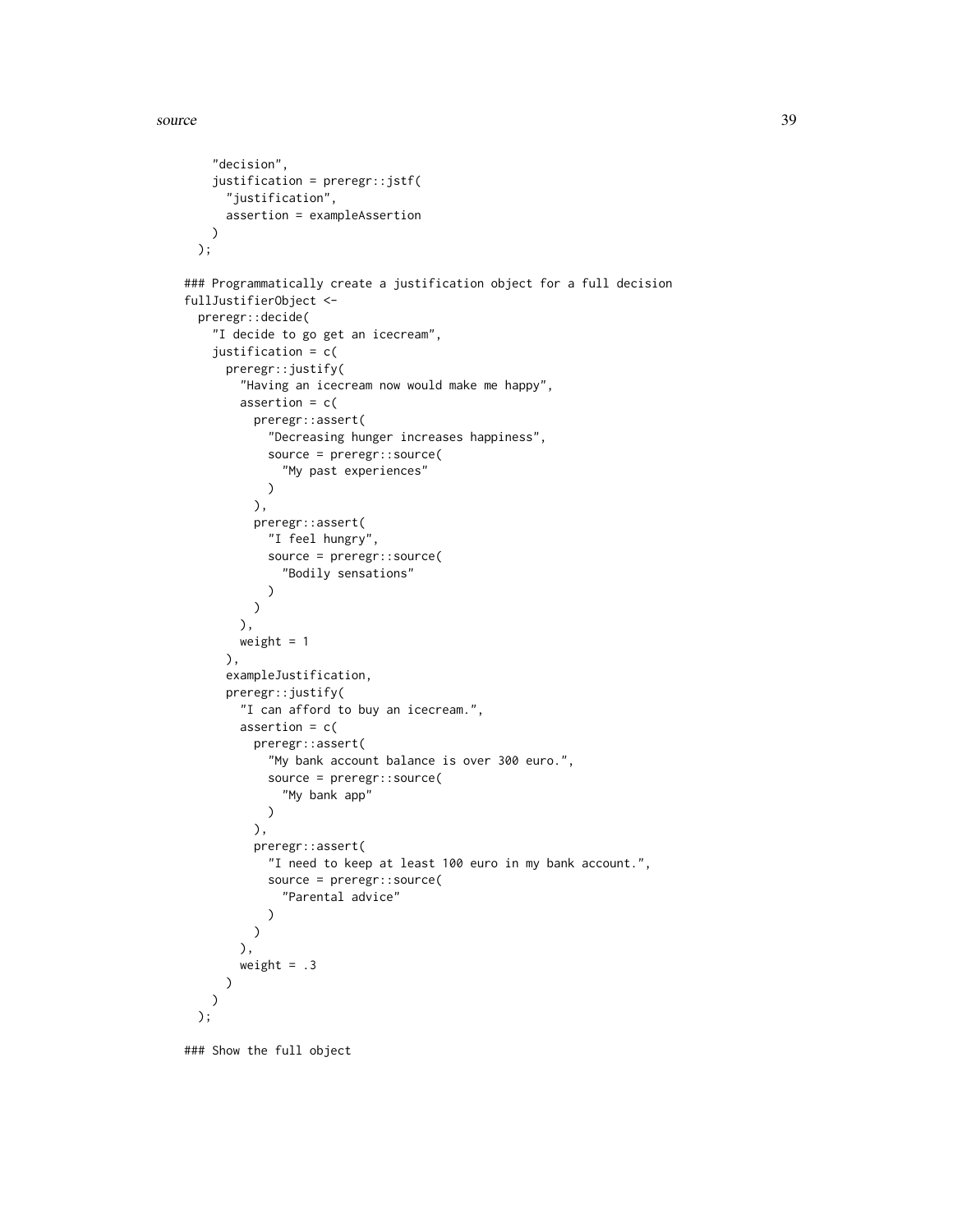```
fullJustifierObject;
### Combine both into a list of decisions
twoDecisions <-
 c(simpleDecision,
    fullJustifierObject);
### Show the combination
twoDecisions;
```
validate\_value *Validate a value*

#### Description

This function validates a value. Before validation, it checks the validation expression and optionally performs replacements, where the replacement strings (delimited by the validation replacement delimiters, by default, {{ and }}) are replaced by the first valid corresponding value from the replacementSources (working through those sources consecutively, i.e. only looking in the second one of the first one doesn't contain a valid value for the relevant replacement string, valid being defined as a value that is not NULL or NA and has, after being trimmed of whitespace, a nonzero length).

#### Usage

```
validate_value(
  VALUE,
  validations,
  replacementSources,
  errorMessages,
  convert_bipiped = TRUE
)
```
#### Arguments

| VALUE              | The value to validate.                                                                                                                                                                                                                                                                                                                                                                                                                |
|--------------------|---------------------------------------------------------------------------------------------------------------------------------------------------------------------------------------------------------------------------------------------------------------------------------------------------------------------------------------------------------------------------------------------------------------------------------------|
| validations        | The validations, a vector or list that will be consecutively searched for the first<br>valid value (valid being defined as a value that is not NULL or NA and has, after<br>being trimmed of whitespace, a nonzero length). That value has to be either as an<br>R expression, or a character value (i.e. a length 1 character vector) that is a valid<br>R expression, optionally after having performed the specified replacements. |
| replacementSources |                                                                                                                                                                                                                                                                                                                                                                                                                                       |
|                    | A list of named lists (or 1-row data frames) that will be searched, consecutively,<br>for values to replace the replacement strings with.                                                                                                                                                                                                                                                                                             |
| errorMessages      | The errormessage to return if validation fails, of which the first valid one will be<br>returned (valid being defined as a value that is not NULL or NA and has, after<br>being trimmed of whitespace, a nonzero length).                                                                                                                                                                                                             |

<span id="page-39-0"></span>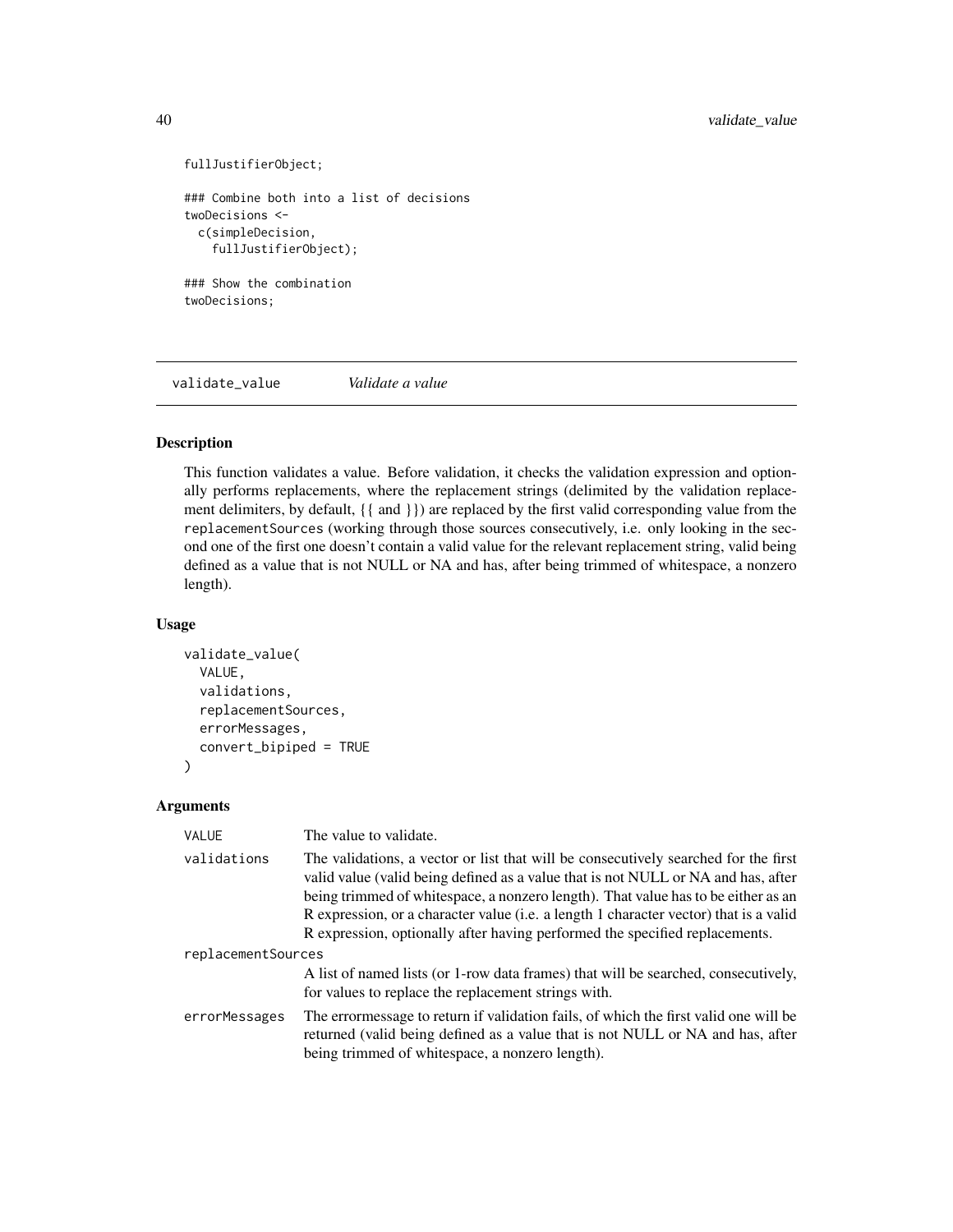#### <span id="page-40-0"></span> $\text{vec}$ Xt  $\text{vec}$

convert\_bipiped

Whether to first run [bipiped\\_value\\_to\\_vector\(\)](#page-2-1) on the replacment values.

# Details

To change the validation replacement delimiters, use preregr::opts\$set(validation\_replacementDelimiters  $= c("{\{}'', "}{\})$ "));.

# Value

The message resulting from the validation (i.e. an error or "").

### Examples

```
### Set some validation variables
validationStatement <-
  paste(
    "is.na(VALUE) ||",
    "(VALUE %in% {{validValues}}) ||",
    "(VALUE %in% {{testField}})"
  );
replacementSources <-
  list(
   list(validValues = '"testValue" || "anotherValue"'),
   list(testField = "Yet another testvalue")
  );
errorMessages <-
  "No valid test value passed!";
### Run a passing validation
preregr::validate_value(
  "testValue",
  validations = validationStatement,
  replacementSources = replacementSources,
  errorMessages = errorMessages
);
### Run a failing validation
preregr::validate_value(
  "A testvalue that won't pass",
  validations = validationStatement,
  replacementSources = replacementSources,
  errorMessages = errorMessages
);
```
vecTxt *Easily parse a vector into a character value*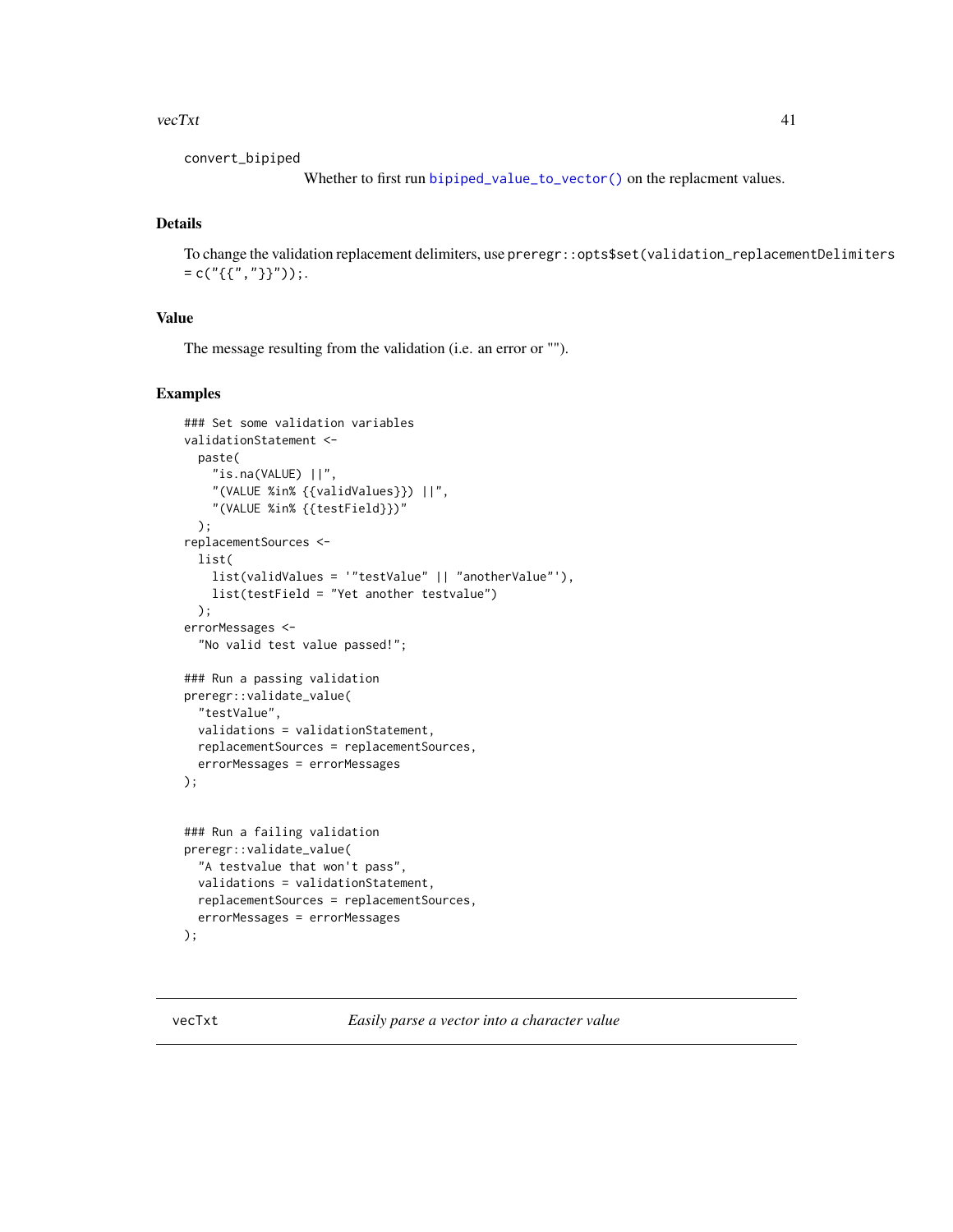42 vecTxt

# Description

Easily parse a vector into a character value

# Usage

```
vecTxt(
  vector,
  delimiter = ", ",
  useQuote = ",
  firstDelimiter = NULL,
  lastDelimiter = " & ",
  firstElements = 0,
  lastElements = 1,
  lastHasPrecedence = TRUE,
  colFun = NULL
\mathcal{L}
```
vecTxtQ(vector, useQuote = "'", ...)

# Arguments

| vector                      | The vector to process.                                                                                                                                                                                                                                                                                               |  |
|-----------------------------|----------------------------------------------------------------------------------------------------------------------------------------------------------------------------------------------------------------------------------------------------------------------------------------------------------------------|--|
|                             | delimiter, firstDelimiter, lastDelimiter                                                                                                                                                                                                                                                                             |  |
|                             | The delimiters to use for respectively the middle, first first Elements, and last<br>lastElements elements.                                                                                                                                                                                                          |  |
| useQuote                    | This character string is pre- and appended to all elements; so use this to quote<br>all elements (useQuote="'"), doublequote all elements (useQuote='"'), or<br>anything else (e.g. useQuote=' '). The only difference between vecTxt and<br>vecTxtQ is that the latter by default quotes the elements.              |  |
| firstElements, lastElements |                                                                                                                                                                                                                                                                                                                      |  |
|                             | The number of elements for which to use the first respective last delimiters                                                                                                                                                                                                                                         |  |
| lastHasPrecedence           |                                                                                                                                                                                                                                                                                                                      |  |
|                             | If the vector is very short, it's possible that the sum of firstElements and lastEle-<br>ments is larger than the vector length. In that case, downwardly adjust the num-<br>ber of elements to separate with the first delimiter (TRUE) or the number of ele-<br>ments to separate with the last delimiter (FALSE)? |  |
| colFun                      | A function to use for coloring.                                                                                                                                                                                                                                                                                      |  |
| $\cdots$                    | Any addition arguments to vecTxtQ are passed on to vecTxt.                                                                                                                                                                                                                                                           |  |
|                             |                                                                                                                                                                                                                                                                                                                      |  |

# Value

A character vector of length 1.

# Examples

vecTxtQ(names(mtcars));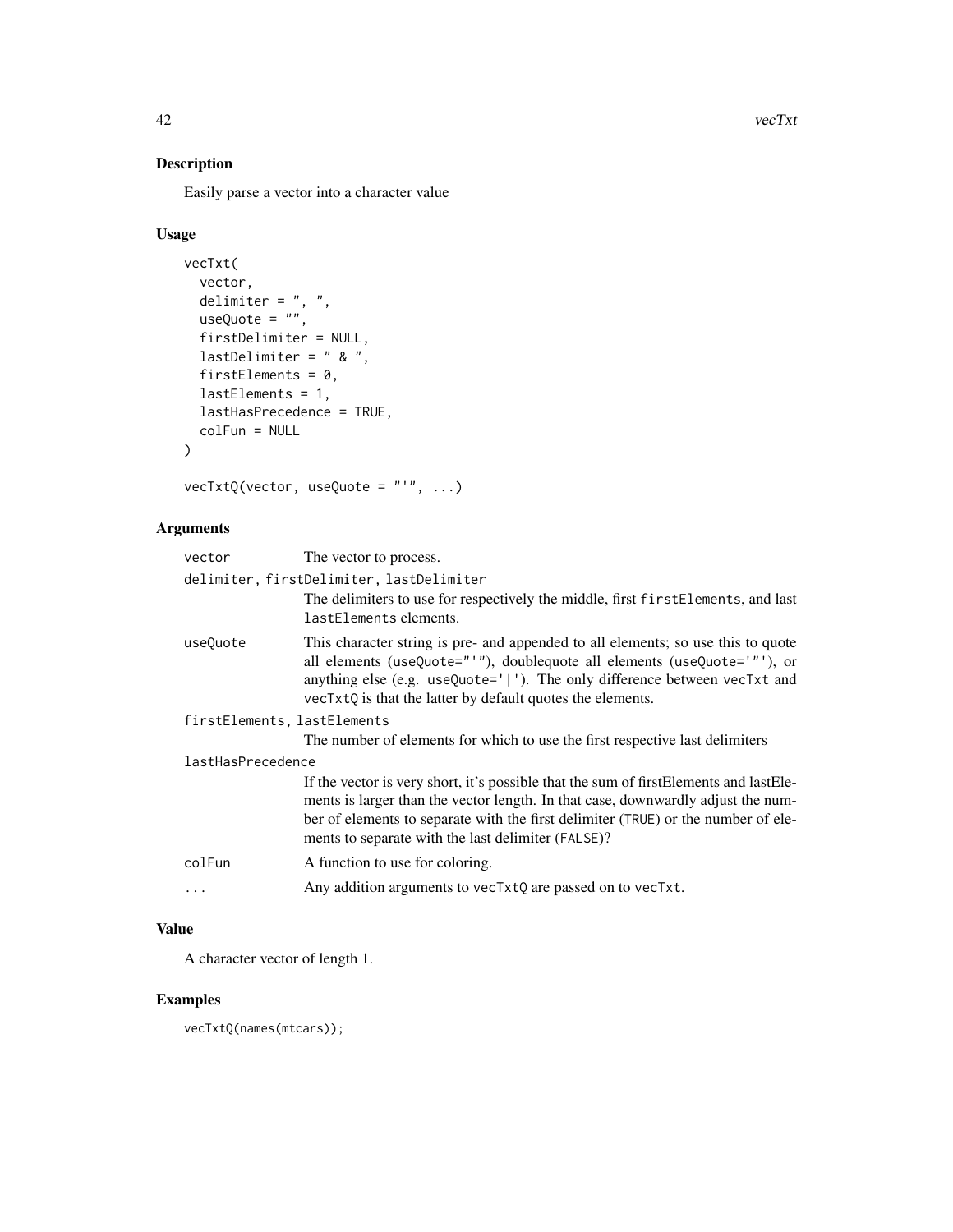<span id="page-42-0"></span>

# Description

Wrap all elements in a vector

# Usage

```
wrapVector(x, width = 0.9 * getOption("width"), sep = "\\n", ...)
```
# Arguments

| X     | The character vector                         |
|-------|----------------------------------------------|
| width | The number of                                |
| sep   | The glue with which to combine the new lines |
|       | Other arguments are passed to strwrap().     |

#### Value

A character vector

# Examples

```
res <- wrapVector(
  c(
   "This is a sentence ready for wrapping",
   "So is this one, although it's a bit longer"
  ),
  width = 10);
print(res);
cat(res, sep="\n");
```
yaml\_to\_prereg\_spec *Convert a (pre)registration specification from YAML or JSON*

# Description

Convert a (pre)registration specification from YAML or JSON

# Usage

yaml\_to\_prereg\_spec(x)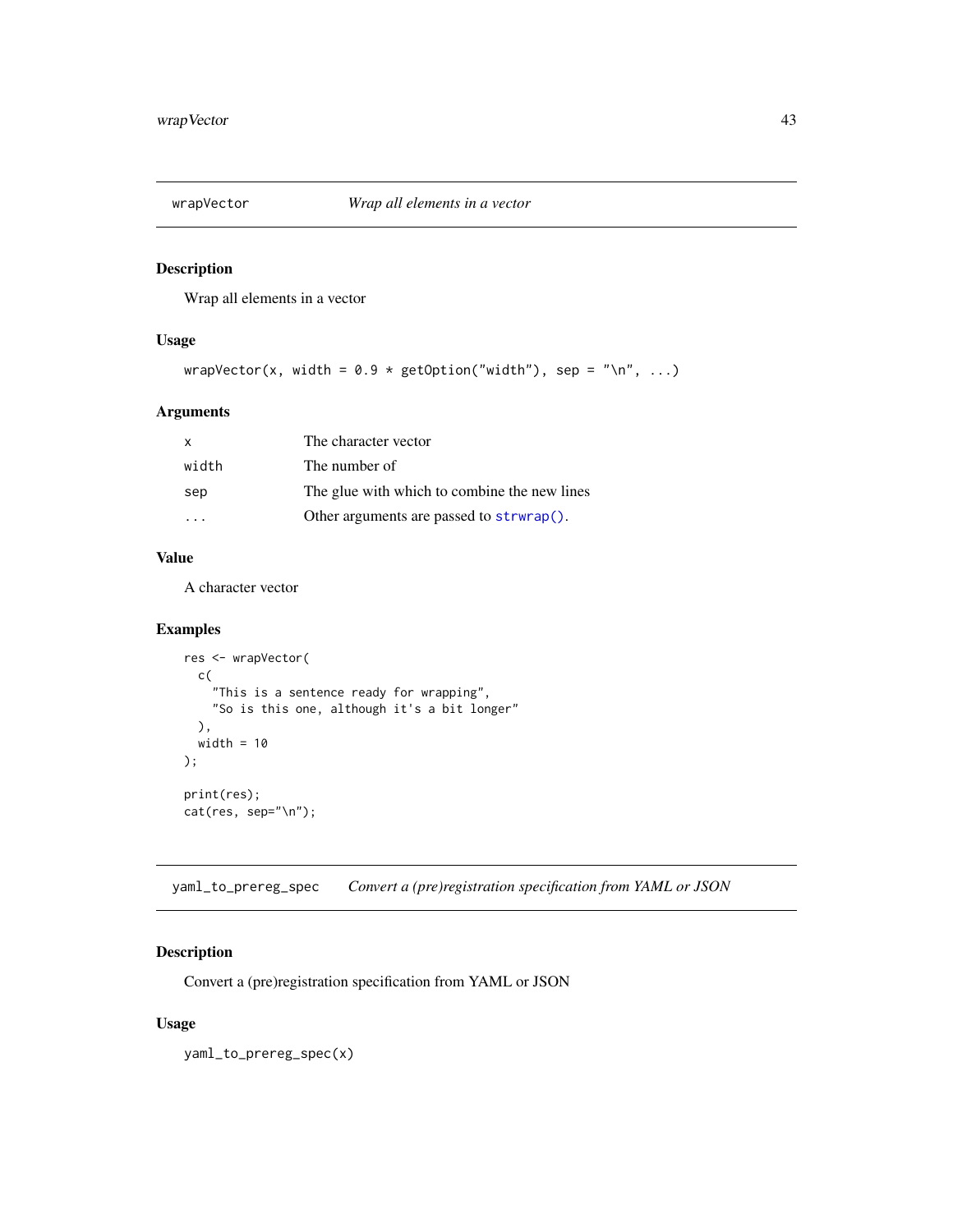# Arguments

x The YAML or JSON as character vector, or a path to a file containing the YAML or JSON.

# Value

The imported object.

```
### Get path to example file
examplePreregFile <-
  system.file(
    "extdata",
    "preregr-spec-example1.yml",
   package = "preregr"
  );
### Load it and show which items are completed
```

```
preregr::yaml_to_prereg_spec(
  examplePreregFile
) |>
  preregr::prereg_show_item_completion();
```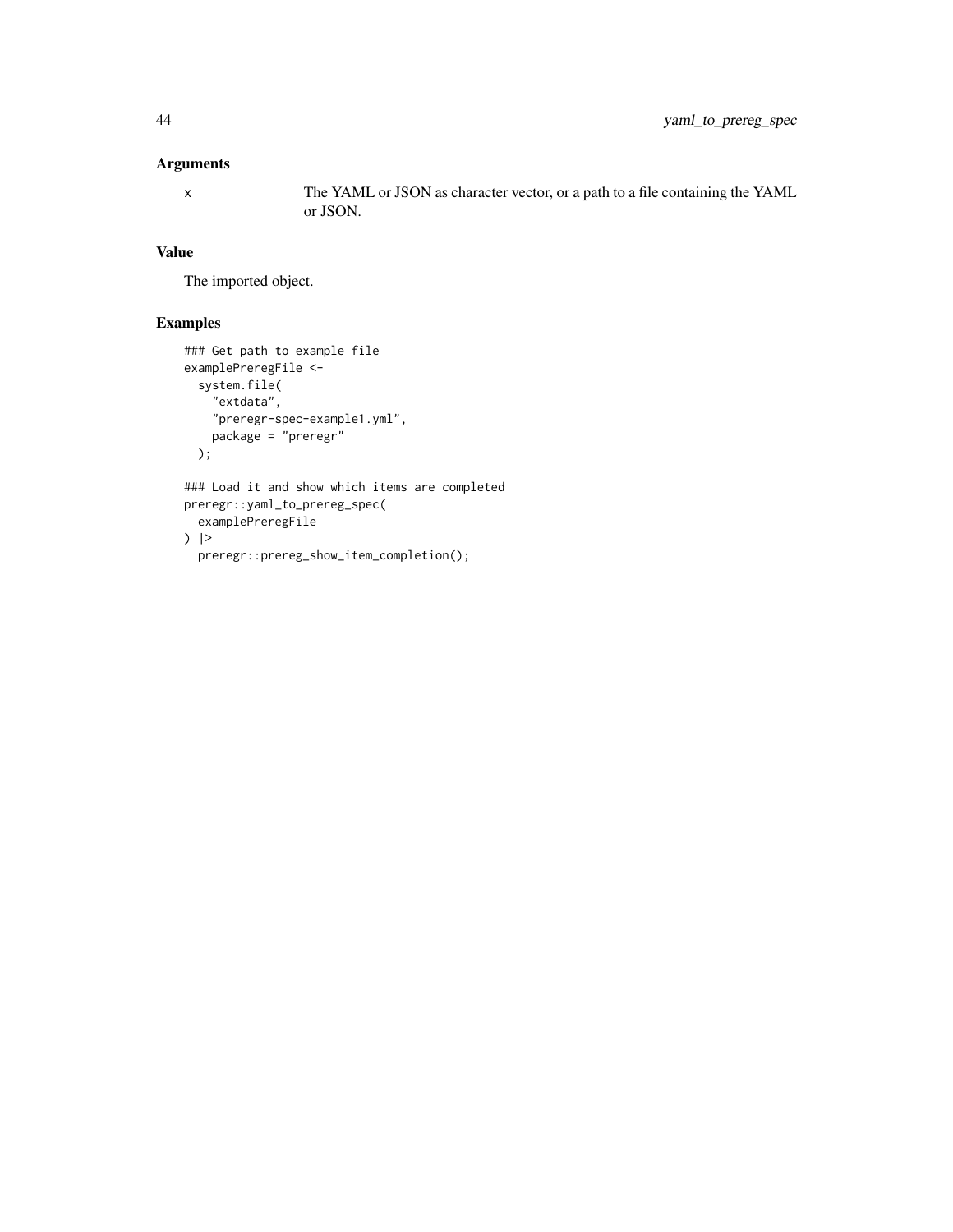# <span id="page-44-0"></span>**Index**

∗ datasets examplePrereg\_1, [4](#page-3-0) form\_almostEmptyForm, [8](#page-7-0) form\_generalPurpose\_v1\_1, [10](#page-9-0) form\_inclSysRev\_v0\_92, [11](#page-10-0) form\_OSFprereg\_v1, [12](#page-11-0) form\_prereg2D\_v1, [13](#page-12-0) form\_preregQE\_v0\_94, [13](#page-12-0) form\_prpQuant\_v1, [14](#page-13-0) opts, [22](#page-21-0) asrt *(*source*)*, [37](#page-36-0) assert *(*source*)*, [37](#page-36-0) bipiped\_value\_to\_vector, [3](#page-2-0) bipiped\_value\_to\_vector(), *[41](#page-40-0)* bipiped\_values\_to\_vector *(*bipiped\_value\_to\_vector*)*, [3](#page-2-0) cat, *[4](#page-3-0)* cat0, [4](#page-3-0) dcsn *(*source*)*, [37](#page-36-0) decide *(*source*)*, [37](#page-36-0) decision *(*source*)*, [37](#page-36-0) examplePrereg\_1, [4](#page-3-0) first\_valid\_value, [5](#page-4-0) form\_add\_instruction, [6](#page-5-0) form\_add\_item *(*form\_add\_instruction*)*, [6](#page-5-0) form\_add\_section *(*form\_add\_instruction*)*, [6](#page-5-0) form\_almostEmptyForm, [8](#page-7-0) form\_create, [8](#page-7-0) form\_create(), *[6](#page-5-0)*, *[12](#page-11-0)*, *[14,](#page-13-0) [15](#page-14-0)*, *[18,](#page-17-0) [19](#page-18-0)* form\_fromSpreadsheet, [9](#page-8-0) form\_fromSpreadsheet(), *[33](#page-32-0)* form\_generalPurpose\_v1 *(*form\_generalPurpose\_v1\_1*)*, [10](#page-9-0) form\_generalPurpose\_v1\_1, [10](#page-9-0)

form\_inclSysRev\_v0\_92, [11](#page-10-0) form\_knit, [11](#page-10-0) form\_OSFprereg\_v1, [12](#page-11-0) form\_prereg2D\_v1, [13](#page-12-0) form\_preregQE\_v0\_93 *(*form\_preregQE\_v0\_94*)*, [13](#page-12-0) form\_preregQE\_v0\_94, [13](#page-12-0) form\_prpQuant\_v1, [14](#page-13-0) form\_show, [14](#page-13-0) form\_to\_html, [15](#page-14-0) form\_to\_json, [16](#page-15-0) form\_to\_rmd\_template, [17](#page-16-0) form\_to\_rmd\_template(), *[18](#page-17-0)* form\_to\_xlsx, [19](#page-18-0) forms, [5](#page-4-0) get *(*opts*)*, [22](#page-21-0) heading, [19](#page-18-0) idSlug *(*randomSlug*)*, [32](#page-31-0) import\_from\_html, [20](#page-19-0) import\_from\_html(), *[18](#page-17-0)* jstf *(*source*)*, [37](#page-36-0) justify *(*source*)*, [37](#page-36-0) number\_as\_xl\_date, [21](#page-20-0) opts, [22](#page-21-0) prereg\_initialize, [23](#page-22-0) prereg\_initialize(), *[10](#page-9-0)*, *[12](#page-11-0)*, *[15,](#page-14-0) [16](#page-15-0)*, *[18,](#page-17-0) [19](#page-18-0)*, *[24](#page-23-0)[–31](#page-30-0)* prereg\_justify, [24](#page-23-0) prereg\_justify(), *[18](#page-17-0)* prereg\_knit\_item\_content, [25](#page-24-0) prereg\_knit\_item\_content(), *[30,](#page-29-0) [31](#page-30-0)* prereg\_next\_item, [26](#page-25-0) prereg\_show\_item\_completion, [27](#page-26-0)

prereg\_show\_item\_content, [28](#page-27-0)